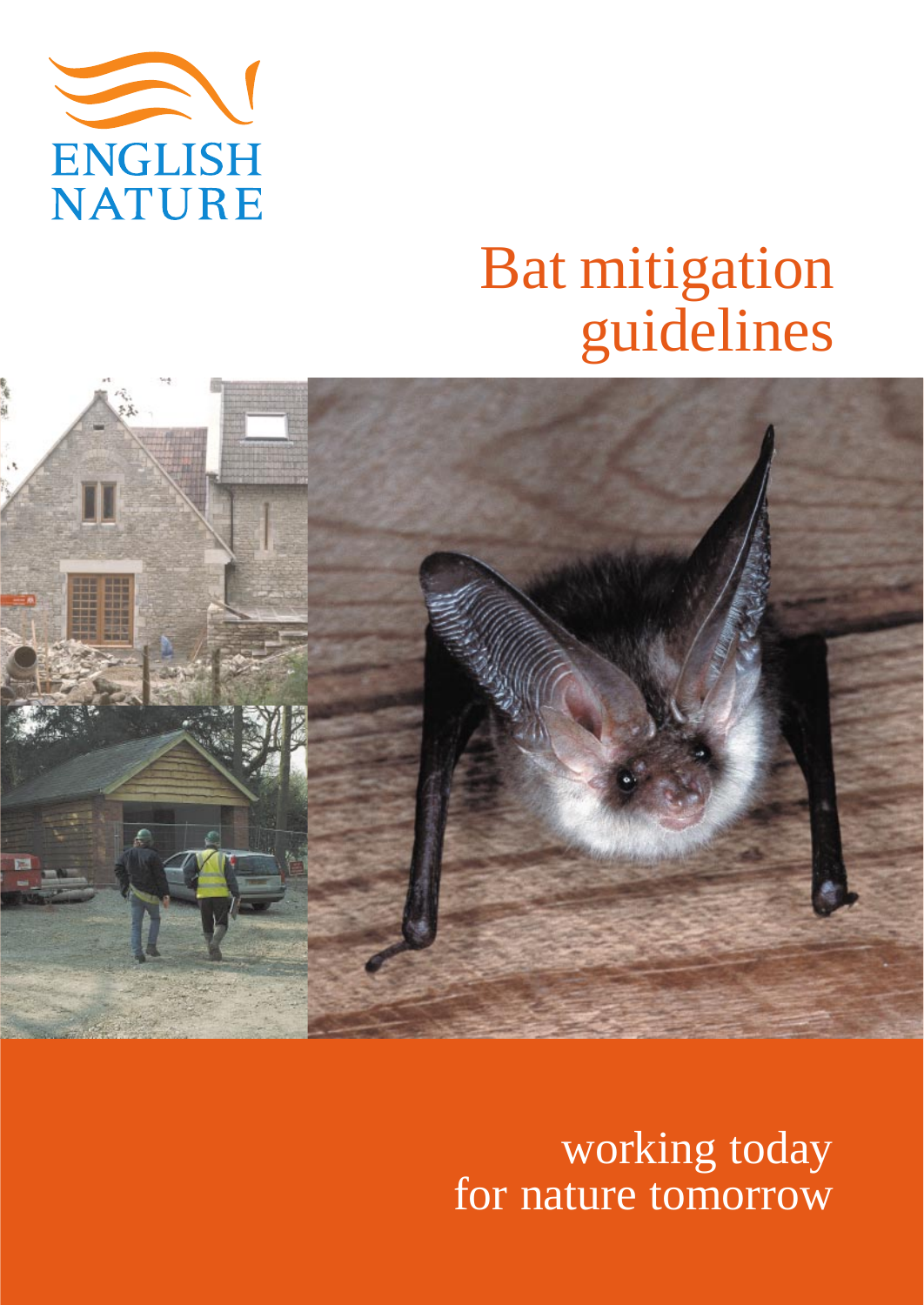## Bat mitigation guidelines

Version: January 2004

A. J. Mitchell-Jones

ISBN 1 85716 781 3 © English Nature 2004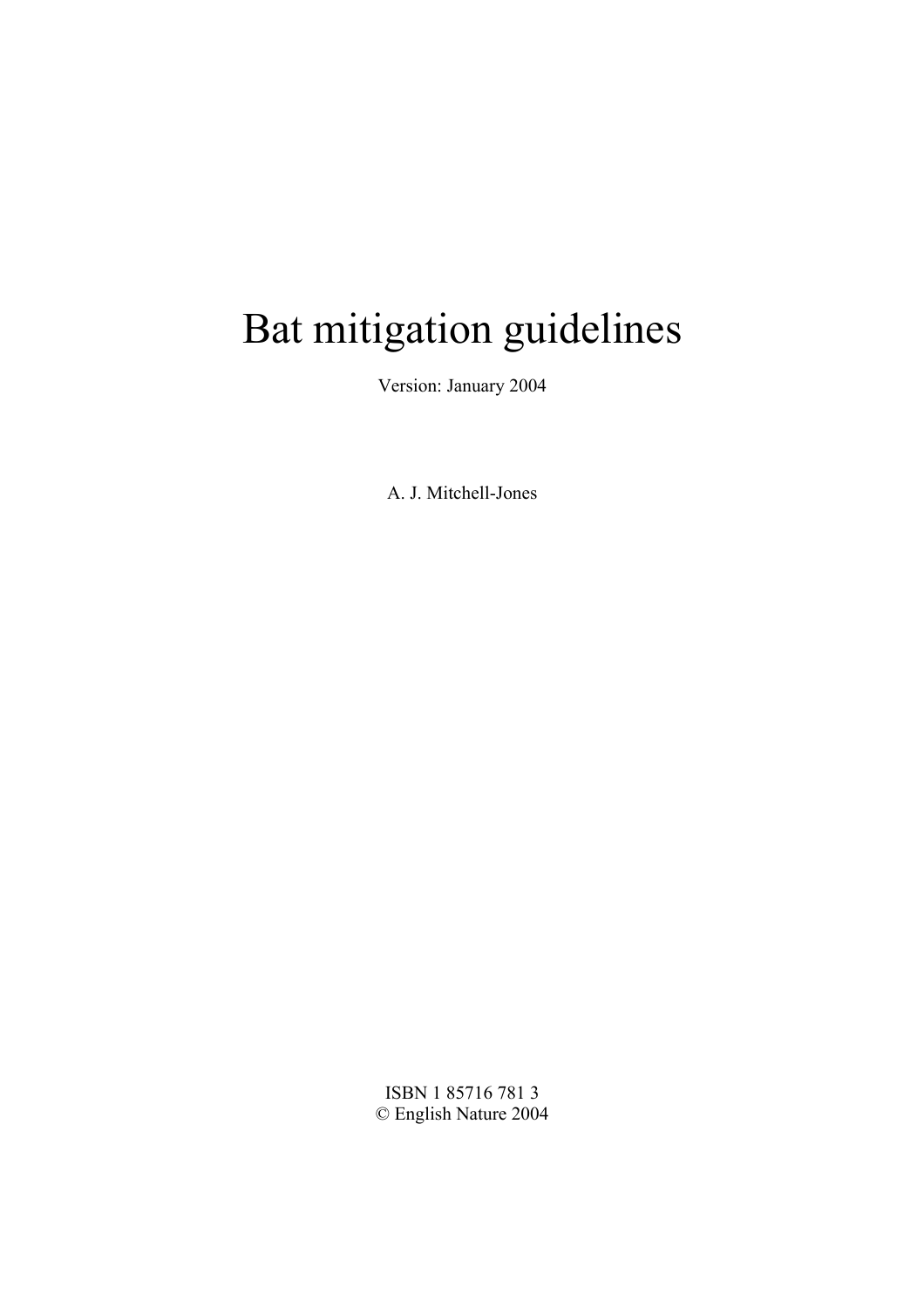#### **Key messages for developers**

- Bats and their roosts are protected by law because all species have declined and some are threatened or endangered.
- There are 16 species of bats in England, each with its own lifestyle and habitat requirements. They use a wide variety of roosts, including buildings of all sorts, trees and underground places.
- Many bat roosts are used only seasonally as bats have different roosting requirements at different times of the year. During the summer, females of all species gather in colonies to give birth and rear their young; these maternity roosts are often in places warmed by the sun. During the winter bats hibernate, often in places that are sheltered from extremes of temperature.
- When planning a development it is advisable to check for the presence of bats as early as possible so that any planning and licensing issues can be addressed before resources are committed.
- Planning authorities are required to take account of the presence of protected species, including bats, when considering applications for planning permission and may refuse applications on the grounds of adverse effects on these species or if an assessment of the impact of the development on protected species is inadequate. Planning conditions or agreements may be used to ensure the conservation status of protected species is maintained.
- In some circumstances, licences are available from Defra to permit actions affecting bats or their roosts that would normally be prohibited by law. Licences are available for actions that are to preserve public health or safety or for imperative reasons of overriding public interest. The applicant must demonstrate that there is no satisfactory alternative and that the action will not adversely affect the favourable conservation status of the bats.
- Mitigation to reduce or compensate for any impact of development is likely to be a condition of the licence and must be proportionate to the impact. Mitigation may require particular timing of operations, protection of existing roosts or the creation of new roosts to replace ones being lost. In some cases, a considerable period of time may be required to carry out this work. Monitoring of the effect of the mitigation is usually required.
- The protected species legislation applies independently of planning permission, so licences may be necessary for operations that affect bats but do not require planning permission.
- English Nature strongly advises developers to seek the services of a professional environmental consultant with appropriate experience when contemplating a development proposal that would affect bats or their roosts.
- This document gives generic technical advice on assessing impacts and developing mitigation plans. It does not give a comprehensive explanation of the legislation and developers may wish to seek their own legal advice.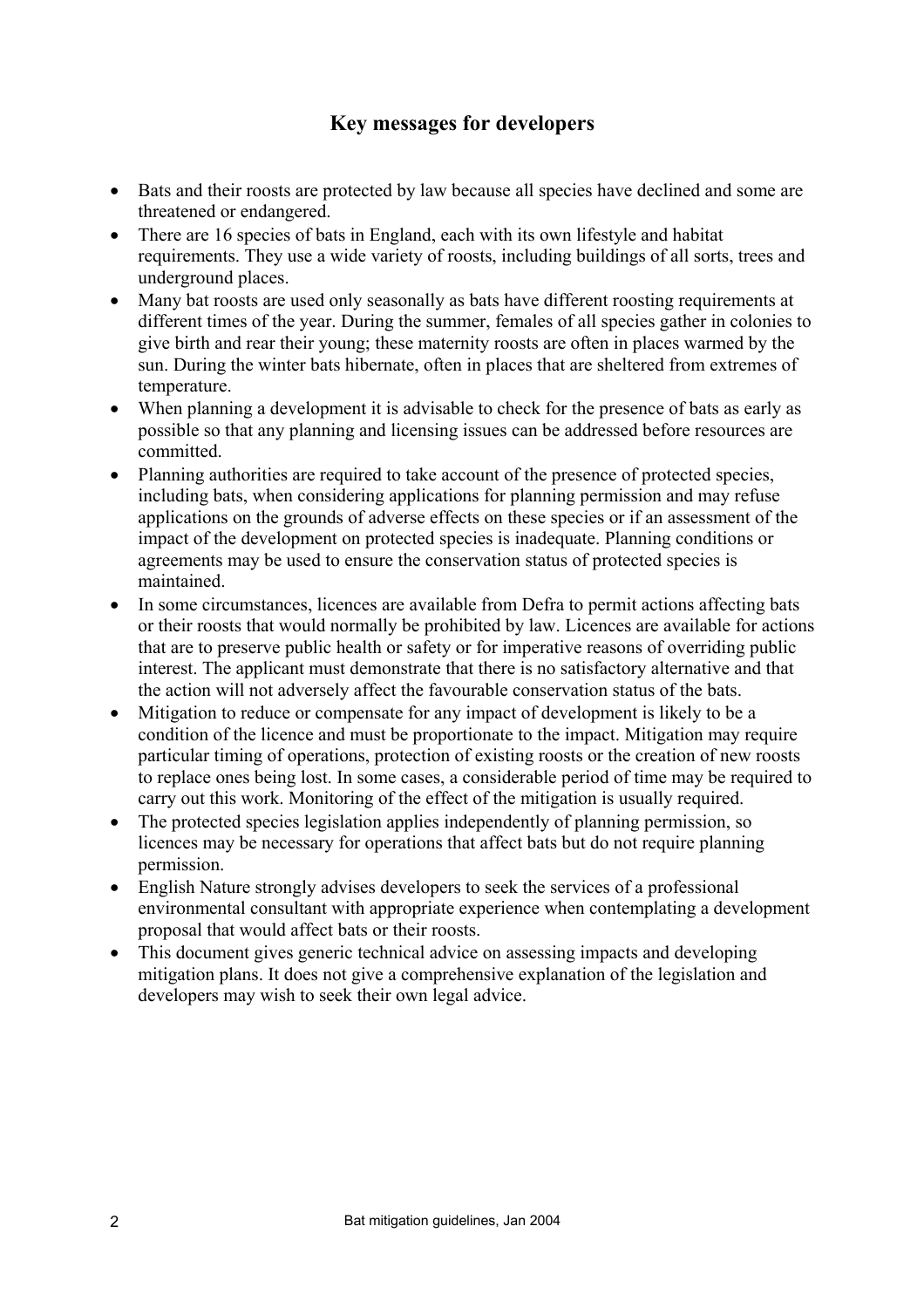Figure 1 Main steps involved in ensuring that bat issues are properly considered in developments requiring planning permission

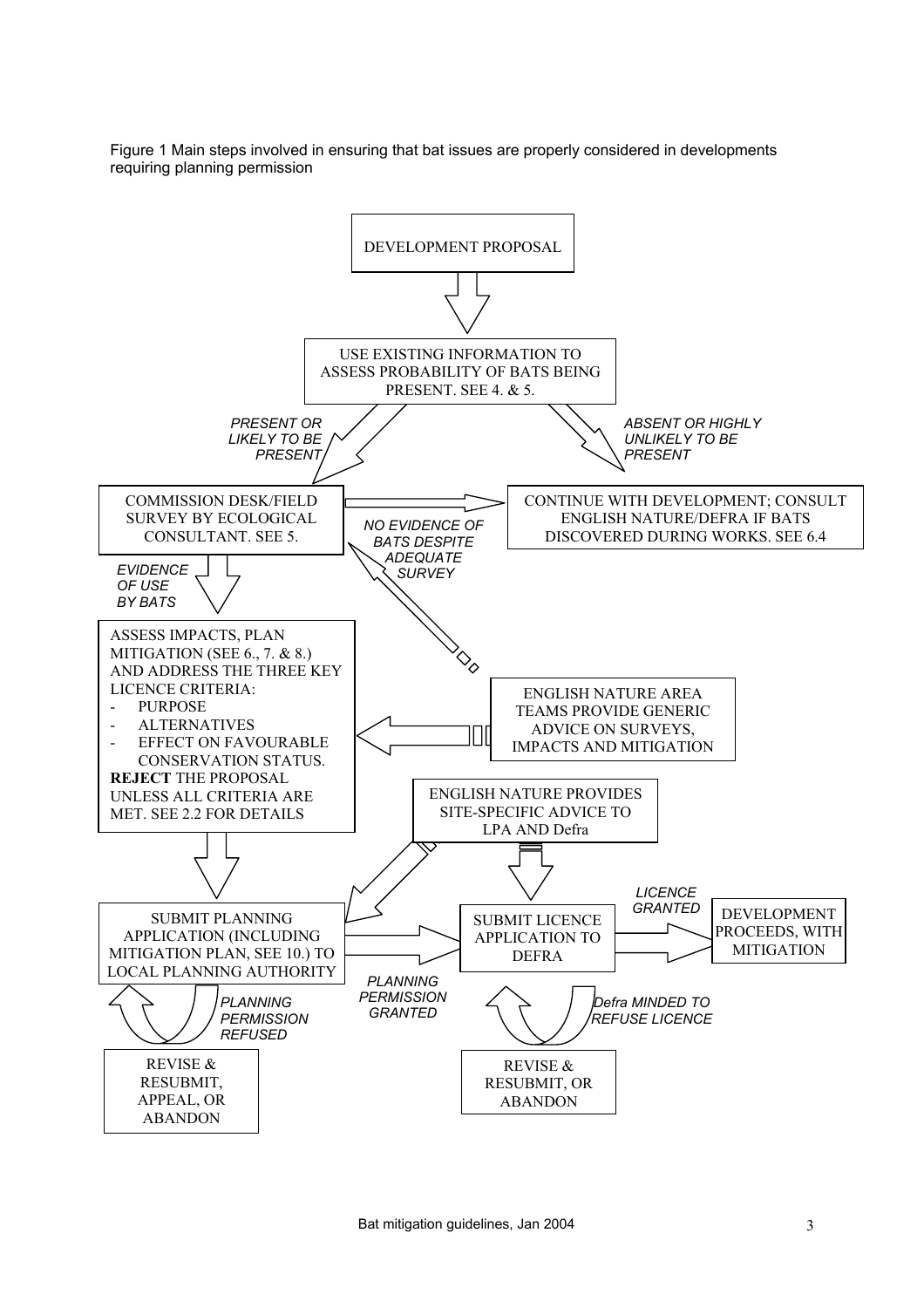## **Contents**

| $\mathbf{1}$            |            |    |
|-------------------------|------------|----|
|                         | 1.1        |    |
|                         | 1.2        |    |
|                         | 1.3        |    |
|                         | 1.4        |    |
|                         | 1.5        |    |
| $\overline{2}$          |            |    |
|                         | 2.1        |    |
|                         | 2.2        |    |
|                         | 2.2.1      |    |
|                         | 2.3        |    |
|                         | 2.4        |    |
| $\mathbf{3}$            |            |    |
|                         |            |    |
|                         | 3.1        |    |
|                         | 3.2        |    |
|                         | 3.3        |    |
|                         | 3.4<br>3.5 |    |
|                         | 3.6        |    |
|                         | 3.7        |    |
|                         |            |    |
| $\overline{\mathbf{4}}$ |            |    |
|                         | 4.1        |    |
|                         | 4.2        |    |
|                         | 4.3        |    |
| 5                       |            |    |
|                         | 5.1        |    |
|                         | 5.2        |    |
|                         | 5.3        |    |
|                         | 5.4        | 23 |
|                         | 5.5        |    |
|                         | 5.6        |    |
|                         | 5.6.1      |    |
|                         | 5.6.2      |    |
|                         | 5.6.3      |    |
|                         | 5.6.4      |    |
|                         | 5.6.5      |    |
|                         | 5.6.6      |    |
|                         | 5.7        |    |
|                         | 5.7.1      |    |
|                         | 5.7.2      |    |
|                         | 5.8        |    |
|                         | 5.8.1      |    |
|                         | 5.8.2      |    |
|                         | 5.8.3      |    |
|                         | 5.8.4      |    |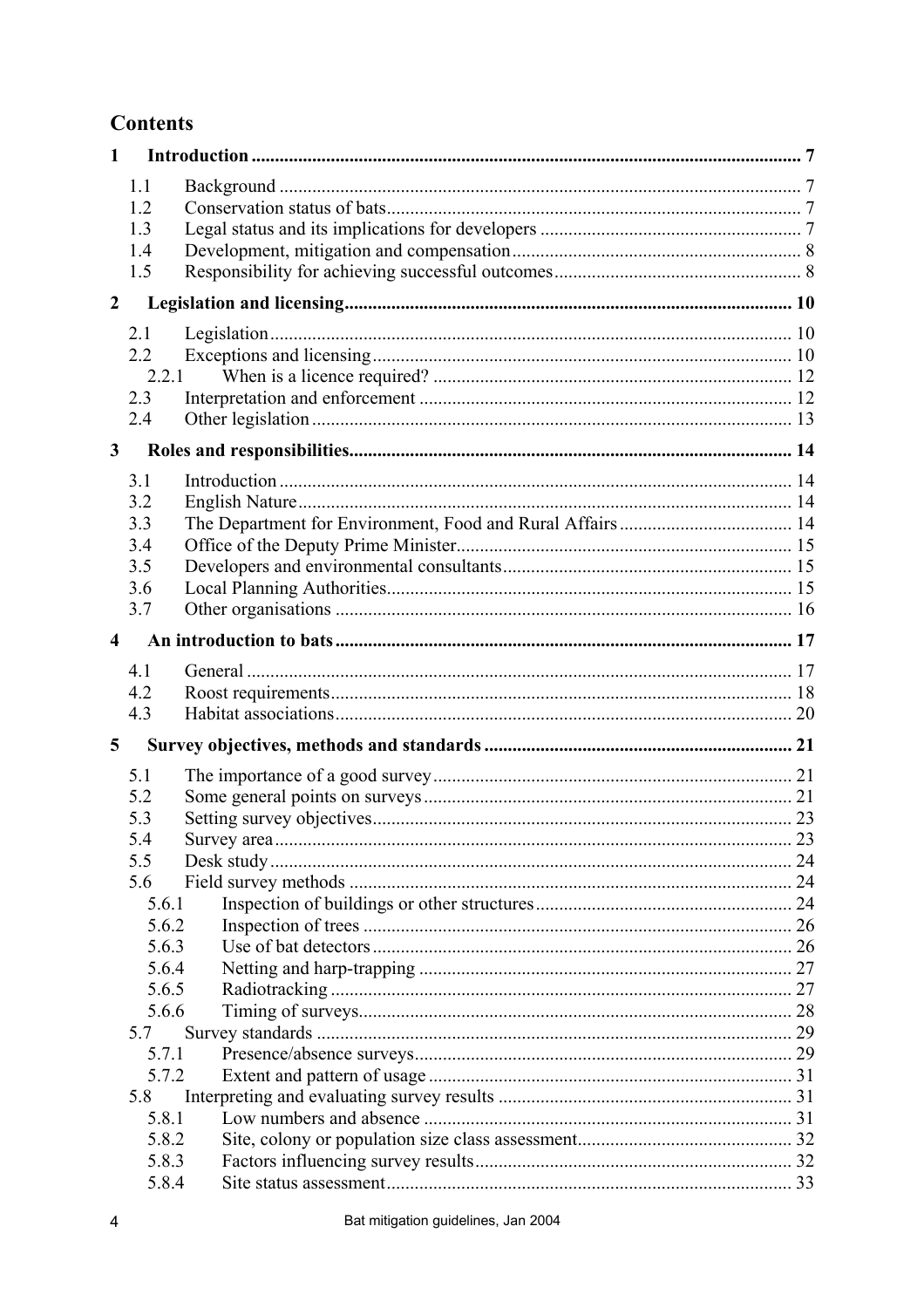|       | 5.9          |       |  |
|-------|--------------|-------|--|
| 6     |              |       |  |
|       | 6.1          |       |  |
|       | 6.2          |       |  |
| 6.2.1 |              |       |  |
| 6.2.2 |              |       |  |
|       | 6.2.3        |       |  |
|       | 6.2.4        |       |  |
|       | 6.2.5        |       |  |
|       | 6.3          |       |  |
|       | 6.4          |       |  |
|       | 6.5          |       |  |
| 7     |              |       |  |
|       | 7.1          |       |  |
|       | 7.2          |       |  |
|       | 7.3          |       |  |
| 8     |              |       |  |
|       | 8.1          |       |  |
|       | 8.2          |       |  |
|       | 8.2.1        |       |  |
|       | 8.3          |       |  |
|       | 8.4          |       |  |
|       | 8.4.1        |       |  |
|       | 8.4.2        |       |  |
|       | 8.5          |       |  |
|       | 8.6          |       |  |
|       | 8.6.1        |       |  |
|       | 8.6.2        |       |  |
|       | 8.7          |       |  |
|       |              | 8.7.1 |  |
|       | 8.7.2        |       |  |
| 9     |              |       |  |
|       | 9.1          |       |  |
|       | 9.2          |       |  |
|       | 9.2.1        |       |  |
|       | 9.2.2        |       |  |
|       | 9.2.3        |       |  |
|       | 9.2.4        |       |  |
|       | 9.2.5        |       |  |
|       | 9.2.6        |       |  |
|       | 9.2.7        |       |  |
|       | 9.2.8        |       |  |
|       | 9.2.9        |       |  |
|       | 9.3<br>9.3.1 |       |  |
|       | 9.3.2        |       |  |
|       | 9.3.3        |       |  |
|       |              |       |  |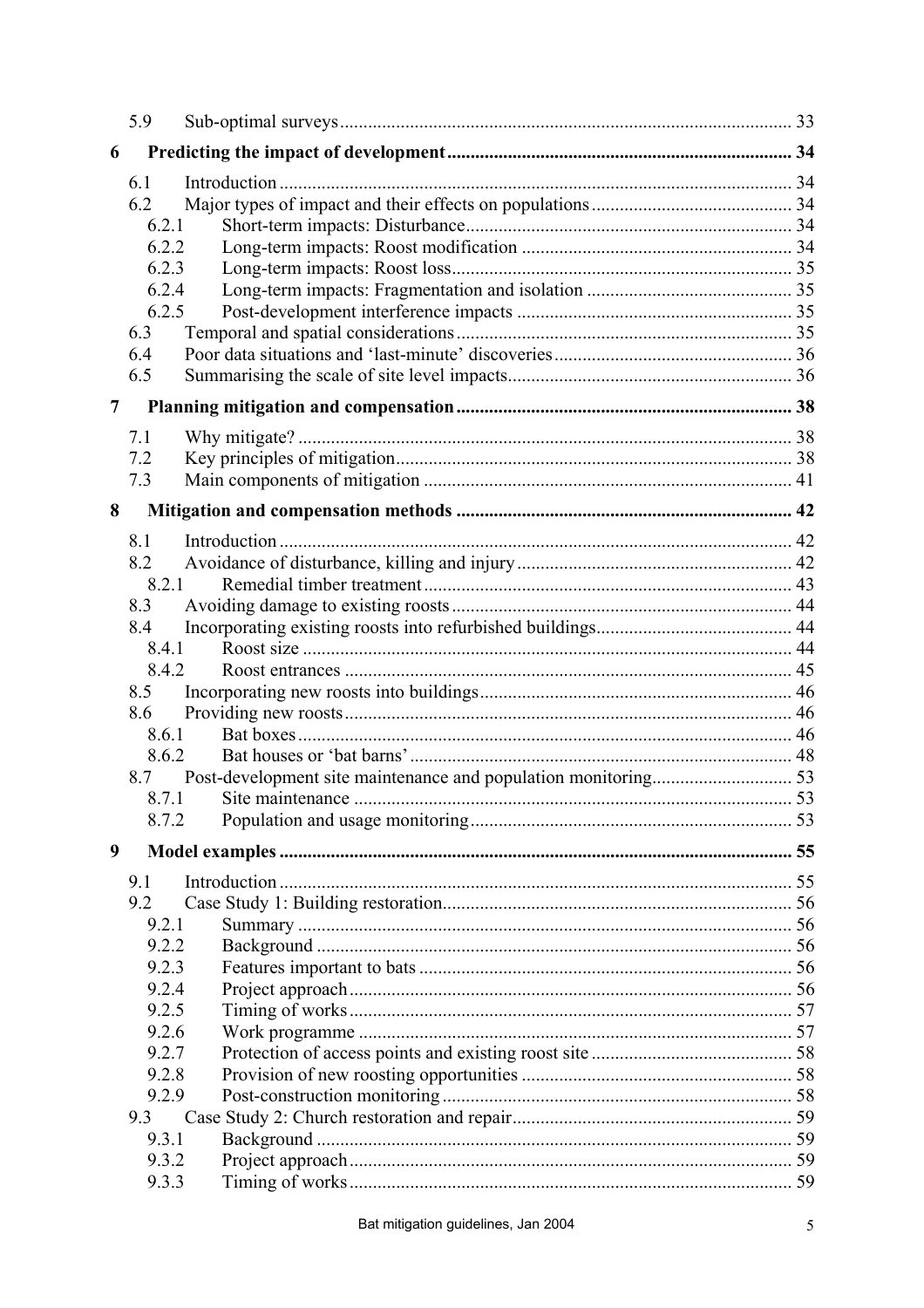| 9.3.4 |                                                                            |  |
|-------|----------------------------------------------------------------------------|--|
| 9.3.5 |                                                                            |  |
| 9.4   |                                                                            |  |
| 9.4.1 |                                                                            |  |
| 9.4.2 |                                                                            |  |
| 9.4.3 |                                                                            |  |
| 9.4.4 |                                                                            |  |
| 9.4.5 | Reasons for success or failure of the design and suggested improvements 63 |  |
| 9.5   |                                                                            |  |
| 9.5.1 |                                                                            |  |
| 9.5.2 |                                                                            |  |
| 9.5.3 |                                                                            |  |
| 9.6   |                                                                            |  |
| 9.6.1 |                                                                            |  |
| 9.6.2 |                                                                            |  |
| 9.6.3 |                                                                            |  |
| 9.7   |                                                                            |  |
| 9.7.1 |                                                                            |  |
| 9.7.2 |                                                                            |  |
| 9.7.3 |                                                                            |  |
| 9.7.4 |                                                                            |  |
|       |                                                                            |  |
| 10.1  |                                                                            |  |
| 11    |                                                                            |  |
| 11.1  |                                                                            |  |
| 11.2  |                                                                            |  |
| 12    |                                                                            |  |
| 12.1  |                                                                            |  |
| 12.2  |                                                                            |  |

## **List of tables:**

| Table 8.1 Optimum season for works in different types of roosts. The period of works may be |  |
|---------------------------------------------------------------------------------------------|--|
|                                                                                             |  |
|                                                                                             |  |
|                                                                                             |  |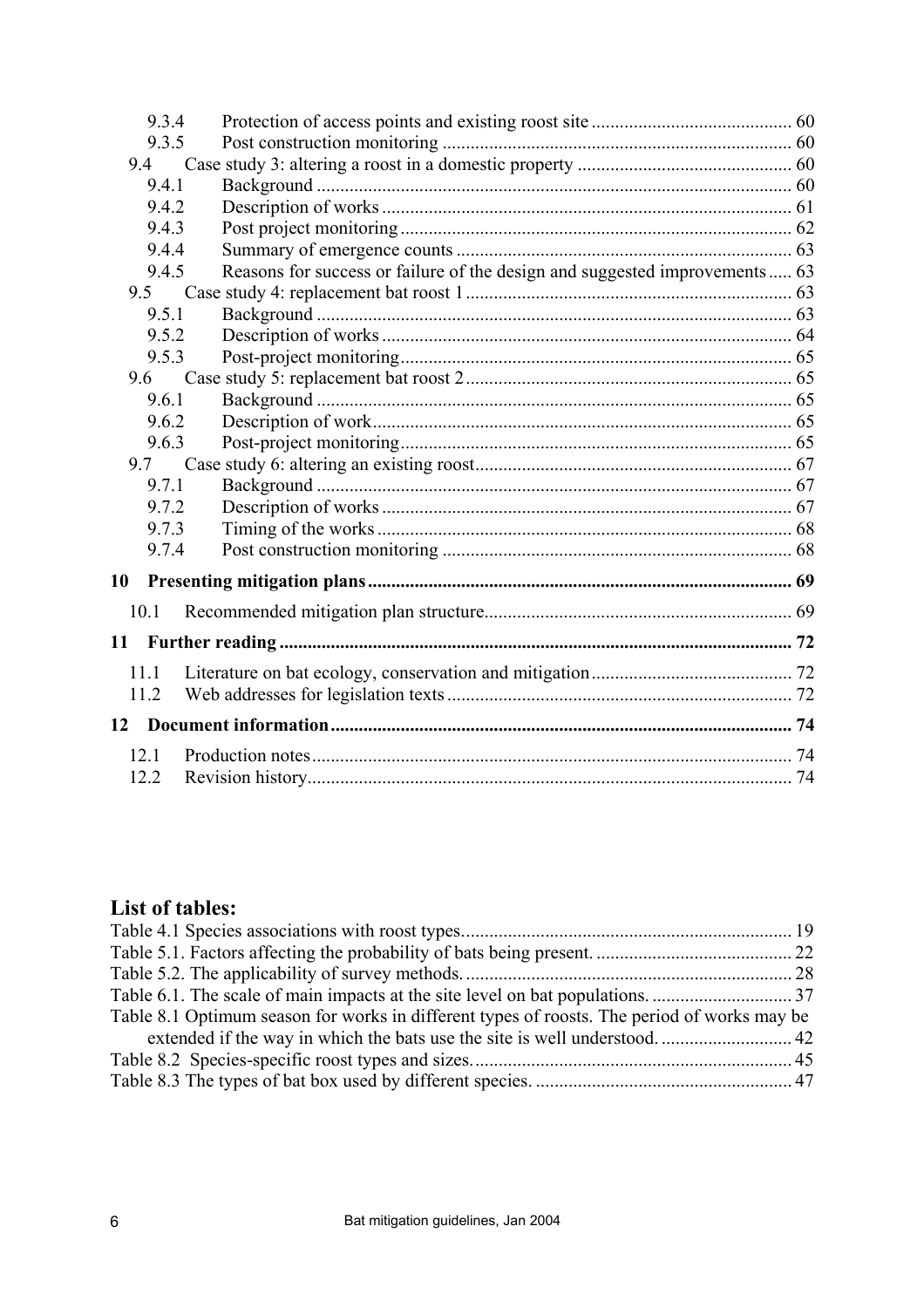## <span id="page-7-0"></span>**1 Introduction**

#### **1.1 Background**

These guidelines have been developed to assist those involved with land-use planning and development operations (in the widest sense) where bats are known or suspected to occur. Although the emphasis is on developments that fall within the remit of the planning system, the guidelines apply equally to other sorts of developments and contain elements of good practice that apply to a wide range of situations. In developing these guidelines, we have drawn on a wide range of expertise, and believe that the advice given is the best that is currently available. However, it must be recognised that the basis for many mitigation proposals is personal experience and opinion, rather than objective science, and we hope that the publication of these guidelines will stimulate the collection of better information about the success or failure of mitigation projects.

Although changes to both the planning system and wildlife legislation are made from time to time, many of the principles of survey and mitigation will continue to apply, though developers should satisfy themselves that any proposals comply with current legislation.

#### **1.2 Conservation status of bats**

Populations and population trends in bats are particularly difficult to measure and there are few historical data on which to base any assessment of change. The fragmentary evidence available supports the view that bat populations have declined over the last century or so. In some cases, such as greater and lesser horseshoe bats, contractions of range are well documented, but as other species were not even described until relatively recently, historical data on distribution is lacking. The general consensus, both in Britain and continental Europe is that all species except perhaps Daubenton's bat are declining and vulnerable.

Because of past declines, some species (greater and lesser horseshoe bats, barbastelle, Bechstein's bat and pipistrelle) have been designated as priority species by the government and have individual Species Action Plans; these contain objectives relating to the maintenance and restoration of populations to former levels.

A national bat monitoring programme covering some, though not all, species is now in place, so some data about population trends are now becoming available. In the absence of evidence to the contrary, the conservation agencies take the view that bat populations remain at risk and that the objectives of planning and licensing should be to prevent any further losses.

## **1.3 Legal status and its implications for developers**

In view of their status across Europe, all species of bat have been listed on Annex IV of the EC 'Habitats and Species Directive' (see 2.1 Legislation). The domestic legislation which implements this directive, combined with other UK legislation, ensures that individual bats and their breeding sites and resting places are protected, and this has important implications for those who own or manage sites where bats occur.

Guidance on the consideration that local planning authorities should give to nature conservation interests is contained in Planning Policy Guidance 9: Nature Conservation (October 1994) [note that a revised version is in preparation]. The presence of a protected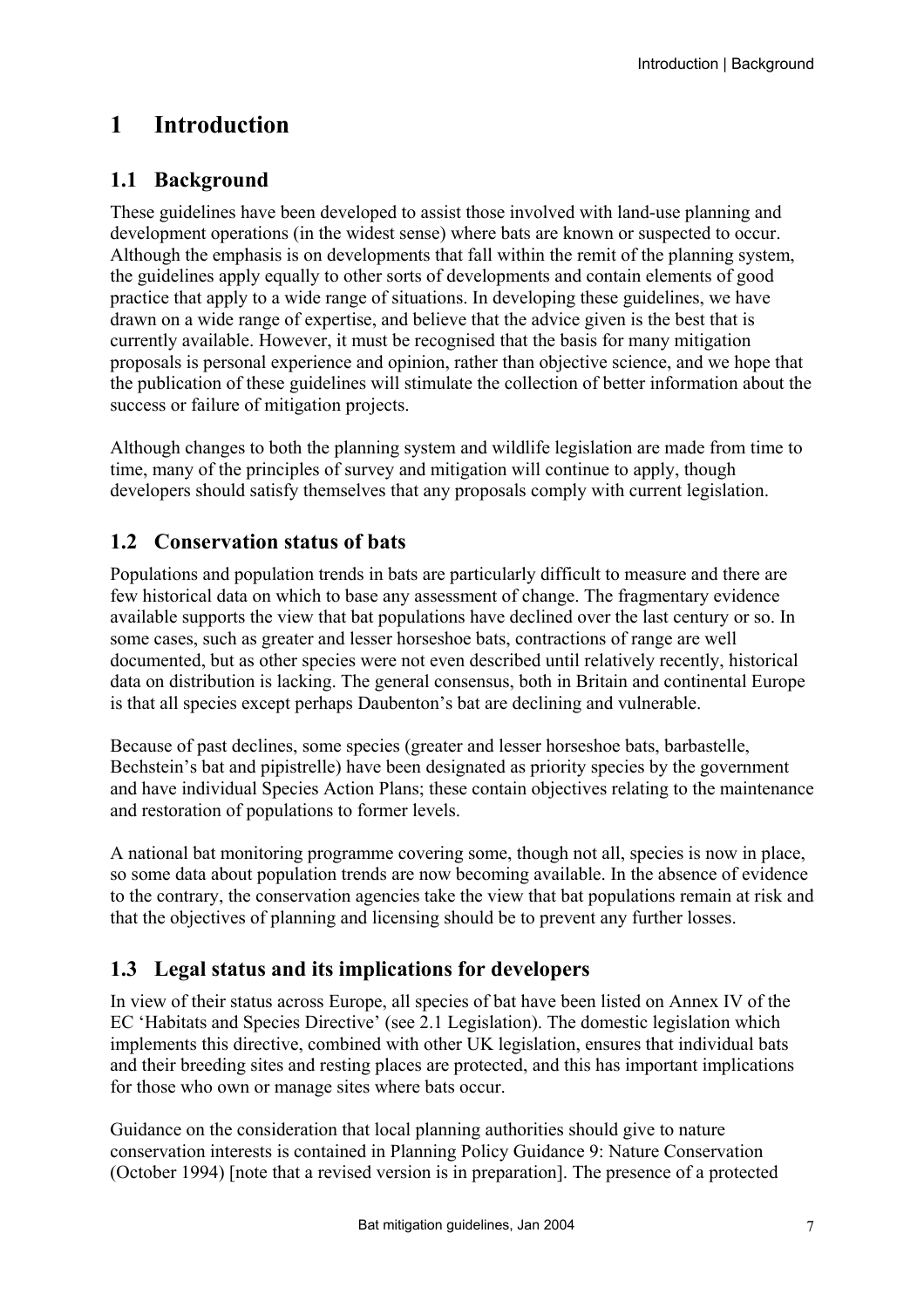<span id="page-8-0"></span>species is a material consideration when the authority is considering a developmental proposal. The protected status afforded to bats means planning authorities may require extra information (in the form of surveys, impact assessments and mitigation proposals), before determining planning applications for sites used by bats. Planning authorities may refuse planning permission solely on grounds of the predicted impact on protected species like bats. Recent case law has underlined the importance of obtaining survey information prior to the determination of planning consent (see 6.1). Areas known to be of significance for bats may be excluded from development by appropriate allocation in Local Plans. Designations of various kinds, both statutory and non-statutory, may further protect individual sites. Although the presence of bats does not always preclude a land parcel from development, planning and licensing controls may limit the extent of disturbance, the timing of activities, and may well stipulate compensatory measures. Planning conditions and legally binding arrangements such as Section 106 agreements (Town and Country Planning Act 1990) are often used to this end.

#### **1.4 Development, mitigation and compensation**

In this document, the term 'development' is used to cover a wide range of operations that have the potential to impact negatively on bats and bat populations. Typical examples would be the construction, modification, restoration or conversion of buildings (some of which require planning permission), as well as infrastructure or mineral extraction projects (which may constitute permitted development and hence not require planning permission) and demolition (which may not need planning permission). Likewise, the term 'developer' is used to cover individuals, companies or organisations responsible for undertaking these activities, and not simply members of the construction industry.

Where the proposed development will affect sites known to be used by bats, consideration needs to be given to the likely impact on the population(s). Even when planning permission is given, or the activity does not require such permission, the wildlife legislation applies; bats and their places used for breeding or resting are still protected. In some cases, this situation may be resolved by the issuing of a licence to facilitate mitigation, which is the term used to cover measures to protect the bat population from damaging activities and to reduce or remove the impact of development. Normally, compensation for the loss of breeding or resting places is also required, and this often takes the form of roost creation, restoration or enhancement. Such a programme of mitigation and compensation should allow the conservation status of bats to be maintained or enhanced following development, thus meeting one of the licensing criteria (see 2.2 Exceptions and licensing). Note that in this document, the term 'mitigation' is generally used in its broad sense, to encompass both compensation and mitigation.

## **1.5 Responsibility for achieving successful outcomes**

In order to successfully address development issues where bats are involved, a number of stages are necessary; these are outlined in Figure 1 and the roles of each key player are given in 3. Roles and responsibilities. The Sustainable Development initiative and the Biodiversity Action Plan confer general responsibilities on all participants in the development process to take account of protected species. Some important messages resulting from these responsibilities are given here:

*For developers:* Sustainable Development should be a guiding principle when progressing proposals, and resolving wildlife issues requires specialist ecological knowledge. English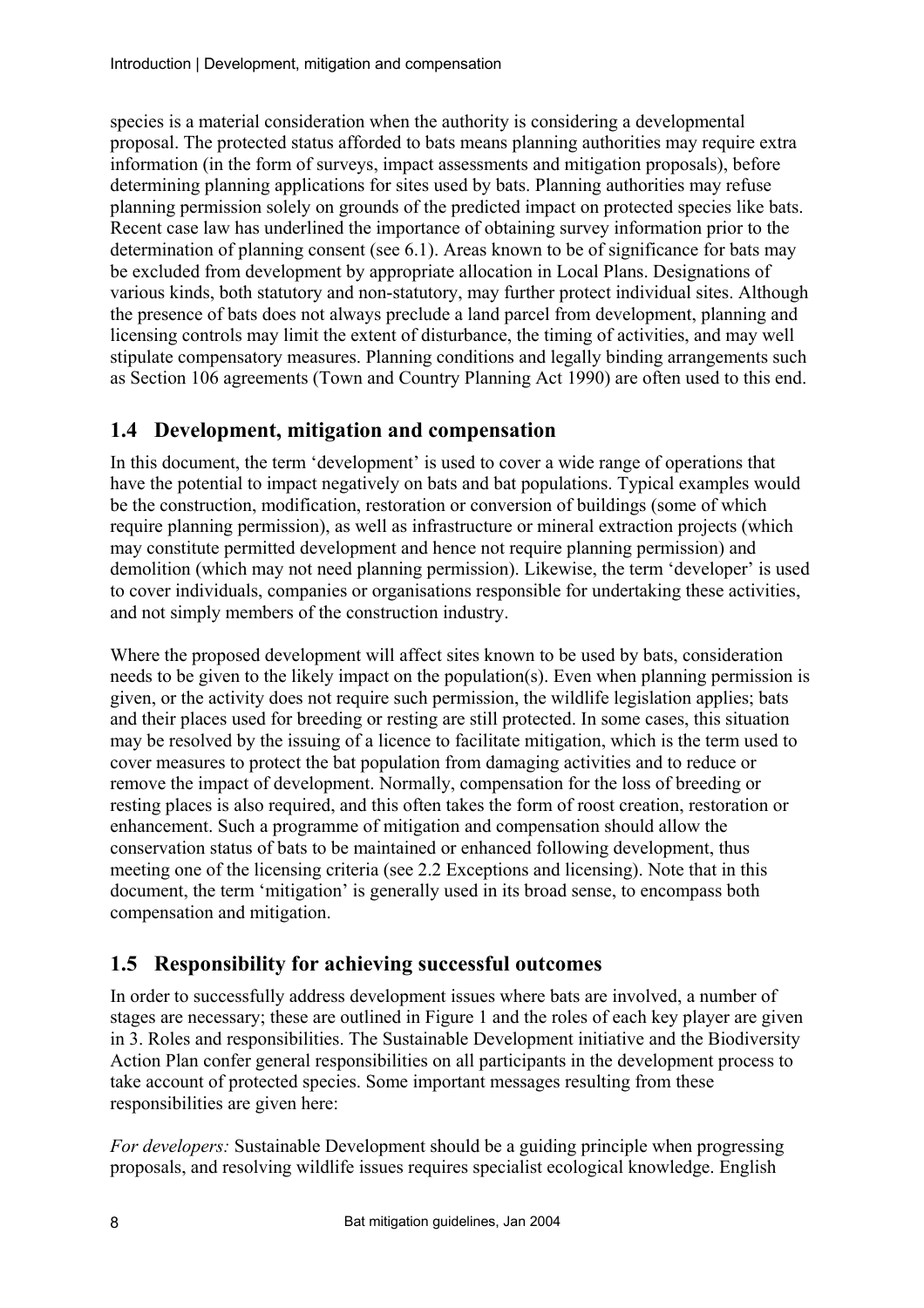Nature recommends that developers seek the services of a professional advisor (environmental consultant) when protected species issues arise in connection with a proposed development. Contact details for environmental consultants can be obtained from a number of sources, including their professional bodies and published directories. Two such directories are: the *ENDS Environmental Consultancy Directory* (Environmental Data Services; http://www.endsdirectory.com/search/ ), and the *Directory of Ecologists and Environmental Managers* (IEEM http://www.ieem.co.uk). Some consultants are also members of local bat groups which may be contacted via the Bat Conservation Trust (0207 627 2629; http://www.bats.org.uk ).

*For consultants:* In order to successfully resolve most bat issues, consultants should have a sound knowledge of, and experience with, the species. A thorough grounding in bat ecology can be crucial to good survey and mitigation planning.

Although a licence to disturb bats for scientific purposes is not essential for every type of survey, it is strongly recommended that consultants possess such as licence so they do not need to withdraw if bats are found at a site. Consultants are expected to apply population ecology principles so that the local circumstances relating to a particular development proposal can be interpreted using these generic guidelines. The outline mitigation plan structure (see 10. Presenting mitigation plans) should be used where appropriate. It is expected that consultants will provide advice to clients, and information to English Nature, planners and others, in an impartial and accurate manner. Should cases come to light where consultants appear to have wilfully or negligently misrepresented a situation or site details, English Nature will consider bringing its concerns to the attention of the relevant client and, if applicable, the professional body. The UK Government has emphasised its obligations under international wildlife legislation by making it an offence under Regulation 46 of the Conservation (Natural Habitats &c.) Regulations 1994 and Section 17 of the Wildlife and Countryside Act 1981 to knowingly or recklessly make false statements for the purpose of obtaining a licence, whether for oneself or for another.

*General:* These guidelines are intended to provide generic advice and are not meant to be taken as a rigid set of rules. Individual sites vary considerably in terms of species present, population status, roost type and so on, and the potential impacts of different types of development also vary, so it would be impossible to develop an all-encompassing document. Decisions should be made on a site-by-site basis. The methods described are those considered to be practical and effective based on past experience, but this does not mean that other methods are ineffective, inappropriate or unlawful. Similarly, the levels of mitigation effort suggested herein are based on available information, and do not necessarily constitute a statement of the lawful minimum. It would be for a court to decide whether an offence has been committed in any particular case. The legislation does not specify mitigation methods; it prohibits certain actions. Developers and their consultants may wish to take their own legal advice to provide an interpretation of the law. Notwithstanding the above caveats, these guidelines are currently the most detailed readily available source of information on mitigation for bats and it is strongly recommended that developers and consultants take them into consideration. Should legal proceedings be initiated, these guidelines will be used as a record of English Nature's approach to best practice, which may have a bearing on the definition of reasonable effort.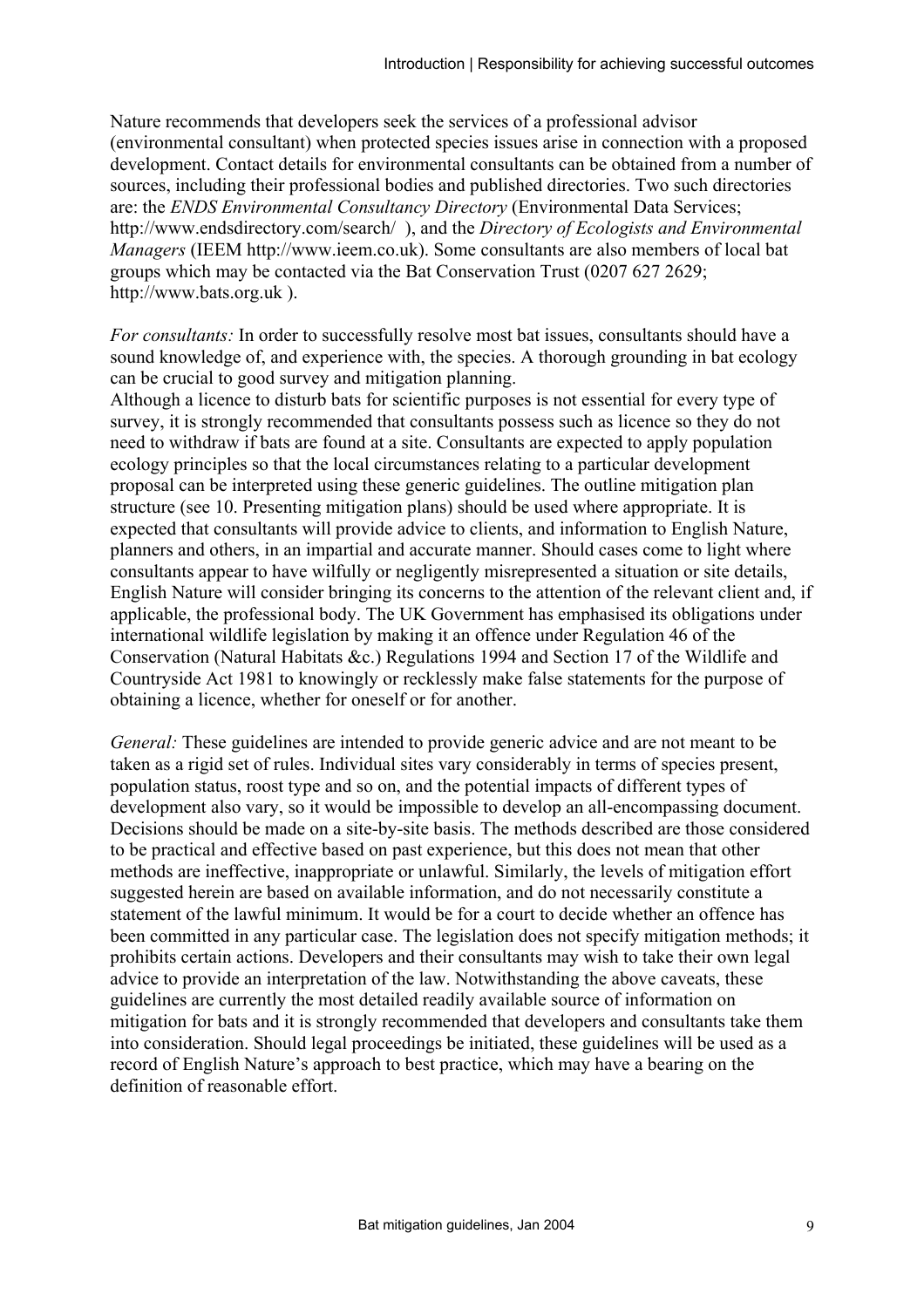## **2 Legislation and licensing**

Note: The information given in this section is intended as general guidance on the law relating to bats and development, and is not comprehensive. When dealing with individual cases, readers should consult the full texts of the legislation, and obtain their own legal advice if necessary. Web addresses for the texts of legislation are given in 11. Further reading.

## **2.1 Legislation**

The Wildlife and Countryside Act 1981 (WCA) transposes into UK law the Convention on the Conservation of European Wildlife and Natural Habitats (commonly referred to as the 'Bern Convention'). The 1981 Act has been amended several times, most recently by the Countryside and Rights of Way [CRoW] Act 2000, which added 'or recklessly' to S9(4)(a) and (b). All species of bats are listed on Schedule 5 of the 1981 Act, and are therefore subject to the provisions of Section 9, which make it an offence to:

- Intentionally kill, injure or take a bat [Section 9(1)]
- Possess or control any live or dead specimen or anything derived from a bat [S 9(2)]
- Intentionally or recklessly damage, destroy or obstruct access to any structure or place used for shelter or protection by a bat  $[S 9(4)(a)]$
- Intentionally or recklessly disturb a bat while it is occupying a structure or place which it uses for that purpose  $[S 9(4)(b)]$

The Conservation (Natural Habitats &c.) Regulations 1994 (the Habitats Regulations) transpose into UK law Council Directive  $92/43/EEC$  of  $21<sup>st</sup>$  May 1992 on the Conservation of Natural Habitats and of Wild Fauna and Flora (often referred to as the 'Habitats [and Species] Directive.') All bats are listed on Annex IV of the Directive and some are also listed on Annex II. The latter Annex relates to the designation of Special Areas of Conservation (SACs) and covers greater and lesser horseshoe bats, barbastelle and Bechstein's bat. Inclusion on Annex IV ('European protected species') means that member states are required to put in place a system of strict protection as outlined in Article 12; this is done through inclusion on Schedule 2 of the Regulations. Regulation 39 makes it an offence to:

- Deliberately capture or kill a bat [Regulation 39(1)(a)]
- Deliberately disturb a bat  $[R. 39(1)(b)]$
- Damage or destroy a breeding site or resting place of a bat  $[R. 39(1)(d)]$
- Keep, transport, sell or exchange, or offer for sale or exchange a live or dead bat or any part of a bat  $[R. 39(2)]$

## **2.2 Exceptions and licensing**

There are several exceptions (defences) to the provisions listed in section 2.1 above. For example, a disabled bat may be lawfully captured solely for the purpose of restoring it back to health for subsequent release, and 'mercy killing' of severely injured bats is also permissible without a licence. Both the 1981 Act and the Habitats Regulations provide a defence to the offences listed in section 2.1 above in cases where "*the act was the incidental result of a lawful operation and could not reasonably have been avoided*." [S. 10(3)(c) of the WCA and R. 40 (3)(c) of the Habitats Regulations]. There is also a defence against offences involving the disturbance of bats or the damage, destruction or obstruction of bat roosts where the action took place within a dwelling-house [S. 10(2) of the WCA and R. 40(2) of the Habitats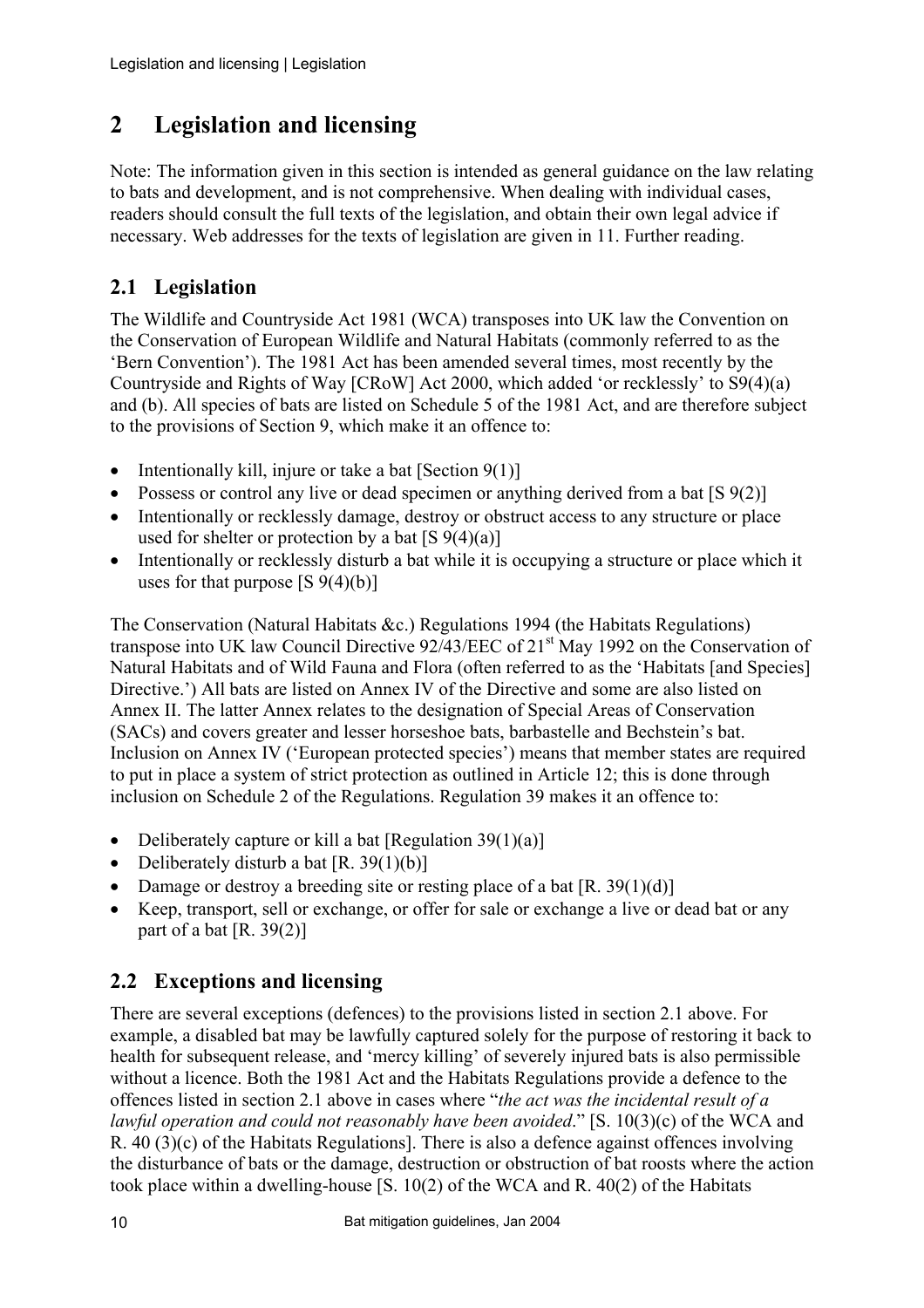Regulations]. In both these latter cases, these defences may not be relied on unless English Nature had been notified and allowed a reasonable time to advise whether the proposed action should be carried out and, if so, the method to be used [S. 10(5) of the WCA and R. 40(4) of the Habitats Regulations].

Readers may wish to seek their own legal advice as to the applicability of the exceptions. As there is a licensing system in place, it is strongly recommended that this system is used, rather than proceeding with works without a licence and relying on exceptions if challenged.

Licences permit otherwise unlawful activities, and can only be granted for certain purposes.

English Nature issues licences for scientific, educational and conservation purposes. Surveys for bats which involve otherwise unlawful acts (such as intentional disturbance or taking) may be authorised for scientific and educational purposes; this includes surveys of potential development sites.

The Department for Environment, Food and Rural Affairs (Defra) issues licences for the purposes of "*preserving public health or public safety or other imperative reasons of overriding public interest including those of a social or economic nature and beneficial consequences of primary importance for the environment*" [R. 44(2)(e)]. In every case, a licence cannot be granted unless:

"*There is no satisfactory alternative*" [R. 44(3)(a)], and

"*The action authorised will not be detrimental to the maintenance of the population of the species concerned at a favourable conservation status in their natural range*" [R. 44(3)(b)].

'Favourable conservation status' is defined in the Habitats and Species Directive (Article 1(i)). Conservation status is defined as "*the sum of the influences acting on the species concerned that may affect the long term distribution and abundance of its population within the territory*." It is assessed as favourable when:

"*population dynamics data on the species concerned indicate that it is maintaining itself on a long term basis as a viable component of its natural habitats, and* 

*the natural range of the species is neither being reduced nor is likely to be reduced for the foreseeable future, and* 

*there is, or will probably continue to be, a sufficiently large habitat to maintain its populations on a long term basis.*"

One of the key aims of the Directive is to encourage member states to maintain at, or restore to, favourable conservation status those species of community interest (Article 2(2)).

In order to obtain a licence to allow the destruction of bat roosts etc, in advance of any otherwise legitimate development which may impact on the favourable conservation status of bats, it must be demonstrated by the applicant that all reasonable steps have been taken to minimise the impact (to satisfy R.  $44(3)(a)$ ) and any remaining damage will be adequately compensated for (to satisfy R. 44(3)(b)). Current English Nature advice is that there should be no net loss in local bat population status, taking into account factors such as population size, viability and connectivity. Hence, when it is unavoidable that a development will affect a bat population, the mitigation should aim to maintain a population of equivalent status in the area.

Note that even though there is apparent overlap between the 1981 Act and the Habitats Regulations, they run concurrently. Licences issued by Defra to permit capture, breeding site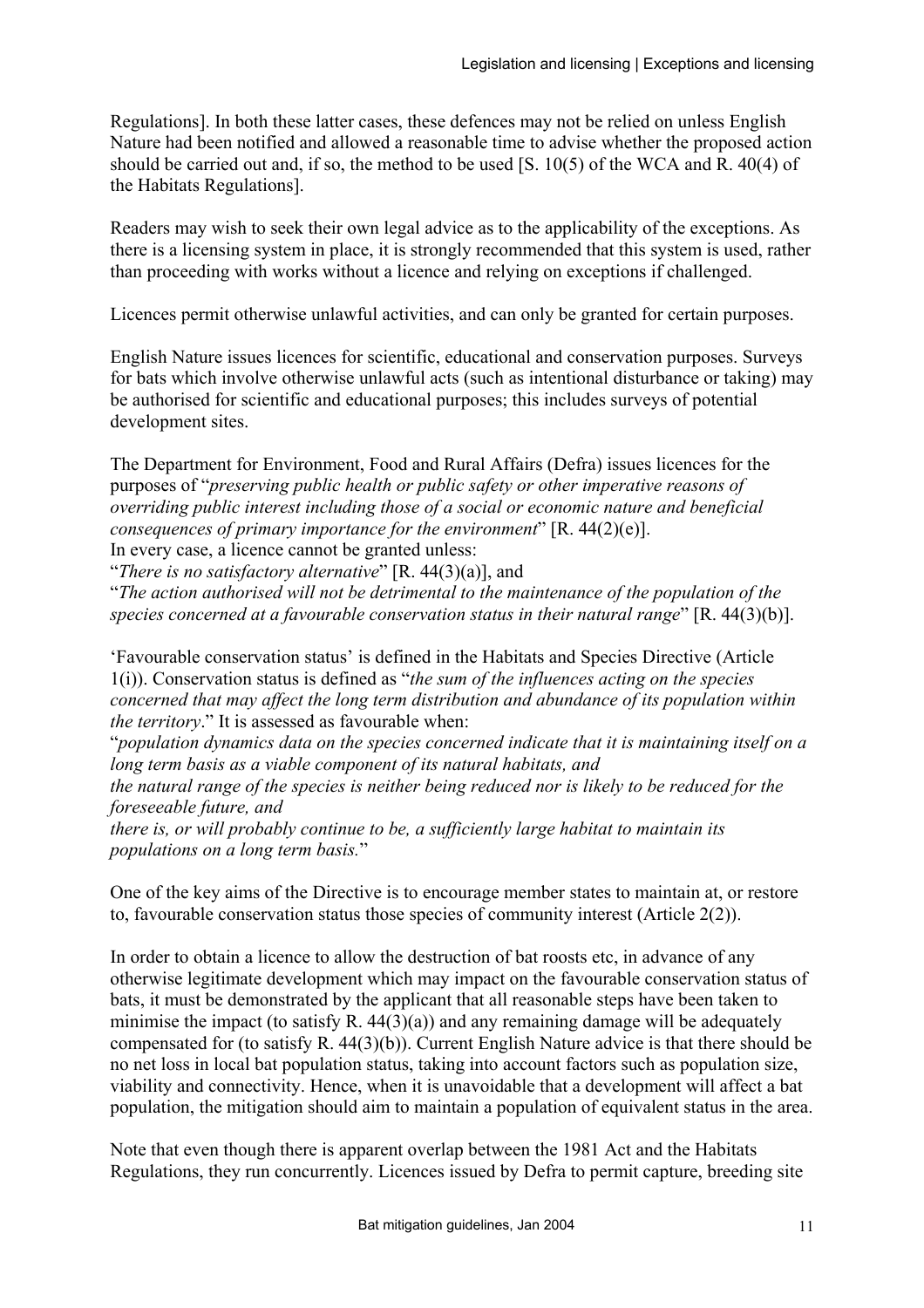destruction, etc. are issued under the Conservation (Natural Habitats &c.) Regulations 1994, and reflect the derogations in Article 16 of the Directive. It should also be noted that a licence only allows what is permitted within its terms and conditions; it does not legitimise all actions related to bats at a given site.

#### **2.2.1 When is a licence required?**

English Nature and Defra are frequently asked by consultants whether a Defra licence is required for a particular activity. Ultimately, however, this is a decision to be made by the consultant or client. A licence simply permits an action that is otherwise unlawful. To ensure that no illegal activities are undertaken, it is recommended that a licence is applied for if, on the basis of survey information and specialist knowledge, it is considered that:

- the site in question is demonstrably a breeding site or resting place for bats
- the proposed activity is reasonably likely to result in an offence.

No licence is required if the proposed activity is unlikely to result in an offence. The advice given in this document should assist the consultant in arriving at a decision on this matter, though it must be recognised that determining whether a particular site is used as a breeding or resting place can be problematic for such mobile animals as bats. Note that if the proposed activity can be timed, organised and carried out so as to avoid committing offences then no licence is required (see also 8.3).

Examples of works that are likely to need a licence because they may result in the destruction of a breeding or resting place and/or disturbance of bats include:

Demolition of buildings known to be used by bats;

Conversion of barns or other buildings known to be used by bats;

Removal of trees known to be used by bats, when carried out as part of a development; Significant alterations to roof voids known to be used by bats.

Examples of works that, if carefully planned, may not need a licence include:

Re-roofing, if carried out while bats are not present and the access points and roosting area are not affected;

Remedial timber treatment, carried out with the correct chemicals while bats are not present.

#### **2.3 Interpretation and enforcement**

As the legislation applies to a wide range of species, its provisions are generic in nature and there are no detailed definitions of, for instance, exactly what constitutes a 'resting place' for a bat, nor what has to be proved to establish that an act could not reasonably have been avoided. Were a breach of the law to be alleged, a court would have to decide whether an offence did in fact occur. Note that under the 1994 Regulations, damaging or destroying a breeding site or resting place is an offence regardless of whether the act was deliberate or not. There are currently no legal precedents (i.e. cases in the Crown Court or higher) that are helpful in interpreting what constitutes a place used for breeding and resting, though some decisions in Magistrates' courts suggest that Magistrates will accept that a site remains a roost even when the bats are not present.

The police are the main enforcement body for wildlife offences, and in some cases local authorities may also take action. Section 24(4) of the 1981 Act gives English Nature the function of providing advice or assistance to the police in respect of alleged offences. The maximum fine on conviction of offences under Section 9 and Regulation 39 currently stands at £5000. The CRoW Act 2000 amended the 1981 Act to allow for a custodial sentence of up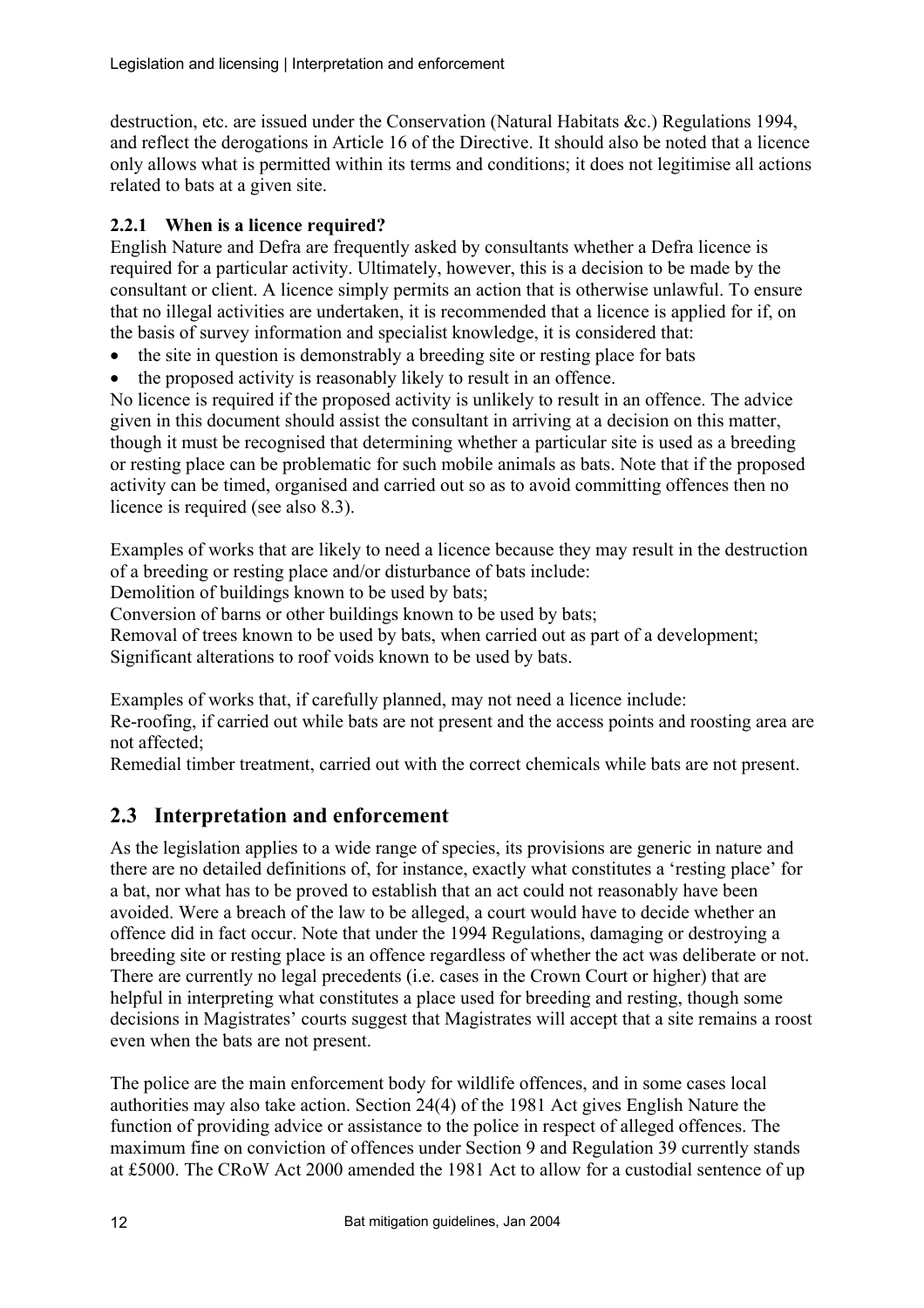to six months instead of, or in addition to, a fine. Note that fines may be imposed in relation to each offence committed, so operations involving many animals or repeated offences can potentially accrue large fines. In addition, items which may constitute evidence of the commission of an offence may be seized and detained. The CRoW Act 2000 also amends the Police and Criminal Evidence Act 1984 to render Section 9 offences 'arrestable', giving the police significant additional powers.

## **2.4 Other legislation**

Once captured, bats may become subject to the Protection of Animals Act 1911, which prohibits cruelty and mistreatment. Releasing a bat in such a way as to cause undue suffering may be an offence under the Abandonment of Animals Act 1960. There are various statutory provisions relating to the transport of animals, designed to ensure their welfare. However, these are unlikely to be applicable to bats as they are rarely taken into captivity.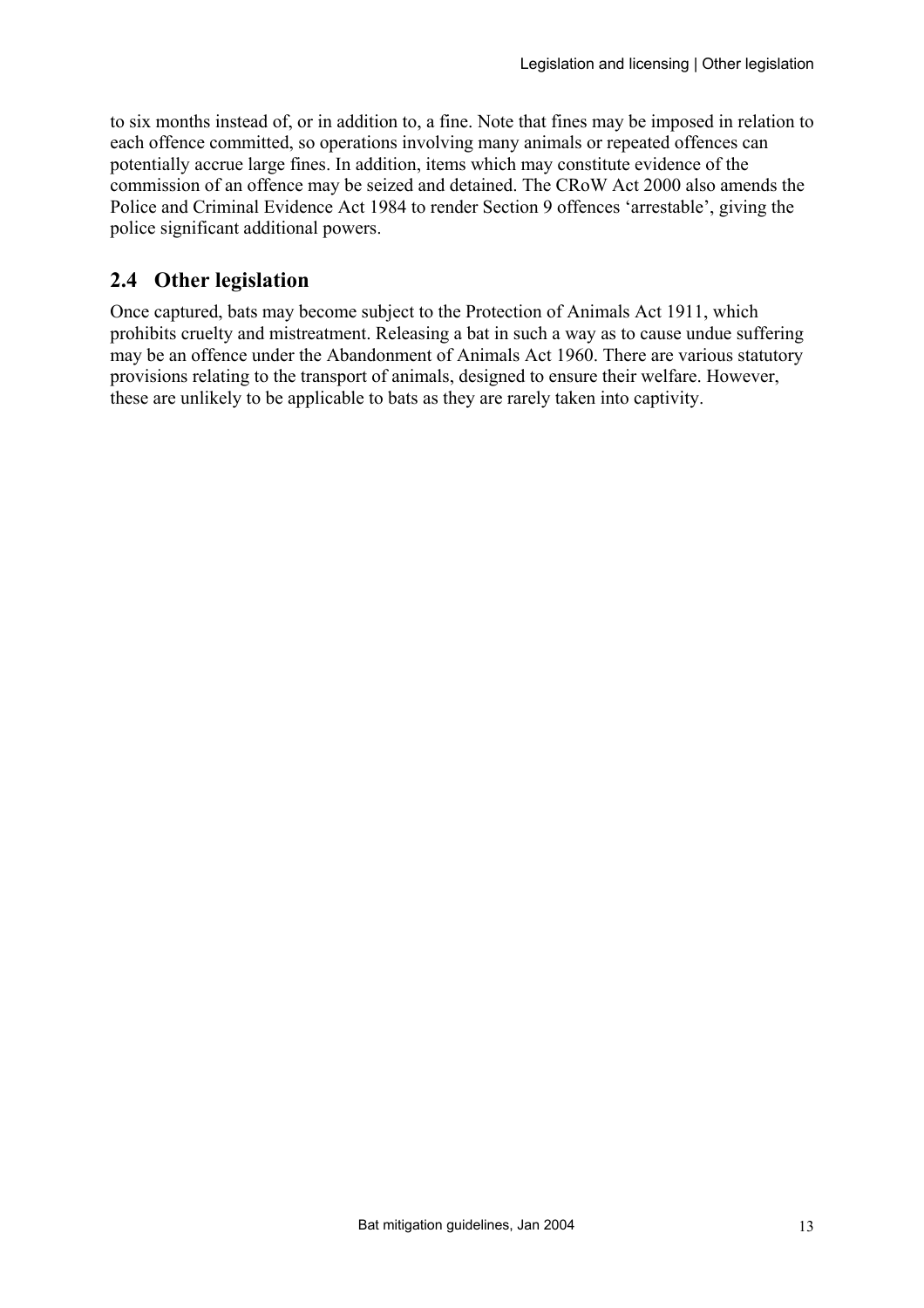## **3 Roles and responsibilities**

## **3.1 Introduction**

In order for bats to be protected successfully when development is planned, a number of organisations will need to interact. Each organisation has its own role, and in some cases its statutory duties, to carry out. This section spells out the roles and responsibilities of the main players connected with development, with the intention of promoting more effective liaison.

## **3.2 English Nature**

English Nature is the Government's statutory nature conservation advisor. In the current context it has the following functions:

- Provision of advice to Local Planning Authorities on European protected species issues, including consultations on planning applications where bats are thought to occur (as described in PPG9);
- Provision of general advice to developers, consultants and others on protected species cases (through documents such as the current one; English Nature Local Teams may also provide site-specific advice, though this will vary with local circumstances);
- Provision of advice to Local Planning Authorities on forward planning (e.g. commenting on Local Plans);
- Provision of generic advice to Local Planning Authorities, including the legal background to protected species casework;
- Determining applications for licences for bat survey work (scientific and conservation licences);
- Provision of advice to Defra over bat licences applied for under Regulation 44, both generally and on a case-by-case basis;
- Provision of specialist advice to those involved with enforcement (primarily the police)
- Provision of advice about bats in dwelling-houses;
- Statutory consultee over planning issues affecting SSSIs.

Contact details (head office): English Nature, Northminster House, Peterborough PE1 1UA; tel 01733 455000; web www.english-nature.org.uk [for initial discussions about individual sites, the relevant Area Team should be contacted; contact details for Local Teams are available from the head office or the website].

## **3.3 The Department for Environment, Food and Rural Affairs**

Defra has the following roles in connection with bats and development:

- Assisting in the development of UK wildlife legislation;
- Responsibility for ensuring that the Habitats & Species Directive is properly implemented in the  $UK<sup>+</sup>$
- Determining licence applications for activities under Regulation 44(2)(e) of the 1994 Regulations;
- Monitoring of licence compliance.

Contact details: Licensing Section, European Wildlife Division, Defra, Zone 1/08, Kite Wing, Temple Quay House, 2 The Square, Temple Quay, Bristol BS1 6EB; tel 0117 372 8291; fax 0117 372 8182; web www.defra.gov.uk/wildlife-countryside/ewd/index.htm .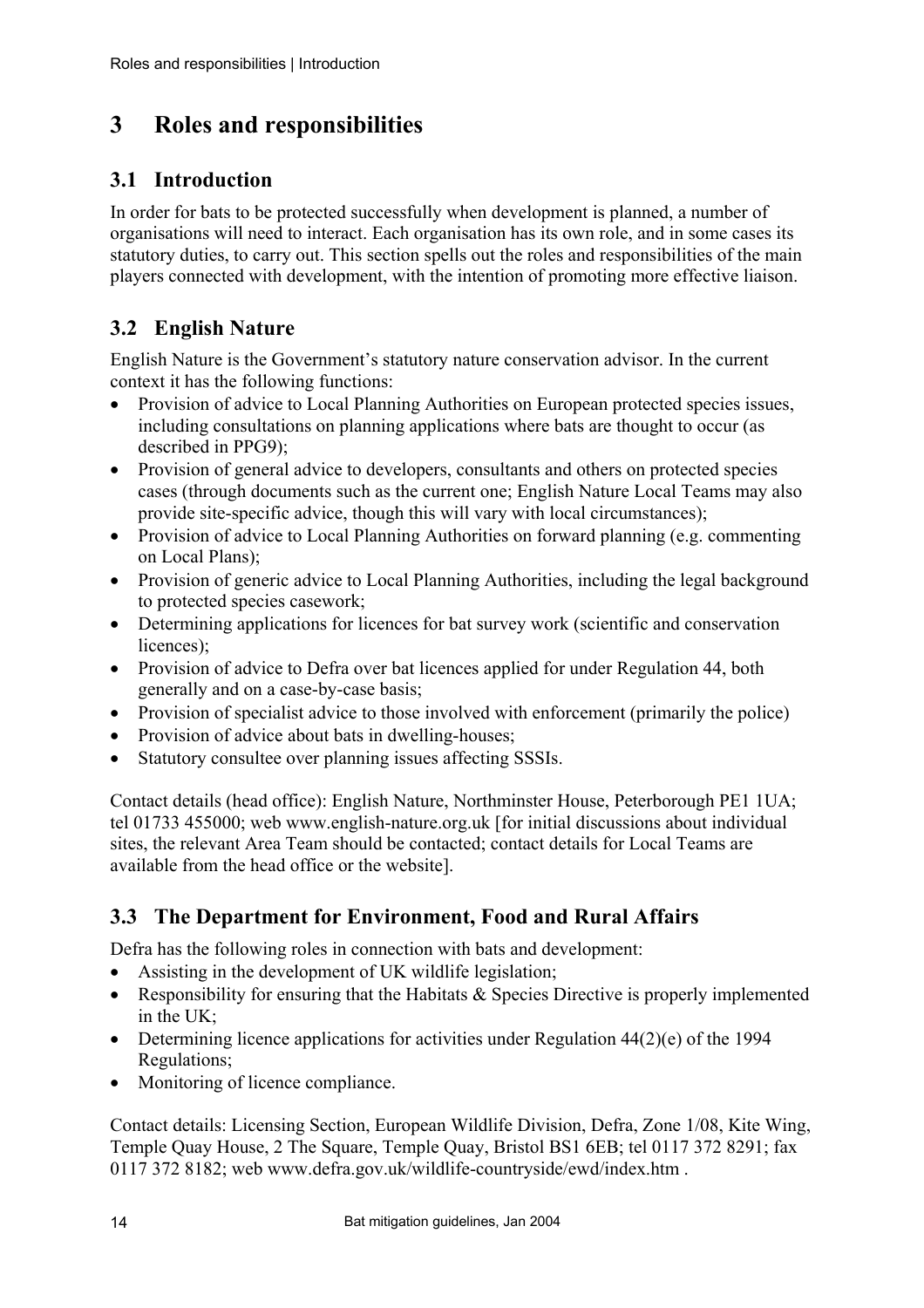## **3.4 Office of the Deputy Prime Minister**

The ODPM has the following roles in connection with bats and development:

- Producing the Government's Planning Policy Guidance (PPG) for Local Planning Authorities in respect of nature conservation and species protection (currently PPG9 on Nature Conservation October 1994)
- The Secretary of State at the Office of the Deputy Prime Minister determines planning appeals, applications which are 'called in', local inquiries and presides over Local Plan inquiries.

•

Contact details: Policy Branch, Planning Policies Division (PD1), ODPM, 4/H4 Eland House, Bressenden Place, London SW1E 5DU; tel 020 7944 3973; fax 020 7944 3949; web http://www.planning.odpm.gov.uk/

#### **3.5 Developers and environmental consultants**

The developer and their advisor(s) share the responsibility for the following:

- Ensuring that they provide to Local Planning Authorities a satisfactory and accurate assessment of application sites, including surveys for bats if their presence is suspected
- Applying for a licence to Defra, should they judge one to be required
- Providing a sound and objective assessment of the potential impact of proposed development on bat populations
- Where necessary, designing and implementing a mitigation scheme that meets planning and licensing requirements, and in particular will ensure as far as possible the long term future of any populations affected; such schemes should employ 'best practice'
- Where necessary, agreeing with Local Planning Authorities a Section 106 agreement or similar, to ensure continued support for affected populations
- In many cases, monitoring affected populations after completion of development

#### **3.6 Local Planning Authorities**

Local Planning Authorities have the following roles:

- Ensuring that protected species issues are taken into account as a material consideration when determining planning applications, as set out in PPG9; this may involve refusal, deferral, conditions or agreements
- Ensuring that protected species issues are taken into account in preparation of Local Plans, UDPs, etc (this is best addressed through species protection policies in development plans). This and the above point are underlined by Regulation 3(4) of the Conservation (Natural Habitats &c.) Regulations 1994, which require authorities to have regard to the conservation of European Protected Species
- In order to achieve the above, developing means of assessing information on the presence of bats, in order to better inform planning decisions; this may include the operation of local Biological Records Centres, or liaison with local voluntary groups
- Raise awareness of protected species in their area, and, in some cases, enforce wildlife legislation (S.25 of the Wildlife and Countryside Act 1981)
- According to information available, advising developers about statutory species protection provisions affecting an application site
- Enforcement of planning obligations and Agreements.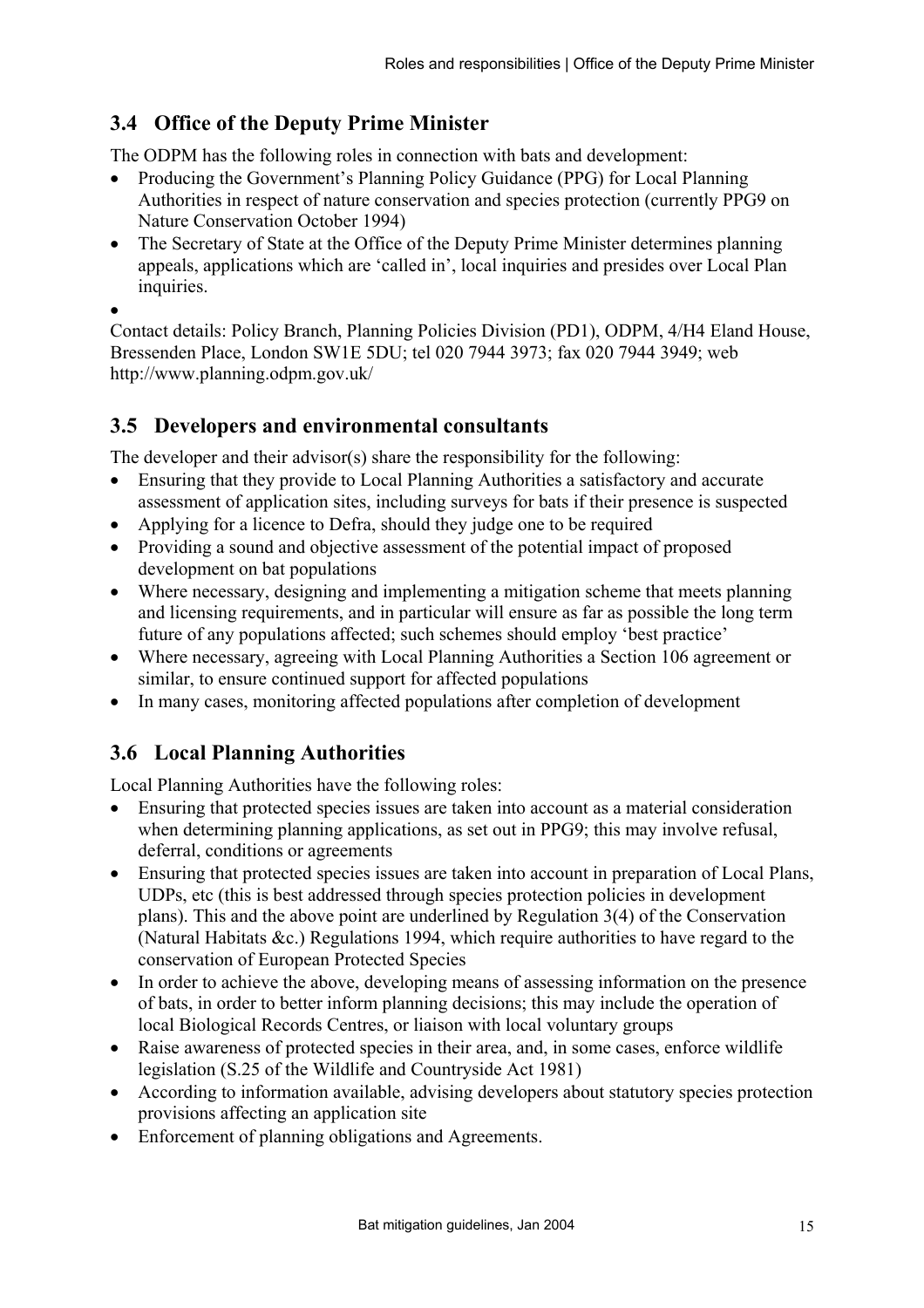#### **3.7 Other organisations**

Enforcement of most relevant legislation is carried out by the police, and in most forces there is now a Wildlife Liaison Officer who will assist (see http://www.police.uk - the police service portal for the UK; a list of police WLOs is also available from the RSPB Investigations Section, tel: 01767 680551). Local Biological Records Centres often have useful information on the location of bat roosts and can provide such details to consultants, developers and Local Planning Authorities (note that English Nature does not generally hold records of protected species except on designated sites). Similarly, local bat groups often collect data and may be able to provide a more detailed assessment of status; some may also be willing to undertake bat surveys in advance of planning applications. Most of these voluntary groups are associated with the Bat Conservation Trust, which has produced guidance for the involvement of volunteers in development-related work. (see 11. Further reading). The county Wildlife Trust may also be able to give information about local bat sites.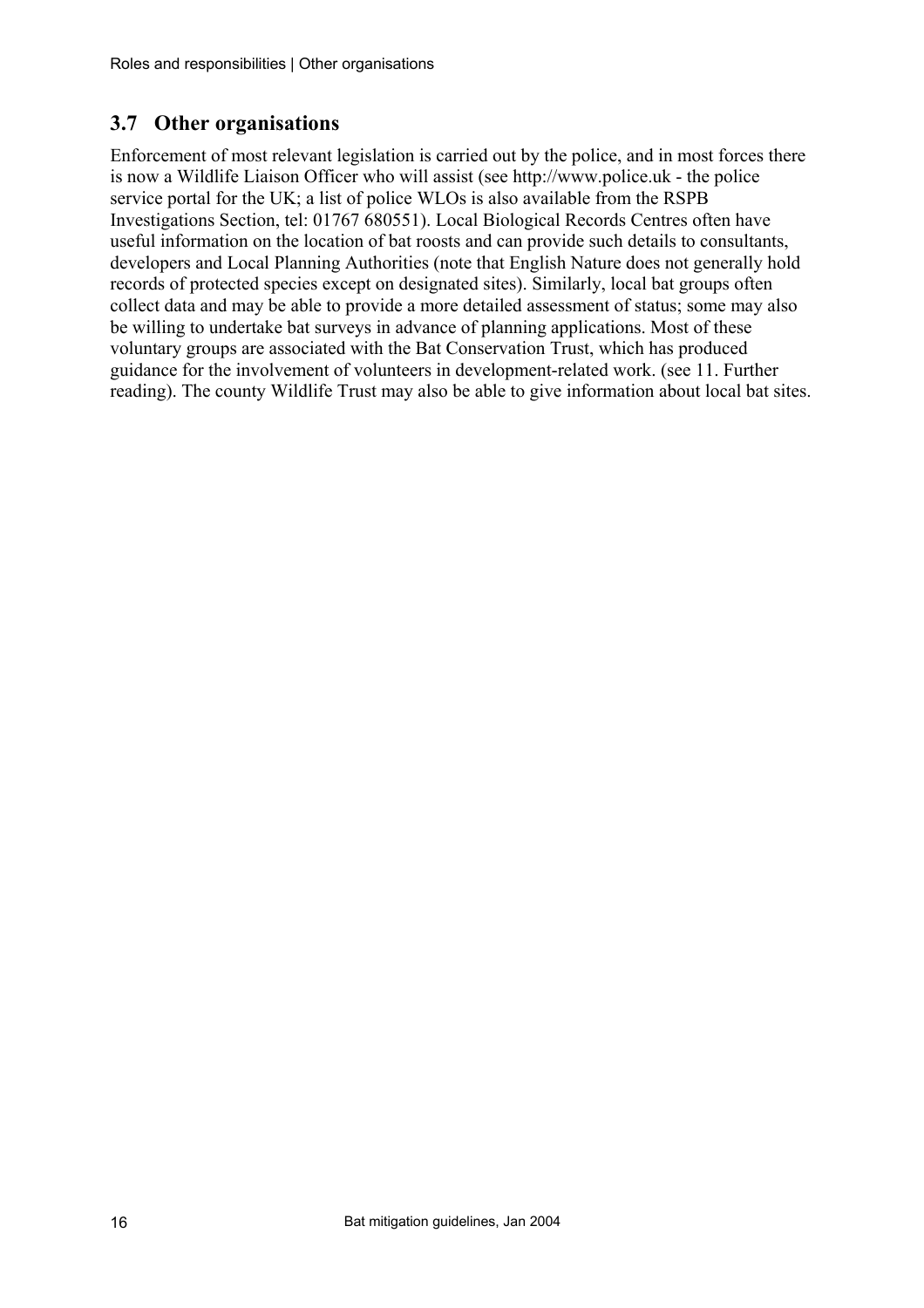## **4 An introduction to bats**

#### **4.1 General**

In order to understand the potential effects of development work and plan effective mitigation, it is essential to have a knowledge of bat ecology. This knowledge is likely to be most relevant to environmental consultants, whose role it is to undertake site surveys, predict impacts and propose mitigation. English Nature and Local Planning Authority staff will also benefit from such understanding. This section is not intended as a comprehensive description of bat ecology, as consultants are expected to have developed their own knowledge through study and field experience. It is meant as a general introduction, mainly for developers, to the life-cycle of bats and aspects of their biology. A range of more detailed references is given in 11. Further reading for those who wish to investigate more.

Bats are the only true flying mammals. Like us, they are warm-blooded, give birth and suckle their young. They are also long-lived, intelligent and have a complex social life. Although they're often thought of as flying mice, they're not closely related to mice but form a special group of their own: the Chiroptera. World-wide, there are almost 1000 different sorts of bat, ranging from the tropical flying foxes, with a wing-span of almost 2 metres (6'), down to the hog-nosed bat of south-east Asia, which is little bigger than a large bumble-bee. In Britain there are 16 or 17 species, all of which are small (most weigh less than a £1 coin) and eat insects.

Bats have evolved a number of unusual features, mainly connected with their ability to fly. Their wings are formed from a web of highly elastic skin stretched over greatly elongated finger bones, the legs and tail, though their thumbs remain free to help them cling on when roosting. Bats have also developed a highly sophisticated echolocation system that allows them to avoid obstacles and catch tiny insects, even in complete darkness. When they're flying, bats produce a stream of high-pitched calls and listen to the echoes to produce a sound picture of their surroundings. Most of these echolocation calls are too high pitched for us to hear, but electronic bat-detectors that pick up these calls and turn them into sounds that we can hear are now widely used by specialists. In some cases, it is possible to identify the bat species from the type of sounds produced.

In cool climates such as Britain, bats eat only insects and other invertebrates such as spiders, which they catch in flight or pick off water, the ground or foliage. Some bats specialise in catching large insects such as beetles or moths but others eat large numbers of very small insects, such as gnats, midges and mosquitoes, every night. Bats gather to feed wherever there are lots of insects, so the best places for them include traditional pasture, woodland, marshes, ponds and slow moving rivers.

During the winter there are relatively few insects available, so bats hibernate. In September and October they put on weight and then, as the weather gets colder, they seek out appropriate sheltered roosts, let their body temperature drop to close to that of their surroundings and slow their heart rate to only a few beats per minute. This greatly reduces their energy requirements so that their food reserves last as long as possible. Bats don't hibernate right through the winter but may wake up and go out to feed and drink on mild evenings when some insects are about. Even on very cold nights, bats may be seen on the wing as they move to more sheltered roosts. Waking up and flying in winter uses up lots of energy which the bats can't easily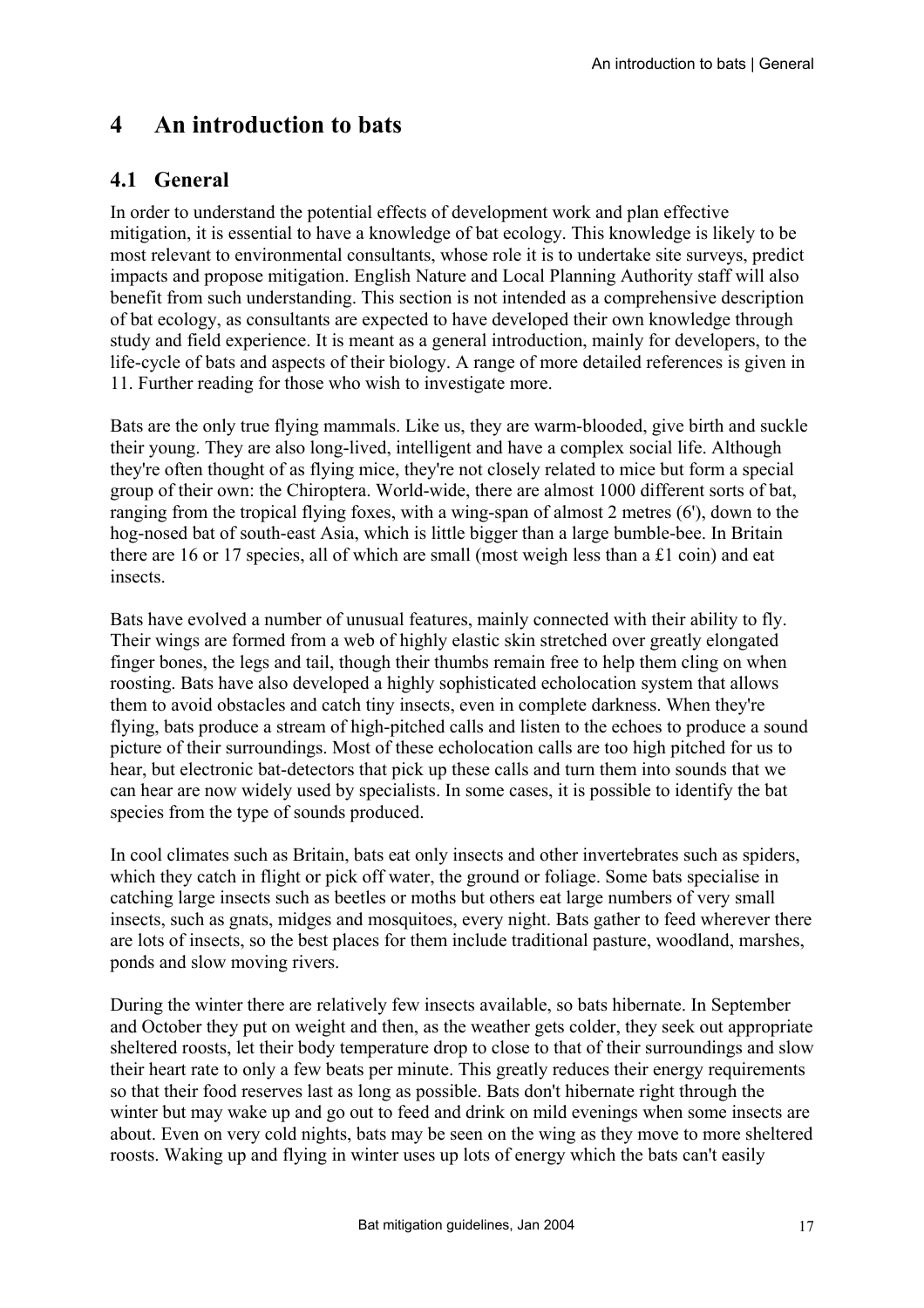replace, so hibernating bats should not be disturbed as this might reduce their chances of surviving the winter.

Bats have a unique way of fitting their breeding cycle in with hibernation. They mate during the autumn and winter, but the female stores the sperm alive in her body and only becomes pregnant the following spring. Pregnancy lasts for six to nine weeks and can vary in length depending on the weather. Usually only one baby is born each year. This is looked after carefully and suckled for between four and five weeks until it is old enough to fly out and hunt for itself. Bats don't build nests and don't bring food back to the roost to feed their young, so the baby lives only on its mother's milk until it is old enough to fly.

During this spring and summer period female bats gather together into maternity colonies for a few weeks to give birth and rear their babies. Once the baby is independent, the colony breaks up and the bats generally move to other roosts. Bats may gather together from over a large area to form these colonies, so any disaster at this summer breeding site can affect all the females from this area. Many of these maternity sites are used every summer and bats have a strong tradition of returning to the same site year after year.



Figure 2 The bat year. Although there are species-specific differences, the bat year can be divided into the two major phases of breeding and hibernation, with other activities interspersed.

## **4.2 Roost requirements**

Because their metabolic and social requirements vary throughout the year, most bats will use a variety of roosts of different types. Some species are particularly closely associated with tree roosts, the majority use a range of roosts which includes trees, buildings and underground sites and some species use primarily buildings and underground places. Classifying such sites can be difficult because of the varying conditions they provide and the way in which bats select sites. For example, Natterer's bat has frequently been recorded in mortise joints in old barns and similar buildings; from the bats' perspective, such sites must appear very similar to crevices in trees underneath a thick tree canopy. Other species too, show a similar tendency to roost in contact with timber rather than stone or brick.

Some species, such as the brown long-eared bat, are frequently recorded in underground sites during the winter, but the small number of individuals recorded at any one site suggests that this common species does not depend heavily on underground sites. Rather few trees are ever searched for bats and it seems likely that many species hibernate in tree cavities or under bark and so are significantly under-recorded.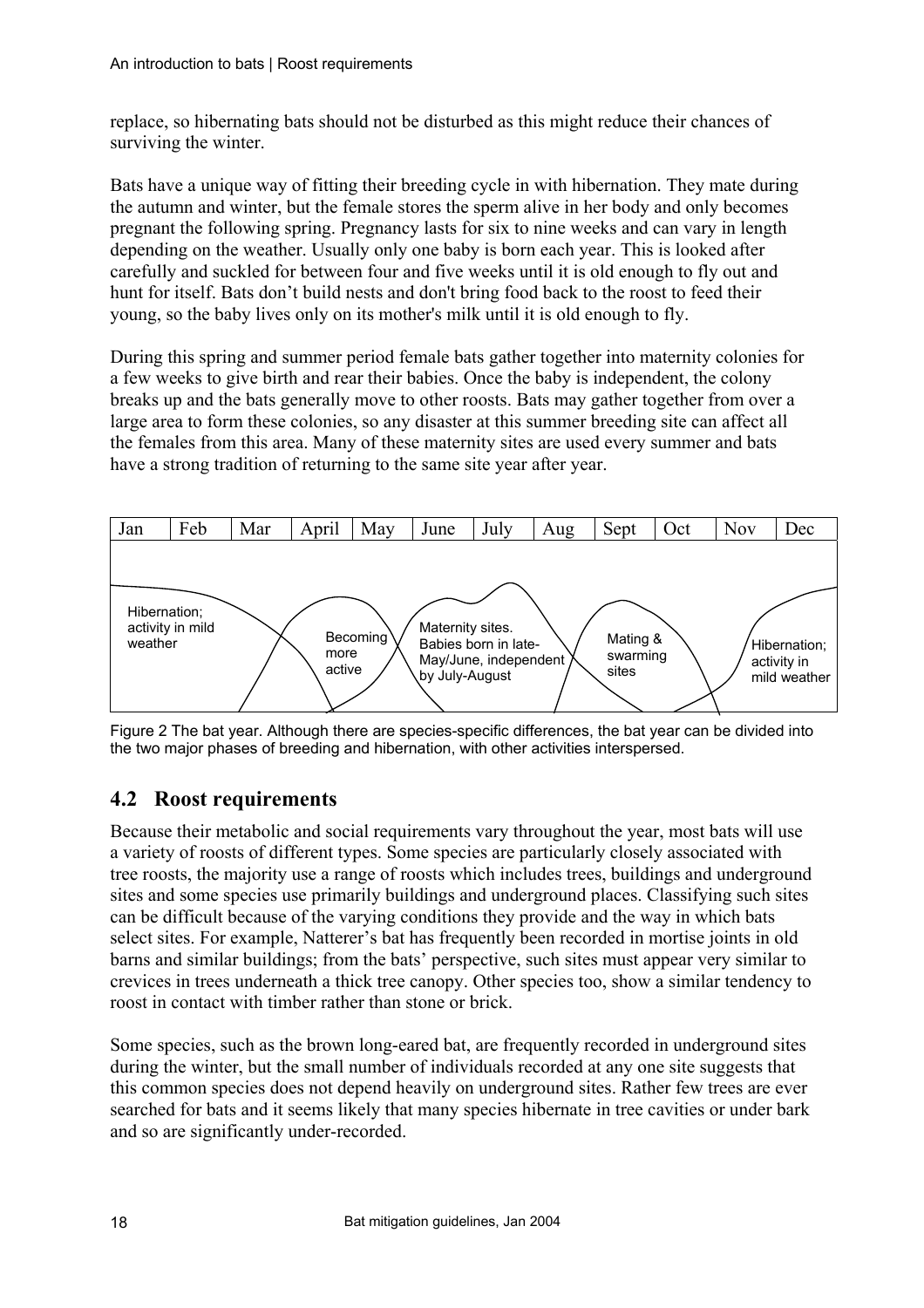The two horseshoe bat species clearly have the strongest affinity with underground sites. In winter, they are rarely found in any other type of site and both species have been recorded breeding underground, though the great majority of maternity sites are now in the roof voids of buildings. Other species which are considered typical hibernators in underground sites are Natterer's bat, Daubenton's bat, whiskered bat, Brandt's bat and brown-long-eared bat.

| <b>Species</b>            | <b>Trees</b>   |                | <b>Buildings</b>          |                | Underground    |                |
|---------------------------|----------------|----------------|---------------------------|----------------|----------------|----------------|
|                           | Maternity      | Hibernation    | Maternity                 | Hibernation    | Maternity      | Hibernation    |
| Greater horseshoe bat     | N              | N              | H                         | L              | M              | H              |
| Rhinolophus ferrumequinum |                |                |                           |                |                |                |
| Lesser horseshoe bat      | $\overline{L}$ | L              | $\overline{H}$            | M              | $\overline{L}$ | H              |
| Rhinolophus hipposideros  |                |                |                           |                |                |                |
| Bechstein's bat           | $\overline{H}$ | $\overline{H}$ | $\overline{L}$            | $\overline{L}$ | $\overline{L}$ | $\mathbf{M}$   |
| Myotis bechsteinii        |                |                |                           |                |                |                |
| Brandt's bat              | L              | $\mathbf{L}$   | $\boldsymbol{\mathrm{H}}$ | H?             | $\overline{N}$ | H              |
| Myotis brandtii           |                |                |                           |                |                |                |
| Daubenton's bat           | M?             | L?             | M                         | $\mathbf L$    | M?             | H              |
| Myotis daubentonii        |                |                |                           |                |                |                |
| Greater mouse-eared bat   | $\mathbf L$    | $\mathbf N$    | L                         | $\mathbf{L}$   | N              | H              |
| Myotis myotis             |                |                |                           |                |                |                |
| Whiskered bat             | M?             | M?             | H                         | $\mathbf{L}$   | $\mathbf N$    | H              |
| Myotis mystacinus         |                |                |                           |                |                |                |
| Natterer's bat            | M?             | M?             | H                         | $\mathbf{L}$   | L              | H              |
| Myotis nattereri          |                |                |                           |                |                |                |
| Nathusius' pipistrelle    |                |                | H?                        |                |                |                |
| Pipistrellus nathusii     |                |                |                           |                |                |                |
| Common pipistrelle        | M              | M              | H                         | H              | N              | L              |
| Pipistrellus pipistrellus |                |                |                           |                |                |                |
| Soprano pipistrelle       | M              | $\overline{M}$ | $\overline{H}$            | $\overline{H}$ | $\overline{N}$ | $\mathbf{L}$   |
| Pipistrellus pygmaeus     |                |                |                           |                |                |                |
| Leisler's bat             | $\overline{M}$ | $\overline{M}$ | $\overline{H}$            | $\overline{L}$ | $\overline{N}$ | $\overline{N}$ |
| Nyctalus leisleri         |                |                |                           |                |                |                |
| Noctule                   | $\overline{H}$ | H              | M                         | $\overline{L}$ | $\mathbf N$    | $\mathbf N$    |
| Nyctalus noctula          |                |                |                           |                |                |                |
| Serotine                  | $\overline{N}$ | $\overline{N}$ | $\overline{H}$            | $\overline{H}$ | $\overline{N}$ | $\overline{L}$ |
| Eptesicus serotinus       |                |                |                           |                |                |                |
| Barbastelle               | $\overline{H}$ | $\overline{H}$ | M                         | $\overline{L}$ | $\overline{N}$ | $\overline{H}$ |
| Barbastella barbastellus  |                |                |                           |                |                |                |
| Brown long-eared bat      | $\overline{H}$ | $\overline{H}$ | $\overline{H}$            | $\overline{H}$ | $\overline{N}$ | $\overline{M}$ |
| Plecotus auritus          |                |                |                           |                |                |                |
| Grey long-eared bat       | $\mathbf L$    | L              | H                         | $\mathbf{L}$   | $\mathbf N$    | M              |
| Plecotus austriacus       |                |                |                           |                |                |                |

Trees – includes all types of crevice and hollow as well as bat-boxes attached to trees Buildings – above-ground areas, with an emphasis on roof voids and other areas warmed by the sun. Underground – anywhere that provides cool humid conditions buffered against rapid temperature change. Includes caves, mines, tunnels, fortifications, cellars, ice-houses, lime kilns etc.

N – not recorded in recent times

L – low dependence; unusual, but has been recorded

M – some usage recorded, though perhaps not the most important type of site

H – the most frequently recorded type of site for this species/activity

Table 4.1 Species associations with roost types.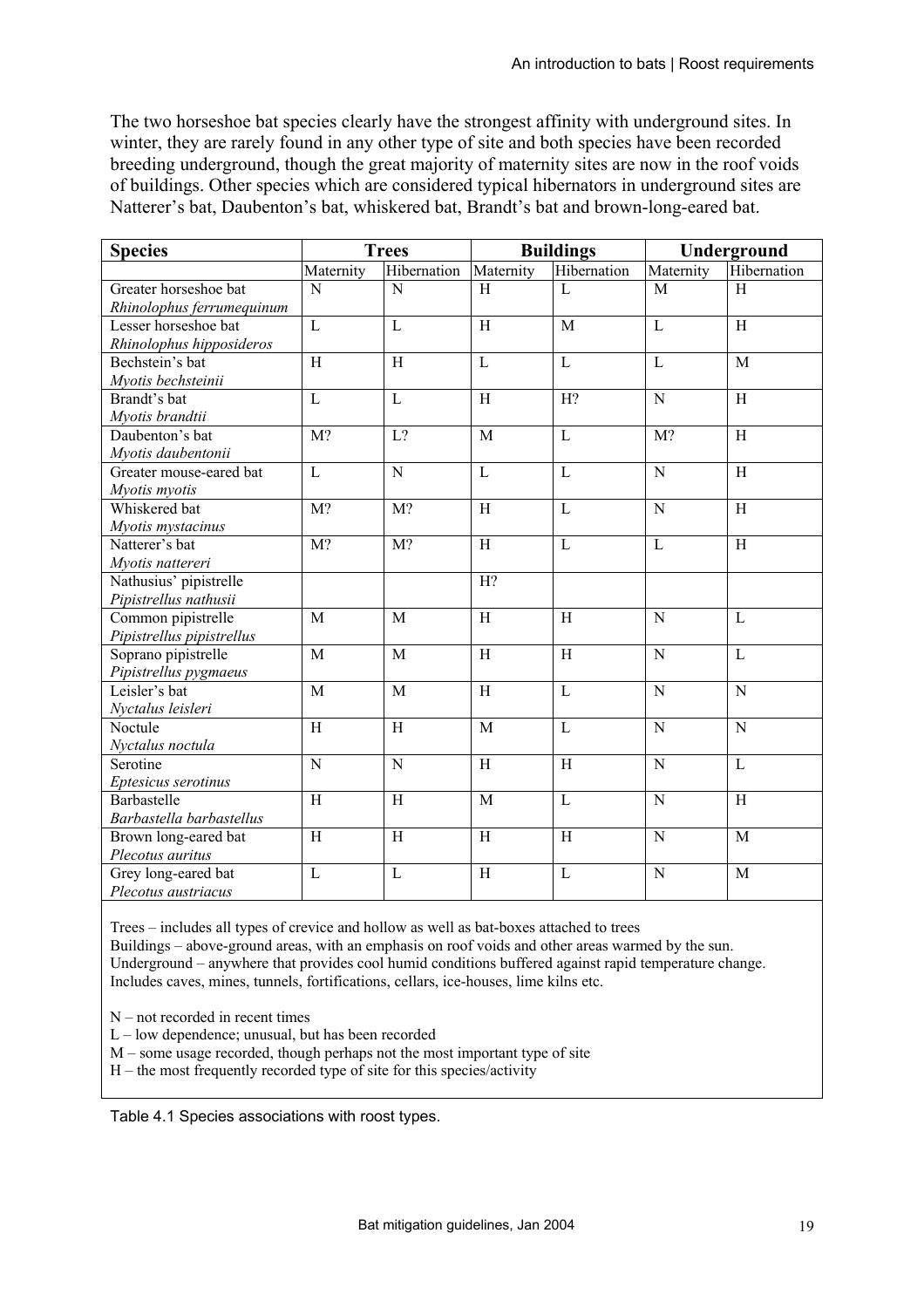Many species of bats are closely associated with the built environment, both for breeding and hibernation and some species, most notably the serotine, have rarely been recorded anywhere else. The majority of species form maternity roosts in the roofs of buildings to take advantage of the heat provided by the sun, as during this phase of their life-cycle breeding females are seeking areas with high temperatures to minimise the energy cost of maintaining a high body temperature. Some species, such as the common pipistrelle, show a clear preference for confined roost sites, such as soffit-boxes, eaves or under hanging tiles, whereas others, such as the horseshoe bats and long-eared bats are more typically associated with open roof voids that they can fly in. There are many exceptions and many species have been recorded from a wide range of situations. In winter, bats of most species have been recorded hibernating in various parts of buildings, such as inside cavity walls, around window frames, under ridgetiles and in cooler areas with stable temperatures.

#### **4.3 Habitat associations**

As well as suitable sites for roosting, bats also need suitable food resources. All species eat insects, or similar small invertebrates, though they hunt them in a variety of ways and a variety of places. Some species specialise in catching small insects in flight, some specialise in larger insects such as moths and beetles and some get part of their food by picking insects off foliage or even spiders' webs. Understandably, the highest densities of bats occur where insects are most plentiful and surveys of hunting bats have shown that areas of wetland and woodland edges are particularly good for bats.

Bats need to be able to move freely around the countryside between roosts and feeding areas. Research has shown that many species, particularly the smaller ones, follow linear features, such as hedges, tree-lines or waterways, and are reluctant to cross wide open spaces. This behaviour means that activities which sever these sort of connections are likely to have consequences for bats.

Recent studies using radiotracking have shown that bats are very variable in the distances that they travel from their roosts to forage. For example, at some maternity sites for greater horseshoe bats over 90% of the bats' activity took place within 4 km of the roost whereas at other roosts some individuals travelled up to 22 km to forage. Bechstein's bats appear to be a relatively sedentary species, with few individuals travelling more than 1 km whereas other species of a similar size, such as the barbastelle, will frequently travel more than 5 km.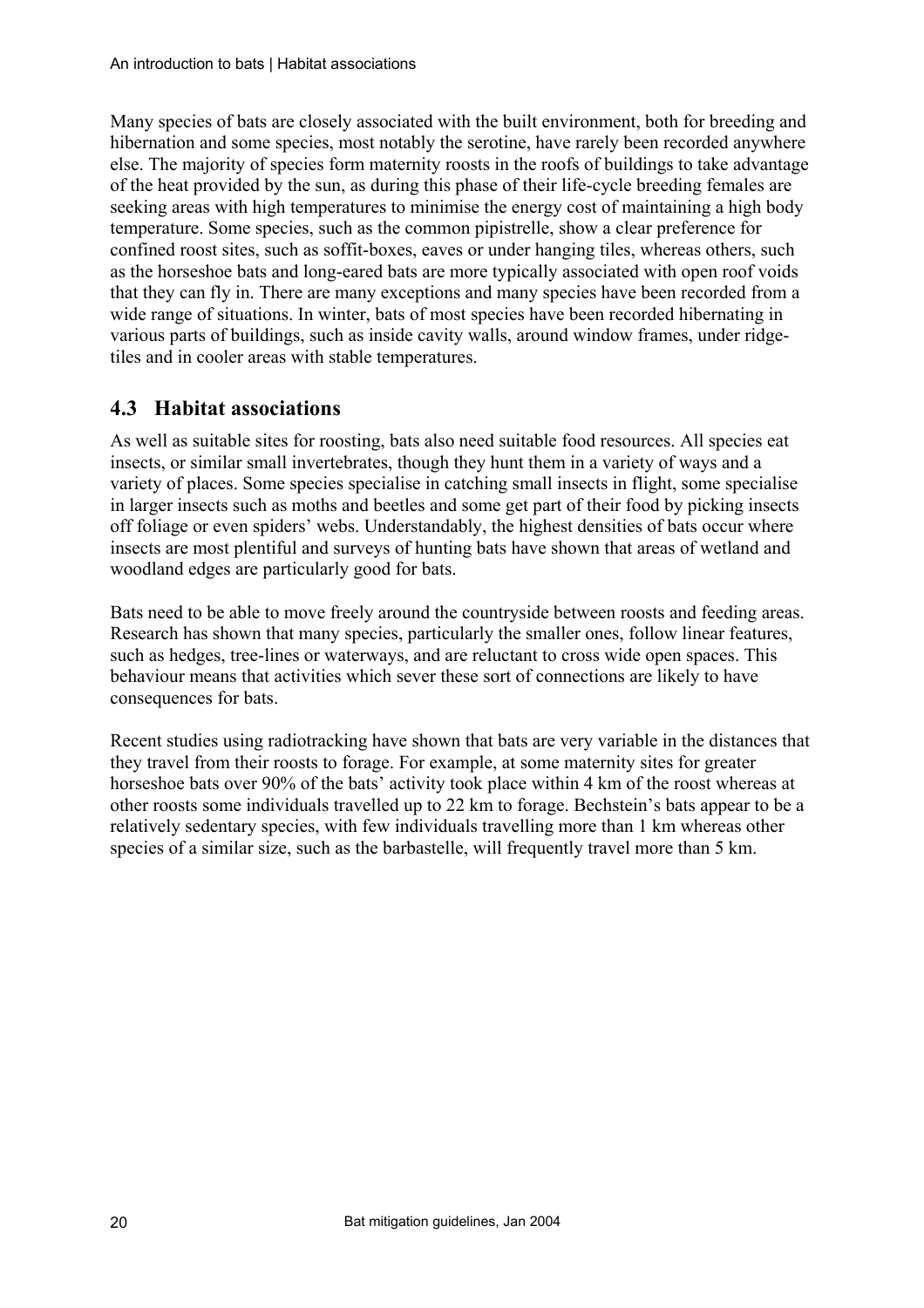## **5 Survey objectives, methods and standards**

## **5.1 The importance of a good survey**

The importance of a thorough site survey prior to considering development cannot be overemphasised. The following descriptions of survey techniques and their correct application are aimed at assisting consultants (to appreciate the type of survey that is expected), the developer (to be assured that their consultant is recommending a survey to help them meet legal and policy requirements), and planning officers and English Nature staff (to be sure that an accurate assessment of the site and the extent of its bat interest has been made). Without a sound survey that includes an assessment of all available evidence, it is difficult to predict the likely impact of development.

From the developer's perspective, the primary objective of a survey for protected species is to ensure that any development can proceed without breaking the law. The consequences of not carrying out a survey on sites which subsequently prove to have a significant protected species interest can be severe and may include delays, additional costs and, in exceptional cases, the cancellation or curtailment of projects.

## **5.2 Some general points on surveys**

A survey for bats may be indicated when background information on distribution and occurrence suggests that they may be present. More detailed indicators are:

- any recent or historical records for bats on the site, or bat roosts in the general area, though note that bats are very under-recorded;
- built structures, which appear to have a high probability of use by bats;
- underground structures such as abandoned mines, tunnels, kilns, cellars or fortifications which provide appropriate hibernation conditions;
- trees with a high probability of use by bats.

Some factors influencing the probability of particular places being used by bats are listed in Table 5.1. However, it should be emphasised that this can, at best, only highlight sites with a high probability of bats being present and the high mobility of bats means that it is virtually impossible to rule out any type of structure. In addition, regional variation in building styles and species' distributions means that some local interpretation of these guidelines may be needed

**It is the responsibility of the developer to produce, normally via a consultant, evidence on the presence of bats on a site at which works are proposed. It is for the consultant to decide on the level of survey required (taking these guidelines into account)**. English Nature will not generally agree or endorse the methods and effort prior to a survey, as this is not English Nature's role, and site circumstances vary considerably. However, if English Nature or the Local Planning Authority consider that insufficient survey work has been carried out to enable the determination of a planning or licence application, further work may be required of the developer and consultant. English Nature staff will generally visit sites only where there is an exceptional need to do so, so it is crucial that survey reports are thorough.

Considering the great variation between sites, it is not possible to give exact prescriptions for survey work here that will cover all circumstances. Therefore, survey plans need to be formulated on a site by site basis, and the experience of the consultant should help shape this.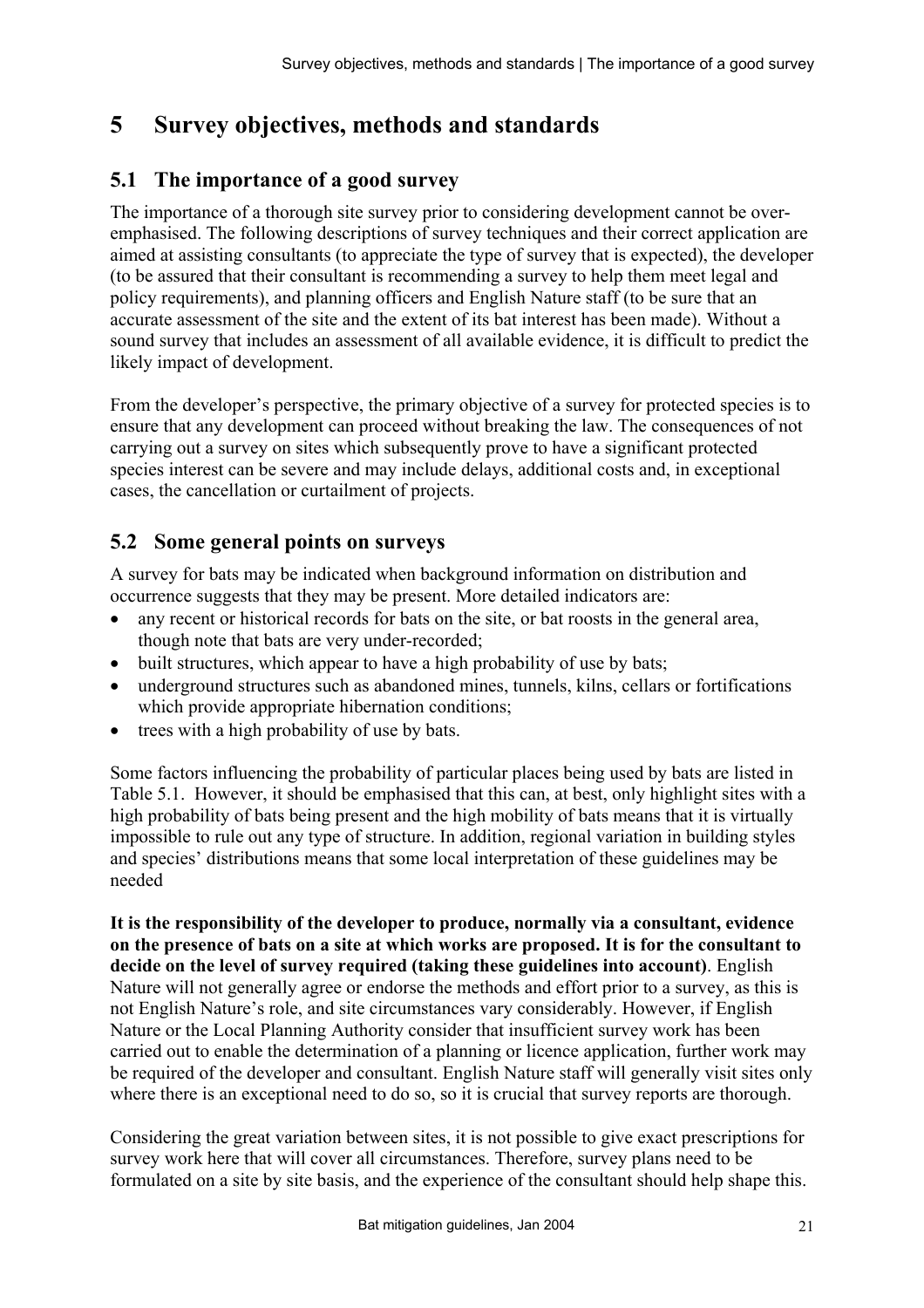Surveys must be carried out by licensed personnel, where there is a risk of bats being disturbed, and should not entail undue site damage or disturbance to roosts.

| Factors affecting the probability of a building being used by bats in summer |                                                                                    |  |  |  |  |
|------------------------------------------------------------------------------|------------------------------------------------------------------------------------|--|--|--|--|
| Increase probability                                                         | Disused or little used; largely undisturbed                                        |  |  |  |  |
|                                                                              | Large roof void with unobstructed flying spaces                                    |  |  |  |  |
|                                                                              | Large dimension roof timbers with cracks, joints and holes                         |  |  |  |  |
|                                                                              | Uneven roof covering with gaps, though not too draughty                            |  |  |  |  |
|                                                                              | Entrances that bats can fly in through                                             |  |  |  |  |
|                                                                              | Hanging tiles or wood cladding, especially on south-facing walls                   |  |  |  |  |
|                                                                              | Rural setting                                                                      |  |  |  |  |
|                                                                              | Close to woodland and/or water                                                     |  |  |  |  |
|                                                                              | Pre-20 <sup>th</sup> century or early $20th$ century construction                  |  |  |  |  |
|                                                                              | Roof warmed by the sun                                                             |  |  |  |  |
|                                                                              | Within the distribution area of horseshoe bats and serotine                        |  |  |  |  |
| Decrease probability                                                         | Urban setting or highly urbanised area with few feeding places                     |  |  |  |  |
|                                                                              | Small or cluttered roof void (esp. for Plecotus)                                   |  |  |  |  |
|                                                                              | Heavily disturbed                                                                  |  |  |  |  |
|                                                                              | Modern construction with few gaps around soffits or eaves (but be                  |  |  |  |  |
|                                                                              | aware these may be used by pipistrelles in particular)                             |  |  |  |  |
|                                                                              | Prefabricated with steel and sheet materials                                       |  |  |  |  |
|                                                                              | Active industrial premises                                                         |  |  |  |  |
|                                                                              | Roof shaded from the sun                                                           |  |  |  |  |
|                                                                              |                                                                                    |  |  |  |  |
|                                                                              | Factors affecting the probability of trees being used by roosting bats             |  |  |  |  |
| Increase probability                                                         | In ancient woodland or parkland                                                    |  |  |  |  |
|                                                                              | Large trees with complex growth form                                               |  |  |  |  |
|                                                                              | Species that typically form cavities, such as beech, willow, oak or                |  |  |  |  |
|                                                                              | ash                                                                                |  |  |  |  |
|                                                                              | Visible damage caused by rot, wind, woodpeckers, lightning strike                  |  |  |  |  |
|                                                                              | etc.                                                                               |  |  |  |  |
|                                                                              | Loose bark providing cavities                                                      |  |  |  |  |
| Decrease probability                                                         | Coniferous plantation with no specimen trees                                       |  |  |  |  |
|                                                                              | Young trees with simple growth form and little damage                              |  |  |  |  |
|                                                                              |                                                                                    |  |  |  |  |
|                                                                              | Factors affecting the probability of underground sites being used by roosting bats |  |  |  |  |
| Increase probability                                                         | Large enough to develop stable temperature in winter                               |  |  |  |  |
|                                                                              | High humidity                                                                      |  |  |  |  |
|                                                                              | Undisturbed                                                                        |  |  |  |  |
|                                                                              | Close to woodland or water (but note that bats will also use upland                |  |  |  |  |
|                                                                              | sites)                                                                             |  |  |  |  |
|                                                                              | Many cracks and crevices suitable for bats                                         |  |  |  |  |
| Decrease probability                                                         | Small and draughty                                                                 |  |  |  |  |
|                                                                              | Heavily disturbed                                                                  |  |  |  |  |
|                                                                              | In urbanised areas                                                                 |  |  |  |  |
|                                                                              | Smooth surfaces with few roosting opportunities                                    |  |  |  |  |

Table 5.1. Factors affecting the probability of bats being present.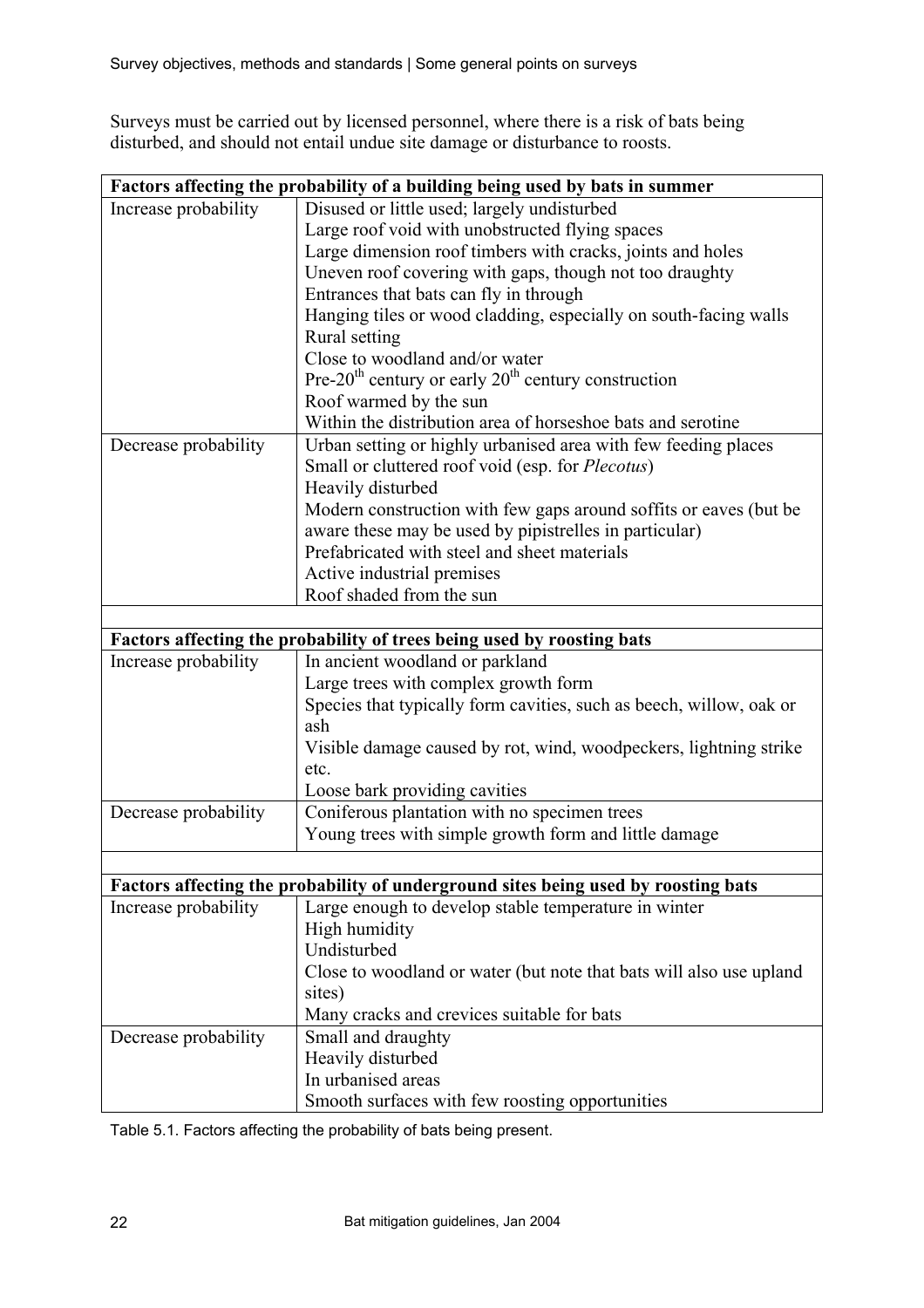Survey reports are expected to:

- State what the survey objective was, what work was done, by whom, and when. A suggested outline for survey reports within mitigation plans is given in 10. Presenting mitigation plans.
- Be clear and unambiguous, with appropriate evidence to support conclusions.
- Contain relevant raw data as well as processed data, and any negative results obtained
- Contain contextual information, such as weather conditions, which may have affected results
- Contain good site descriptions, plans and maps enabling a proper assessment of the proposal.
- Include a summary which is understandable by people without detailed knowledge of bats.
- Be accessible to third parties. Note that as survey reports are used in the decision-making process for planning applications and licences, they should not be confidential. Under the Environmental Information Regulations 1992, Defra (or English Nature) is obliged to make such information available to third parties on request wherever possible.

## **5.3 Setting survey objectives**

Before setting foot in the field, it is important to define the purpose of the survey; in other words, why is it being undertaken? In turn, objectives for field survey can be set, the two most common objectives in relation to development being:

- Presence/absence survey: is there evidence that bats use a particular site or structure?
- Investigation of the type, extent and pattern of usage by bats as a precursor to the development of a mitigation proposal.

The former may be a first stage, when assessing potential development sites, and the latter will normally be required prior to determination of planning permission, to inform an opinion as to what effect development will have on a particular site (see 6. Predicting the impact of development). In practice, the two objectives are often combined, particularly when the conservation significance of the site is low.

Presence/absence surveys may be further subdivided into surveys designed to detect whether bats are present on a site (and thus trigger a more detailed investigation) and surveys to demonstrate beyond reasonable doubt that bats are not present. Although these may appear to be similar objectives, the effort (sampling intensity) required to demonstrate the negative may be much higher than conventionally accepted to detect the positive.

#### **5.4 Survey area**

As a minimum, the survey should normally cover any land or structures which are proposed for development. For phased developments, the entire site should be surveyed, not just the area of the first phase, and considered as a whole unit when assessing impacts and possible mitigation. This will help to avoid the undesirable situation where mitigation methods implemented during an earlier phase are likely to be affected by a later phase. Remember that as well as construction work itself, there are other development-related activities which can affect bat sites (see 6.2 Major types of impact and their effects on populations). However, certain parts of the land may be excluded from survey if it is considered that bat roosts are highly unlikely to be present or development on that area would not affect them. Examples of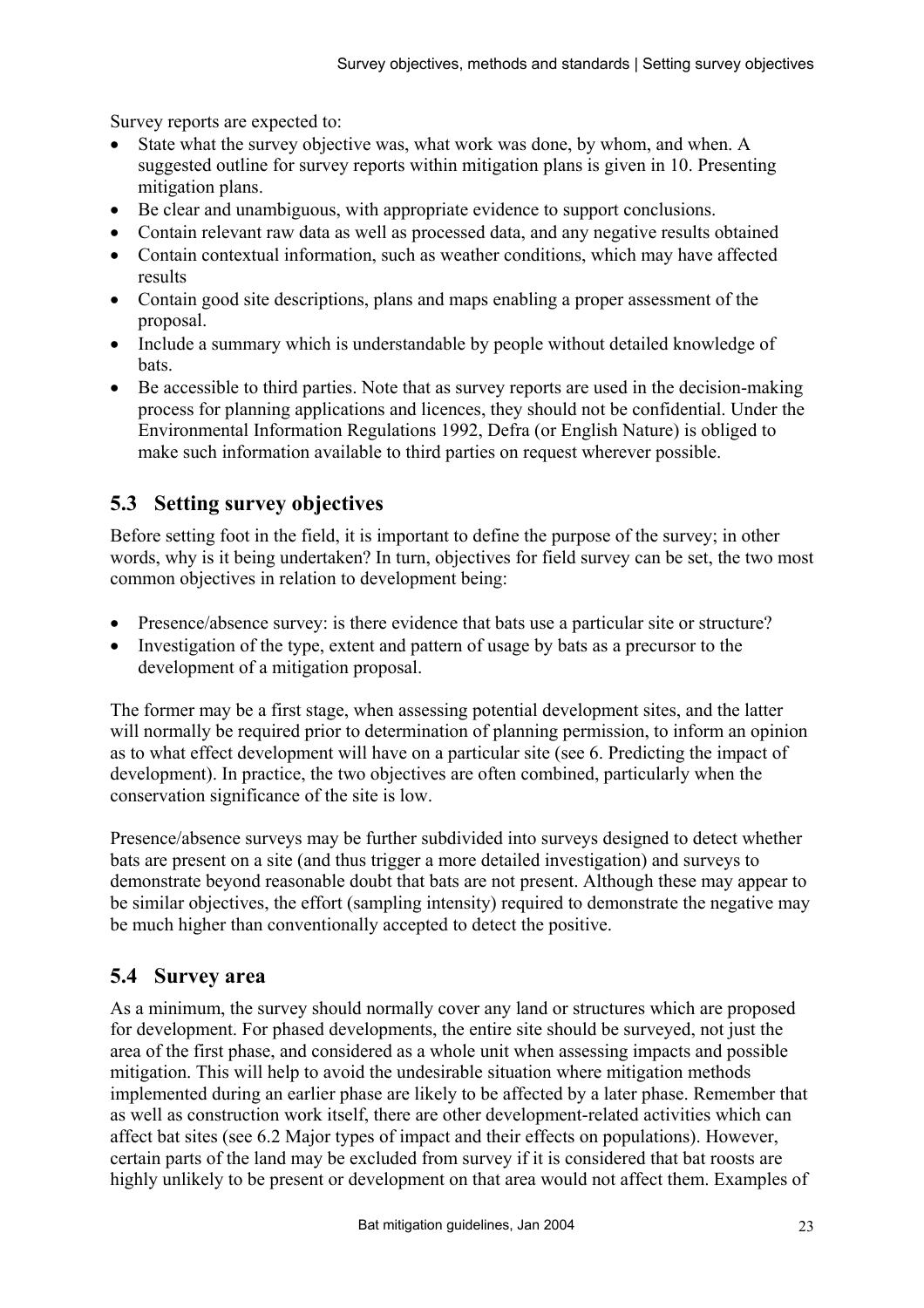such areas might include playing fields or arable land (excluding trees) which present no opportunities for roosting. Although foraging areas and commuting routes are not legally protected, the effects of development proposals on these may be taken into consideration when assessing the impact of the proposal on the maintenance of favourable conservation status. Similarly, they may be taken into account by planning authorities, certainly where specially protected sites are involved. For example, the impact of planning proposals close to SACs (Natura 2000 sites) for bats is likely to receive close attention.

## **5.5 Desk study**

The following sources can be consulted for existing information on local bat roosts (perhaps within 5 km of the area): Local Planning Authorities (e.g. on 'constraint plans'), Local Record Centres, county Wildlife Trust, local bat group, natural history societies, and museums. Ideally, there will be one organisation, often the Local Biological Record Centre, that compiles the information, but in many areas it is fragmented between the other bodies. This consultation can result in lists of recent sightings and an indication of status and distribution in the general area. However, it should only be used as background information, because such archives are likely to become out-of-date quite quickly, and should never be considered as a substitute for a field study.

#### **5.6 Field survey methods**

This section describes the main methods used to detect and record bats or evidence of bats. This manual does not provide a substitute for training and experience and should not be considered a definitive guide to bat surveys. Although a licence to disturb bats for scientific purposes is not essential when looking for previously unknown roosts, the requirement to withdraw if bats are discovered will limit the ability of the surveyor to carry out this work. For this reason, it is advisable for surveyors to be licensed.

#### **5.6.1 Inspection of buildings or other structures**

The most commonly used survey method for both presence/absence surveys and detailed usage surveys is close inspection of sites or structures for bats or evidence of bats. To undertake such surveys to a high standard, surveyors need training and experience, both in identifying bats and knowing where bats, or signs of bats, are likely to be found. Surveys for signs can be carried out at any time of year, but bats are most likely to be seen or heard in roofs during the summer or autumn or seen in subterranean areas during the winter.

A typical approach to surveying buildings would include the following elements:

- Allow sufficient daylight hours to permit a thorough inspection of each structure;
- Ensure that all parts of the structure can be inspected. This may require prior arrangement with owners, occupiers, caretakers etc. Access and inspection equipment, such as ladders, binoculars and a good torch, should always be available;
- Carry out a risk analysis and ensure safe working methods are adopted;
- Ask appropriate people (owners, neighbours etc.) whether there is any history of bats using the site;
- Carry out an external inspection of the structure looking for bat droppings on the ground or stuck to walls, suitable entry and exit points around eaves, soffits, flashing under tiles etc.;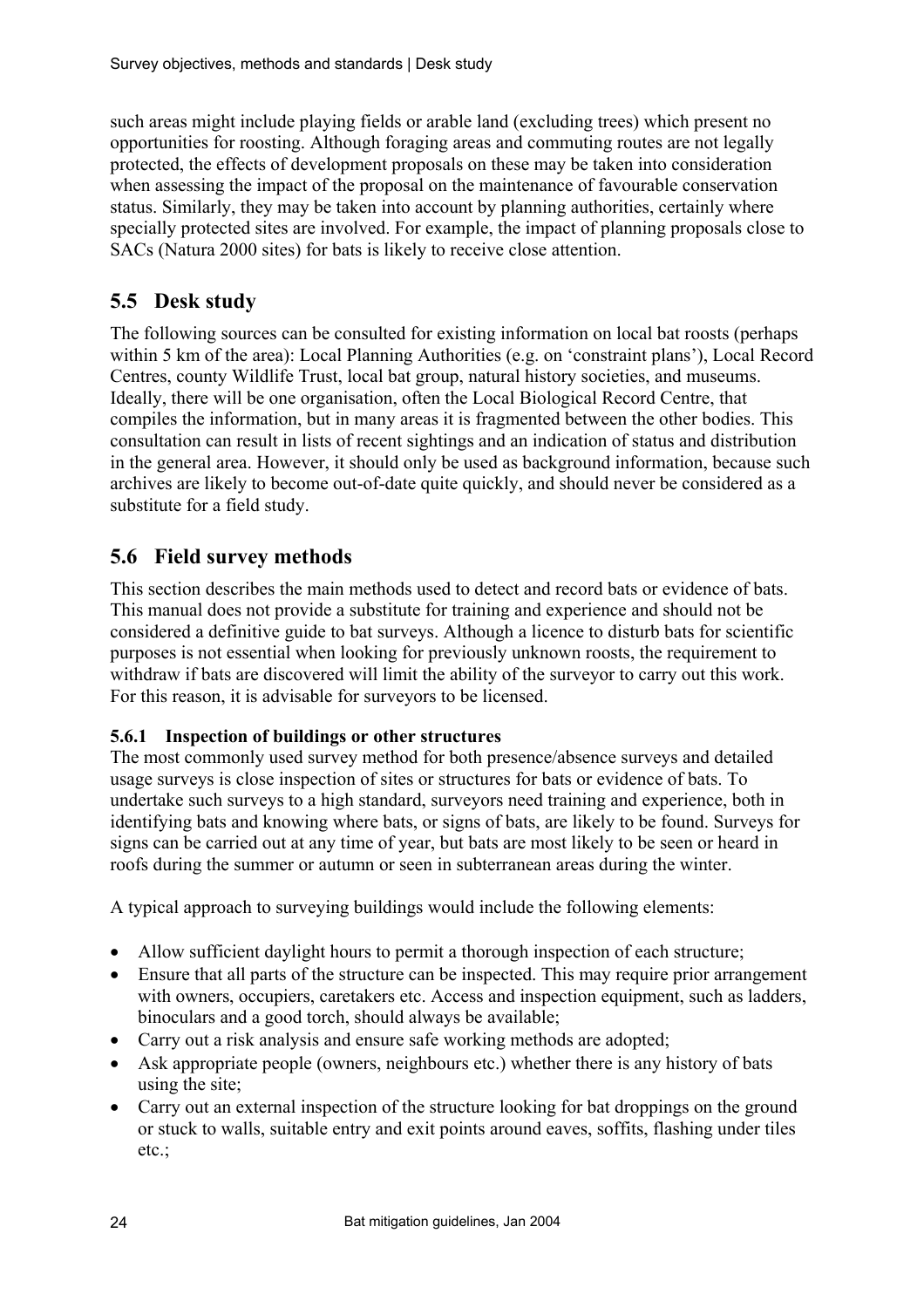- Carry out an internal inspection of the structure. This should focus particularly on areas which provide appropriate environmental conditions for bats. This may include warm darker areas, joints and crevices in wood, ridge beams and hips as well as cool subterranean areas suitable for torpor or hibernation. Listen for bats; be aware of the characteristic smell of a bat roost; examine floors, walls and structural elements for droppings; check for other signs of bat use, such as corpses or skeletons, oily marks (from fur) around possible access points and roost areas, lack of cobwebs along beams, feeding remains such as moth wings or other insect parts;
- Record any signs of bats found on a plan of the structure and collect samples of droppings, bones or feeding remains for comparison with a reference collection.

A brief guide to survey methods for buildings is included in *Bats in roofs: a guide for surveyors* (English Nature), but the importance of experience and attention to detail must be emphasised.

**Example. Specification for surveys in relation to planning applications affecting possible greater horseshoe bat feeding habitat.** Note that the objective is to detect commuting routes and feeding areas rather than roosts.

The following specification is recommended in relation to development proposals of 1ha or more within 4km of greater horseshoe bat roosts. A similar specification may be appropriate for smaller development proposals, which because of disturbance (e.g. light and noise pollution) or proximity to a roost may be significant.

- (i) Surveys should pay particular attention to known greater horseshoe bat feeding habitat such as hedgerows, coppice, woodland fringe, tree lines and areas of scrub and pasture, and linear landscape features such as ditches, rhynes, walls, hedges etc that may provide flight lines.
- (ii) Surveys should be carried out on two separate evenings each month from May to September, as the bats' favoured foraging areas may alter across the summer period.
- (iii) Surveys should be carried out on warm  $(>10 \degree C)$  but  $>15 \degree C$  in late summer), still evenings that provide optimal conditions for foraging (insect activity is significantly reduced at low temperatures). Details of temperature and weather conditions during surveys should be included in final report.
- (iv) Surveys should cover the period of peak activity for bats from sunset for at least the next 3 hrs.
- (v) Surveys should preferably be with broadband detectors as these provide a record of echolocation signals, although appropriately tuned heterodyne detectors (81-83kHz) will be sufficient. Taped recordings of echolocation should be provided with the final report along with details of the type, serial number and tuning of the detector.
- (vi) Surveys should be carried out by suitably qualified and experienced persons. Numbers of personnel involved should be agreed beforehand with English Nature, be indicated in any report and be sufficient to thoroughly and comprehensively survey the size of site in question.
- (vii) Surveys should also include desktop exercises in collating any records and past data relating to the site via local Biological Records Centre, Bat Group etc.
- (viii) All bat activity should be clearly marked on maps and included within the report.
- (ix) Basic details of records for the site should be passed to the appropriate local Biological Records Centre after determination of the application.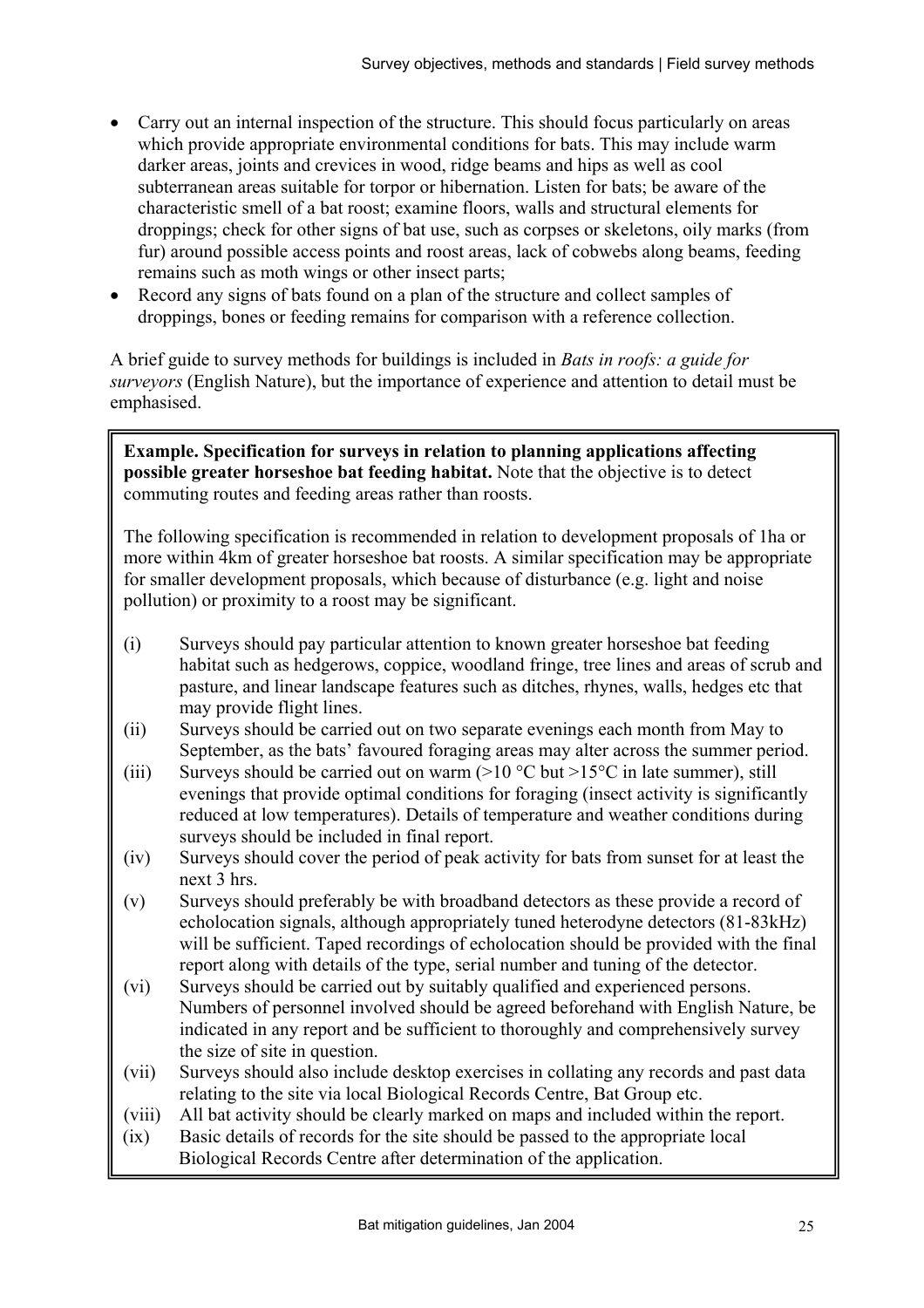#### **5.6.2 Inspection of trees**

Surveying trees presents particular problems at any time of the year as bats will use a wide variety of roost sites in cavities, splits, cracks, knotholes and under loose bark, many of which are not easily detected from the ground. A careful survey using high-quality binoculars may pinpoint potential or actual roost sites and some species, most notably noctules, may be quite noisy at times during the summer. Endoscopes may also be useful for inspecting likely cavities, though their use may be limited by the need for access equipment. Confirmation of the presence of bats may be attempted by using bat detectors for an emergence survey at an appropriate time of the year (see 5.6.3), but the nomadic nature of tree-dwelling bats means that the success rate is likely to be very low. Detector surveys just before dawn, which aim to detect bats returning to their roost, have a slightly higher chance of success as bats will often swarm around a roost for some time before entering.

#### **5.6.3 Use of bat detectors**

Bat detectors provide a sensitive way of detecting active bats in some situations and can be a useful adjunct to the search methods described in 5.6.1. Considerable expertise is needed to identify bats to the species level, though the technology to assist with this task has improved significantly in recent years. Guidance on the use of detectors is available from the Bat Conservation Trust (http://www.bats.org.uk/batinfo/batdets.htm) and this methodology is widely used in the National Bat Monitoring Programme. Different types of detector are appropriate for different types of survey and broadband detectors are probably best for surveys of new areas.

The seasonal and daily pattern of bat activity and the use of different types of roost at different times of the year will impact on the appropriateness of this methodology. Handheld detectors can be used on visits to roosts between dusk and dawn during the summer (buildings and trees) or autumn (some underground roosts) to detect active bats entering or leaving the site. The optimum time for dusk surveys at buildings, particularly during early summer is for the two hours after the first bats emerge as this will cover the emergence period as well as the first return to the roost for some species. The time of first emergence varies between species, with noctules leaving around sunset and Natterer's bats leaving about 1 hour after sunset. Bats using underground sites during the summer may not emerge till much later, perhaps even 4 hours after dark. Towards dawn, many bats swarm outside their roosts and surveys beginning about 90 minutes before sunrise and continuing until 15 minutes after sunrise ('sunrise surveys') are recommended. In autumn, it is possible to detect the social calls of males of some species of bats, notably noctules and pipistrelles. Surveys at this time of the year should begin about 30 minutes after the species' emergence time and it may be necessary to set the bat detector to record lower-frequency social calls.

Automated detectors linked to data-loggers have proved useful in some situations, particularly recording bats moving in and out of underground sites. The box provides information on some systems that have been used successfully by one consultancy, though the technology is changing all the time.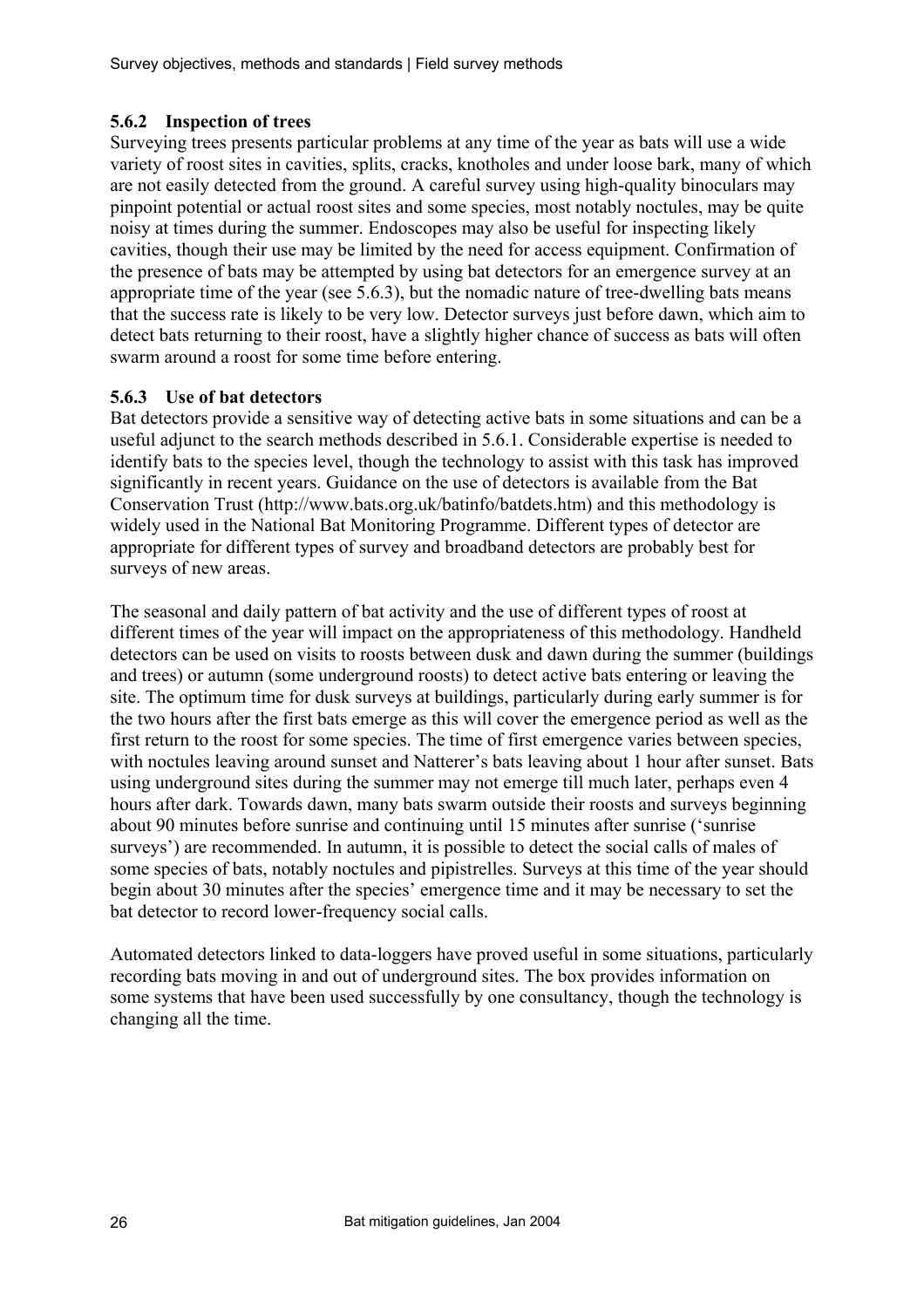#### **STATIC BAT DETECTOR SYSTEMS**

A static bat detector system is a system that will record bat calls in the absence of a person. It includes a bat detector, preferably a broad-band detector, so that all types of bat calls are recorded. In addition, the approximate time of a recorded bat call should be discernable.

No single system is suitable for all situations  $\&$  needs, but the following systems have been used:

| <b>Detector</b>                               | <b>Timer method</b>                                                  | Call storage                                                                    | <b>Internal</b><br>battery time<br>limit (hours) | Water<br><b>Splash</b><br>rejection | <b>Notes</b>                  |
|-----------------------------------------------|----------------------------------------------------------------------|---------------------------------------------------------------------------------|--------------------------------------------------|-------------------------------------|-------------------------------|
| Tranquility II<br>Now replaced<br>by Transect | <b>NONE.</b> Needs<br>external talking<br>clock (1 hour<br>interval) | Needs voice-<br>activated tape or<br>digital recorder                           | 38 hours                                         | No                                  | £450                          |
| Tranquility III<br>(code TIII)                | <b>NONE.</b> Needs<br>external talking<br>clock (1 hour<br>interval) | Internal 200 unit<br>digital store, or<br>external as above                     | 38 hours                                         | N <sub>o</sub>                      | £750 plus cost of<br>extras   |
| Eco Mega<br>(code EM)                         | Internal timer $(0.5)$<br>hour interval)                             | Internal 500 unit<br>digital store, or<br>external digital<br>recorder as above | 38 hours                                         | Yes                                 | £1,540<br>plus cost of extras |

All stored calls need analysis using software such as Batsound (Pettersen Elektronik) or Adobe Audition.

#### **EQUIPMENT SOURCES**

- 1) Tranquility & EM detectors: David Bale, 7B The Mount, Belfast, Co. Down, N. Ireland, BT5 4NA
- 2) Sony ICD-B15: Electrical retailers such as Dixons, Comet. (£75-£100)
- 3) Talking clock: Argos 256/8492 (c£6)
- 4) Connectors/leads: Maplins or RS Components.
- 5) Yuasa batteries: RS Components.

|  | Roger D. Ransome<br>March 2002 |
|--|--------------------------------|
|--|--------------------------------|

#### **5.6.4 Netting and harp-trapping**

Mist netting and the use of harp traps to catch bats are well-established research methods. However, it is rarely necessary to catch bats in flight for the purposes of surveys associated with development, although there may be occasions when the positive identification of species is required. These methods are invasive, time-consuming and require specialist training. It would be wise to discuss survey requirements with English Nature before undertaking such work.

#### **5.6.5 Radiotracking**

Radiotracking provides the most powerful way of determining what foraging areas are used by bats from a particular roost or whether the bats from a particular roost have alternative roosts nearby. Bats can be caught at, or close to, the roost, fitted with miniature radio transmitters and then tracked as they move to, and between, foraging areas or other roosts. Such a technique is unlikely to be necessary for the majority of developments, but may be required when development which may affect a Natura 2000 site or an SSSI for bats is proposed. The need for such surveys should be discussed with the planning authority and English Nature before commissioning any work.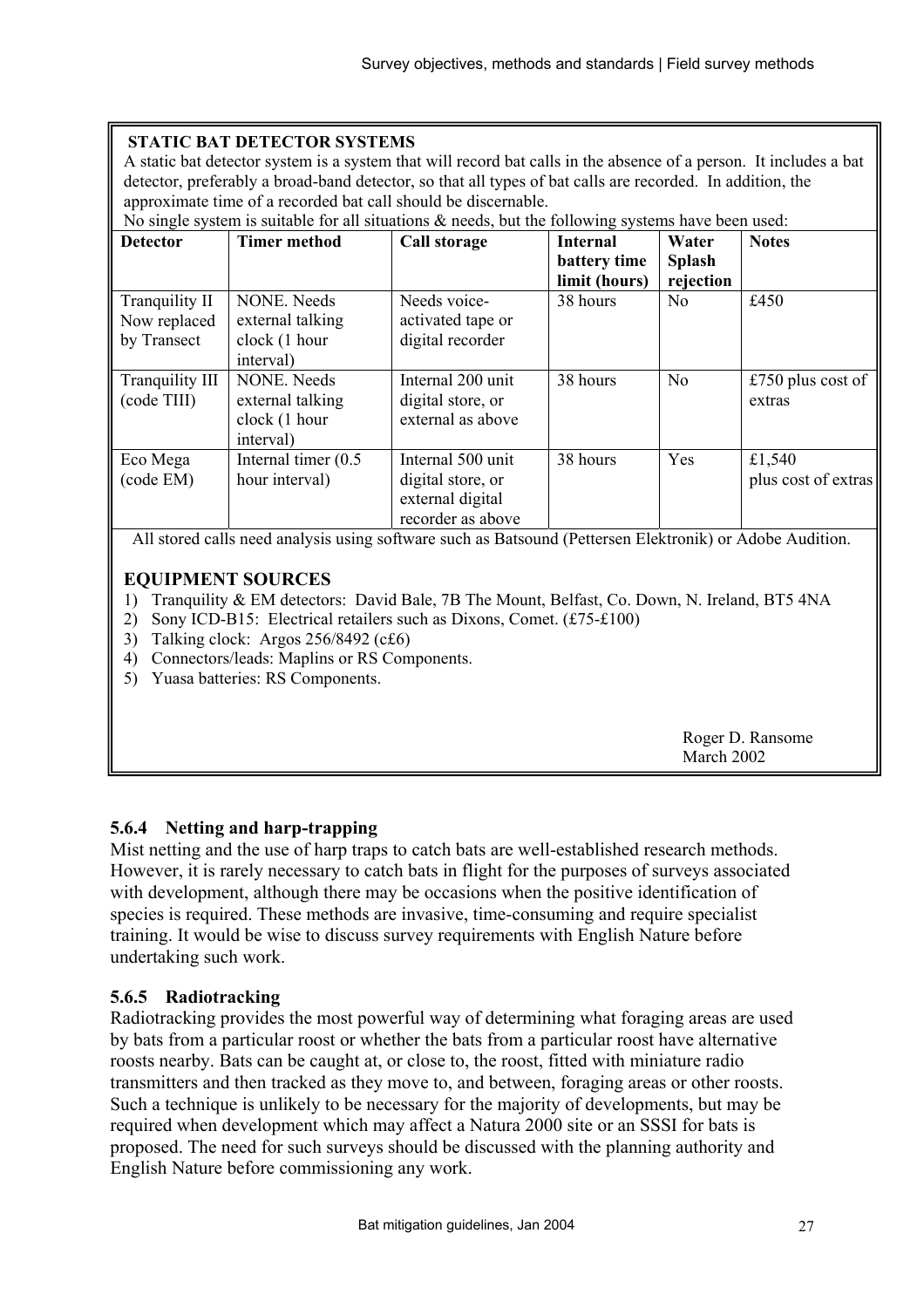Radiotracking can also be used to help locate unknown roosts. This would require foraging bats to be captured, using harp traps or mist nets, fitted with radio transmitters and tracked back to their roost. Such work is unlikely to be required as part of a development proposal, but has been used successfully to locate the roosts of rare species.

#### **5.6.6 Timing of surveys**

As indicated above, bat survey methods vary in their applicability to different types of roost at different times of the year. Careful inspection of buildings due for demolition, alteration, repair or redevelopment is probably the most frequently required survey method and it is fortunate that this method is applicable throughout the year. However, interpreting the results can be difficult during the winter when bats are unlikely to be present in large numbers. In particular, the distribution and appearance of the droppings does not always lead to an unambiguous conclusion as to which species is present and further work may be required to determine this.

| <b>Season</b>             | <b>Roost type</b> | Inspection                        | Bat detectors and emergence     |
|---------------------------|-------------------|-----------------------------------|---------------------------------|
|                           |                   |                                   | counts                          |
|                           | <b>Building</b>   | Suitable (signs, perhaps bats)    | Limited, weather dependent      |
| Spring                    | Trees             | Difficult (best for signs before) | Very limited, weather           |
| $(Mar-May)$               |                   | leaves appear)                    | dependent                       |
|                           | Underground       | Suitable (signs only)             | Static detectors may be useful  |
|                           | <b>Building</b>   | Suitable (signs and bats)         | Suitable                        |
| Summer<br>(June-August)   | Trees             | Difficult                         | Limited; use sunrise survey     |
|                           | Underground       | Suitable (signs only)             | Rarely useful                   |
|                           | <b>Building</b>   | Suitable (signs and bats)         | Limited, weather dependent      |
| Autumn                    | Trees             | Difficult                         | Rather limited, weather         |
| (September –<br>November) |                   |                                   | dependent; use sunrise survey?  |
|                           | Underground       | Suitable (signs, perhaps bats)    | Static detectors may be useful  |
|                           | <b>Building</b>   | Suitable (signs, perhaps bats))   | Rarely useful                   |
| Winter                    | Trees             | Difficult (best for signs after   | Rarely useful                   |
| (December-<br>February)   |                   | leaves have gone)                 |                                 |
|                           | Underground       | Suitable (signs and bats)         | Static detectors may be useful. |

The table below gives a summary of when the two main survey methods may be applicable.

Table 5.2. The applicability of survey methods.

Figure 3 gives some examples of when particular species may appear at their maternity sites. As can be seen, some species begin to gather at these sites quite early in April, depending on the weather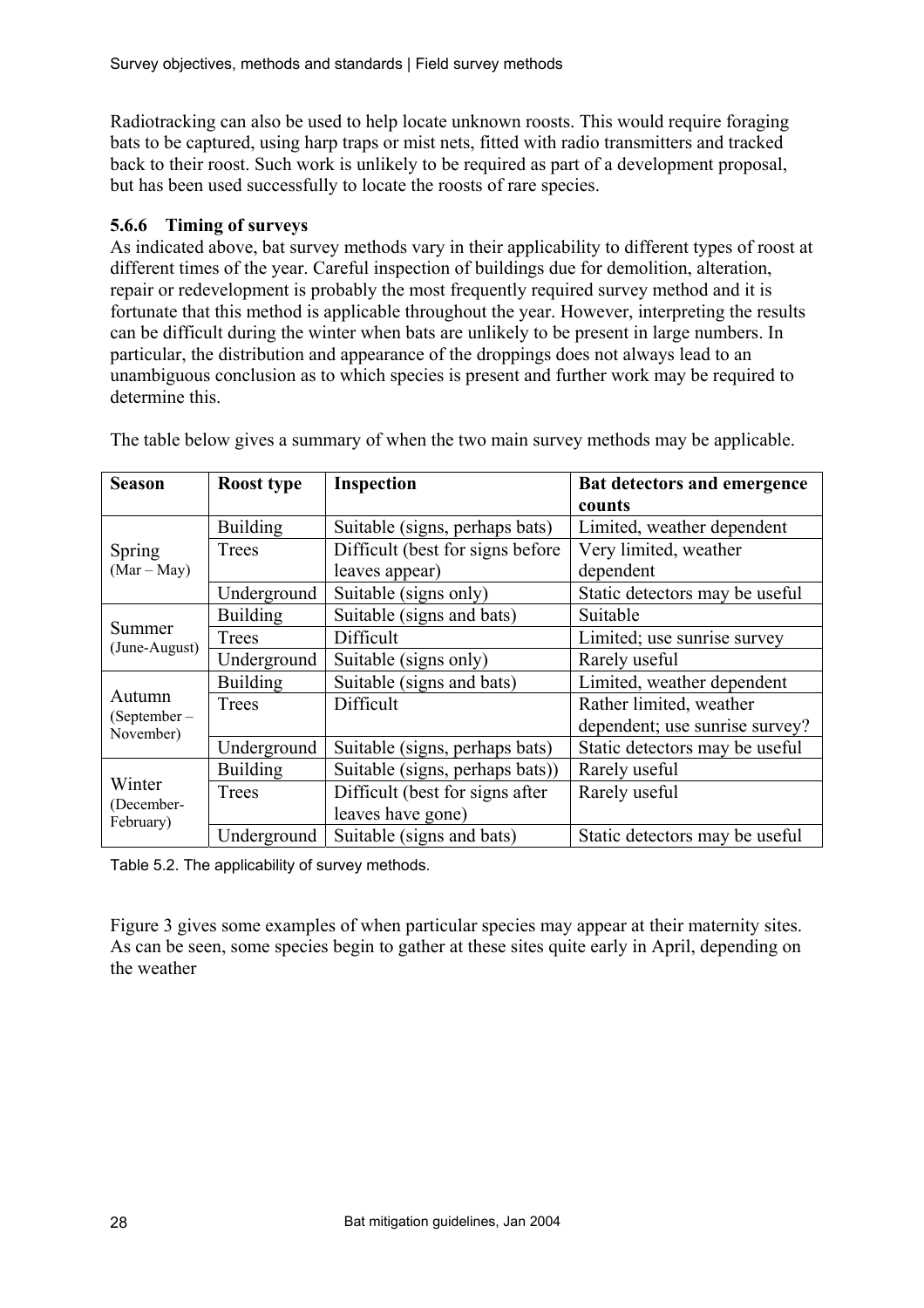

Figure 3 Seasonal use of maternity sites. Some species can be detected at maternity sites as early as mid-April, though births do not take place until late May/June.

## **5.7 Survey standards**

It is for the person planning the survey to decide what level of effort is required, according to the objective of the survey and local conditions. However, this section gives guidelines on reasonable minimum standards for survey methods and effort. Deviation from these guidelines should be justified by a supporting statement, giving reasons for the use of a different set of methods, or level of effort. Obviously, for presence/absence surveys, in many cases bats will be detected in much less time than the number of visits indicated here (sometimes within a few minutes of a site visit commencing), and there may be no need to undertake the full effort indicated if the objective is purely to determine presence.

#### **5.7.1 Presence/absence surveys**

#### *5.7.1.1 Buildings*

The presence of a significant bat roost (invariably a maternity roost) can normally be determined on a single visit at any time of year, provided that the entire structure is accessible and that any signs of bats have not been removed by others. However, a visit during the summer or autumn has the advantage that bats may be seen or heard. Buildings (which for this definition excludes cellars and other underground structures) are rarely used only for hibernation, so droppings deposited by active bats provide the best clues. Roosts of species which habitually enter roof voids are probably the easiest to detect as the droppings will normally be readily visible. Roosts of crevice-dwelling species may require careful searching and, in some situations, the opening up of otherwise inaccessible areas. If this is not possible, best judgement might have to be used or caveats put in the report with recommended contingency measures should bats be found during development. Roosts used by a small number of bats, as opposed to maternity sites, can be particularly difficult to detect and may require extensive searching backed up (in summer) by bat detector surveys or emergence counts. The time spent searching will vary greatly with the situation, but as a guide the roof areas (void, gables and soffits) of a normal-sized unexceptional domestic property could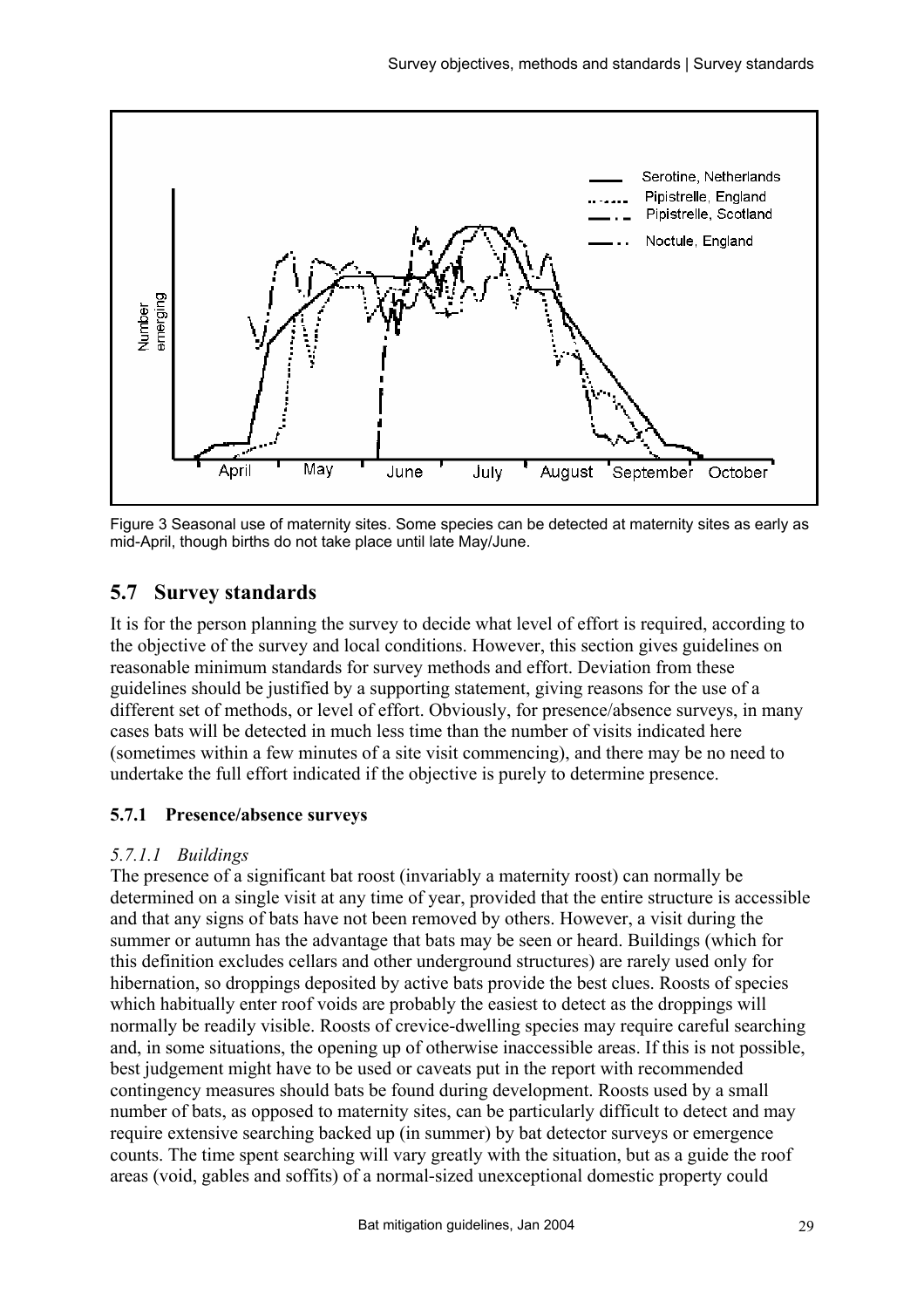probably be searched thoroughly in 1-2 person-hours whereas a large building complex such as a hospital or stately home is likely to take more than 1 person-day and may take several days if there are many buildings. Evening surveys with bat detectors at an appropriate time of year may be helpful in narrowing down the area to be searched.

If the entire building is not accessible or signs of bats may have been removed by others, or by the weather, bat detector or exit count methodologies may be required to back up a limited search. In this case, the season available for the work is significantly curtailed. If surveys of open structures, such as barns, are undertaken during the winter, there is a significant chance that signs of bats will have been removed by weathering and extra care will be required to detect bat usage. If there is doubt as to whether a structure is used by bats, further visits during the summer or autumn will be required (see Table 5.2).

#### *5.7.1.2 Trees*

Except in the simplest cases, it is extremely difficult to survey trees and be certain that any bat roosts have been detected. Tree cavities (which includes under bark or in splits or cracks) are used throughout the year by a variety of species, many of which are known to move unpredictably between roosts. Suitable cavities include woodpecker holes, rot cavities that orient upwards from the entrance, long splits where limbs have fallen and places where the bark has separated from the underlying trunk.

Whilst maternity colonies of some species such as noctules may be relatively easy to detect, small summer roosts of other species or hibernating bats leave few clues to their presence. The best time to carry out surveys for suitable cavities is between November and April, when the trunk and branches are not obscured by leaves. If inspection suggests that the tree has suitable cavities or roost sites, a bat detector survey at dusk or dawn during the summer may produce evidence of bats, though the nomadic nature of most tree-dwelling species means that the success rate is very low. It can also be difficult to pinpoint exactly which tree a bat emerged from. A dawn survey is more likely to be productive than a dusk one as swarming bats returning to the roost are much more visible than those leaving the roost.

Because tree-dwelling bats move roosts frequently, a single bat-detector survey is unlikely to provide adequate evidence of the absence of bats in trees that contain a variety of suitable roosting places. Several dawn or dusk surveys spread over a period of several week from June to August will greatly increase the probability of detecting significant maternity roosts and is recommended where development proposals will involve the loss of multiple trees.

Climbing trees to look for roosts, using appropriate equipment and safety precautions, is a possible approach for small numbers of trees with a high probability of bats, but the results of radiotracking studies of some species suggest that bats may use cracks or crevices that are far from obvious.

#### *5.7.1.3 Caves, mines and other underground structures*

Underground structures are used mainly for hibernation, so surveys should generally be carried out during the winter, though it would be unwise to proceed with the destruction or modification of such sites without a prior inspection. Presence/absence surveys for hibernating bats are most productive during January and February for most species, though bats are likely to be found between November and March, depending on the weather. For sites used by significant numbers of bats  $(> 5-10)$ , a single survey during cold weather in January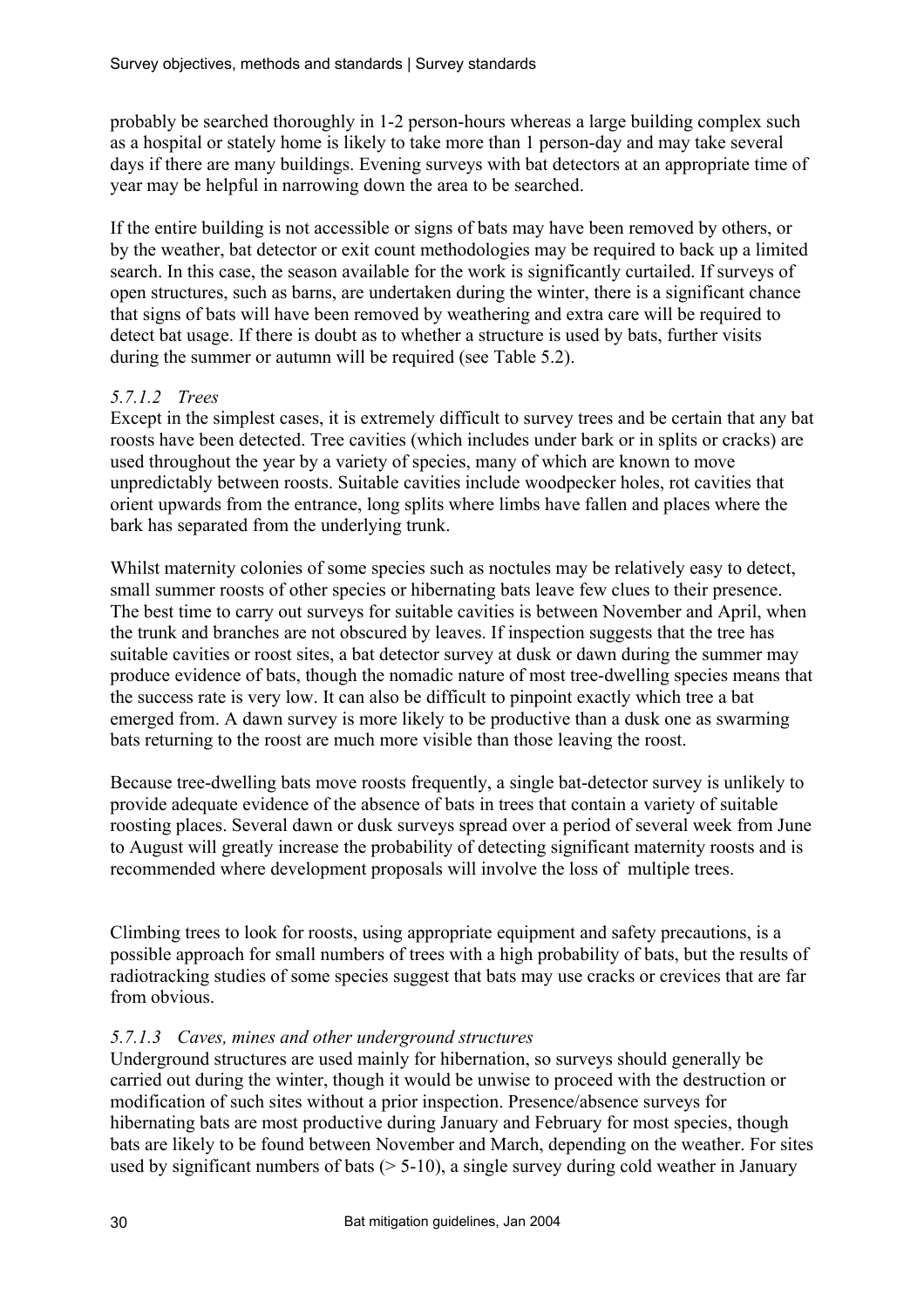or February has a high probability of detecting at least one bat, but outside these core months two or three visits between November and March are recommended. As well as looking for bats, careful inspection for droppings or oil staining around cracks and crevices may also yield evidence of use. The probability of seeing bats is influenced by the nature of the site, as most species except horseshoe bats tend to conceal themselves in crevices, if available. Activity loggers, as described in 5.6.3, may also be used.

A few species, Daubenton's bat and greater and lesser horseshoe bat, have been recorded breeding in underground sites in the UK, so surveyors should be aware of this possibility and record the presence of any significant accumulations of droppings or stained or marked areas indicating the presence of large numbers of bats. Revisits during the summer may be required in these rare cases. There is also the possibility of finding small numbers of bats using underground sites as night roosts during the summer.

Some underground sites are also used as swarming sites during the autumn. This behaviour, which is believed to have a social function, begins in early August, peaks in mid-August to mid-September and ends in October. During this period, many bats may arrive at the site after dusk, stay a few hours then leave, so few bats may be present at the site during the day. The species composition of swarming bats may be very different from that of hibernating bats found at the site, though *Myotis* species are most frequently recorded. Surveys for swarming bats can be carried out during August, September and October beginning at dusk (1 hour after sunset) and continuing for up to 4 hours. Bats can be recorded using detectors or by netting or harp-trapping, though the latter two techniques are highly invasive and more suitable for detailed studies.

#### **5.7.2 Extent and pattern of usage**

Confirming the extent and pattern of usage can be difficult in some cases. Where significant quantities of droppings (piles which cover areas of the floor) are present in the roof void of a building, it is reasonable to assume that this is a maternity site, unless there are clear indications to the contrary. Interpreting the status of sites in buildings with lesser quantities can be difficult and here there are two options; either assume a 'worst-case scenario' that the site is a maternity site, or carry out further survey work in the appropriate season to either prove or disprove the existence of a maternity site. Sites with very small quantities of scattered droppings are unlikely to be of high conservation significance as they are unlikely to be maternity sites.

#### **5.8 Interpreting and evaluating survey results**

#### **5.8.1 Low numbers and absence**

'Presence/absence' surveys may determine presence but in fact it can be extremely difficult to demonstrate absence for highly mobile animals such as bats. The guidance here is designed to suggest a reasonable level of effort that, at the majority of roosts, will detect the presence of bats. However, where survey conditions are difficult, buildings are large or inaccessible or where populations are small, it can be exceedingly difficult to detect bats, particularly at some times of year. It is feasible, for example, that for winter visits to sites used by few bats, several visits could be carried out with no bats detected, but a further visit might find them. In many sites, usage is heavily influenced by the external temperature.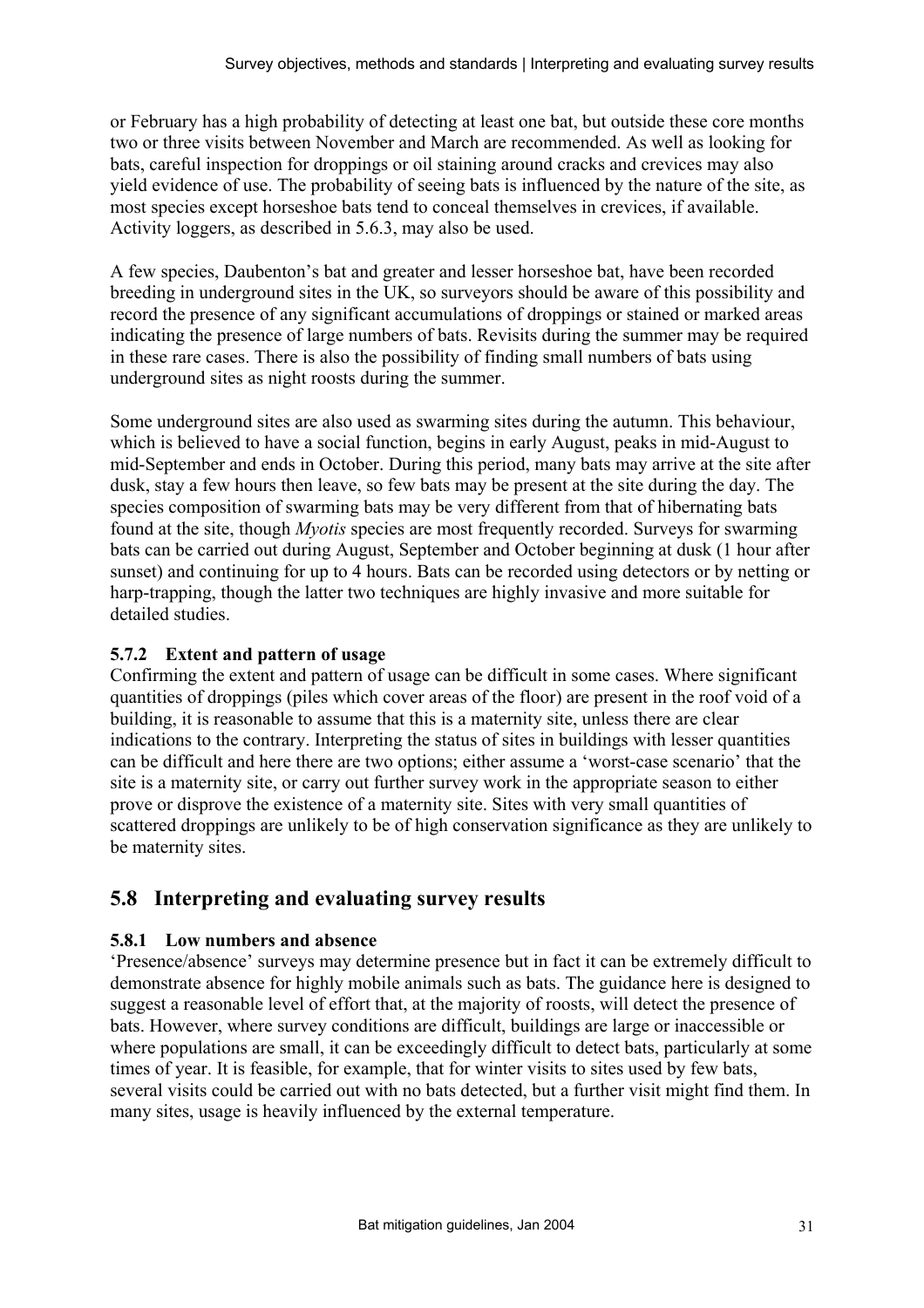It is for the consultant to decide on the level of effort to employ according to site conditions; the fundamental issue is that the survey should be able to provide English Nature, the Local Planning Authority and Defra with an assessment of the effects of development.

#### **5.8.2 Site, colony or population size class assessment**

Most surveys of bat roosts attempt to estimate the number of bats using the site and, from this, come to a conclusion about the way the site is used and its importance to the local population of the species recorded. These estimates are most frequently based on the number of bats seen on a visit or the size of any accumulated pile of droppings, allied, perhaps, with other clues from the site.

It is very difficult to establish the true size of a population of bats using a roost, due to a range of factors including:

- the variable sampling efficiency attained in different types of roost,
- the complex population dynamics involved,
- the differing habits of males, females and juveniles (especially at maternity sites),
- the seasonal nature of occupation of most roosts,
- species-specific factors.

At one end of the spectrum lie maternity roosts for a site-faithful species such as the greater horseshoe bat, where a reasonable estimate for the size of population (or colony) associated with the site might be possible, even though few males will ever be seen. At the other, lie large complex hibernation sites, where only an unknown fraction of the bats present might be visible and where individual bats come and go throughout the winter.

Given these difficulties, it is important that the underlying data on which any conclusions are based are included in the method statement. Significant information items include:

- species identification details, including bat detector information,
- dated counts of bats, either in the roost or exit counts
- position of bats in roost (clustered, dispersed etc.),
- pattern and extent of any accumulation of droppings, with information about their age,
- presence of food remains, such as moth wings

Except in exceptional circumstances, it will be necessary to provide a map or plan of the site, indicating where any bats, or signs of bats were encountered.

#### **5.8.3 Factors influencing survey results**

The presence of bats in a particular roost on a particular day is, of course, influenced by all the factors referred to in 5.8.2. In addition, the recent and current weather can have a marked effect. During the winter, bats will move around to find sites that present the optimum environmental conditions for their age, sex and bodyweight and many species will only be found in underground sites when the weather is particularly cold. During the summer, bats may be reluctant to leave their roost during heavy rain or when the temperature is unseasonably low, so exit counts should record the conditions under which they were made. Similarly, there may be times when females with young do not emerge at all or emerge only briefly and return while other bats are still emerging thus confusing the count. Within roosts, bats will move around according to the temperature and may or may not be visible on any particular visit. Bats also react to disturbance, so a survey the day after a disturbance event, may give a misleading picture of roost usage.

Care must also be exercised when recording signs of bats. The volume and layout of droppings and food remains can provide important information about roost usage, but depend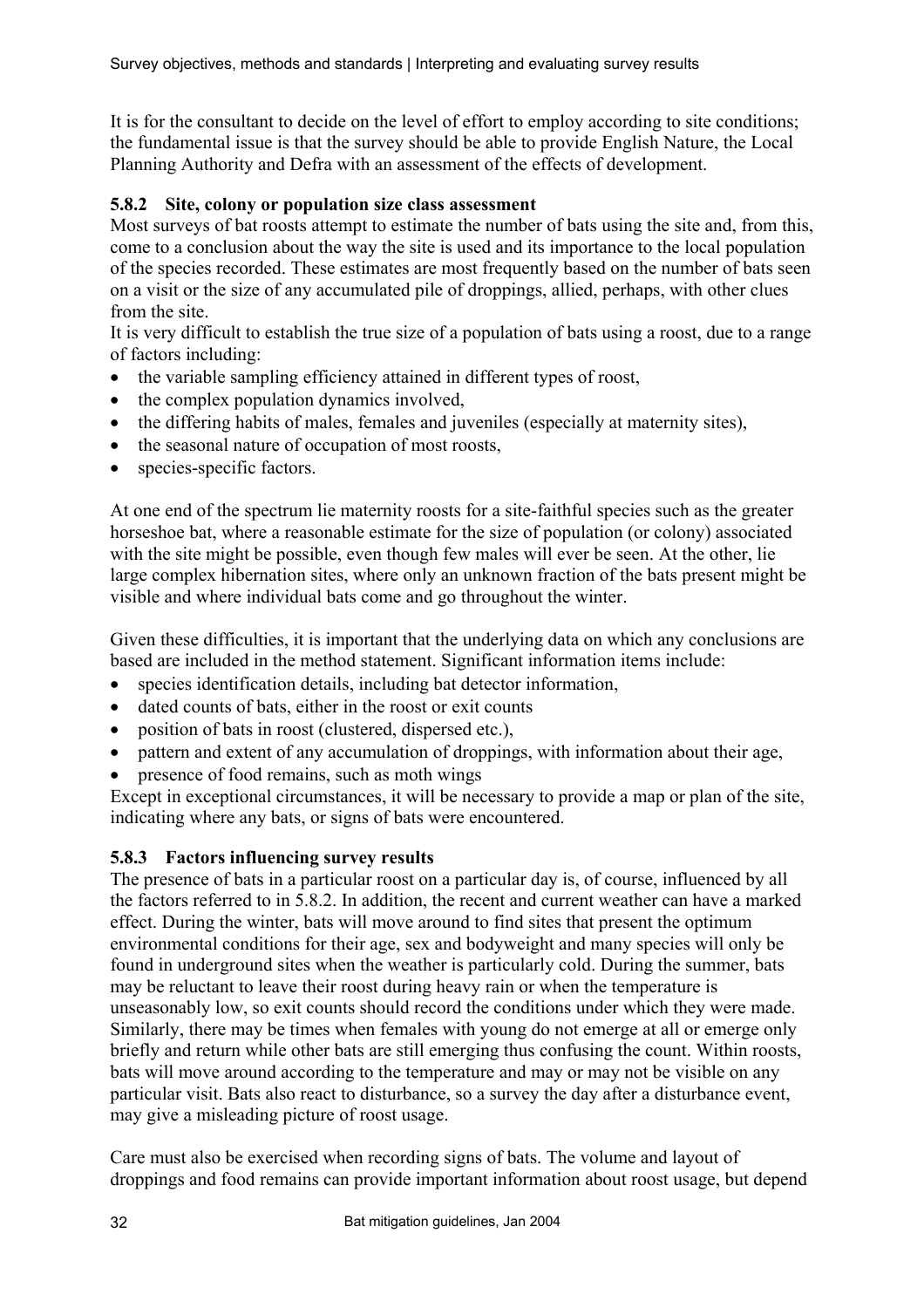on these clues remaining undisturbed. It is essential to check whether disturbance, such as floor sweeping or tidying up has taken place, as this could have a significant impact on the conclusions drawn.

#### **5.8.4 Site status assessment**

Patterns of roost use can be complex, but a basic starting point is to consider whether bat usage of a site falls clearly into one or more of the following categories:

- maternity site, where babies are born and raised to independence,
- hibernation site, where bats may be found during the winter,
- mating site, where males and females gather during the autumn,
- feeding site, where bats rest between feeding bouts during the night but are rarely present by day,
- transitional (or swarming) site, where bats may be present during the spring or autumn,
- summer roost, used by males and non-breeding females.

#### **5.9 Sub-optimal surveys**

In some circumstances, for example where the presence of bats is discovered only after a development project has commenced, it may be necessary to conduct surveys in sub-optimal conditions, such as where some disturbance has already taken place or where evidence of bats has been compromised or destroyed. The conditions under which the survey was done, and any constraints, should be carefully noted in the survey report and any interpretation of the results should be qualified by these constraints. Unless there is clear evidence to support an alternative interpretation, it should be assumed that any significant bat roost is a maternity site and configure the mitigation accordingly.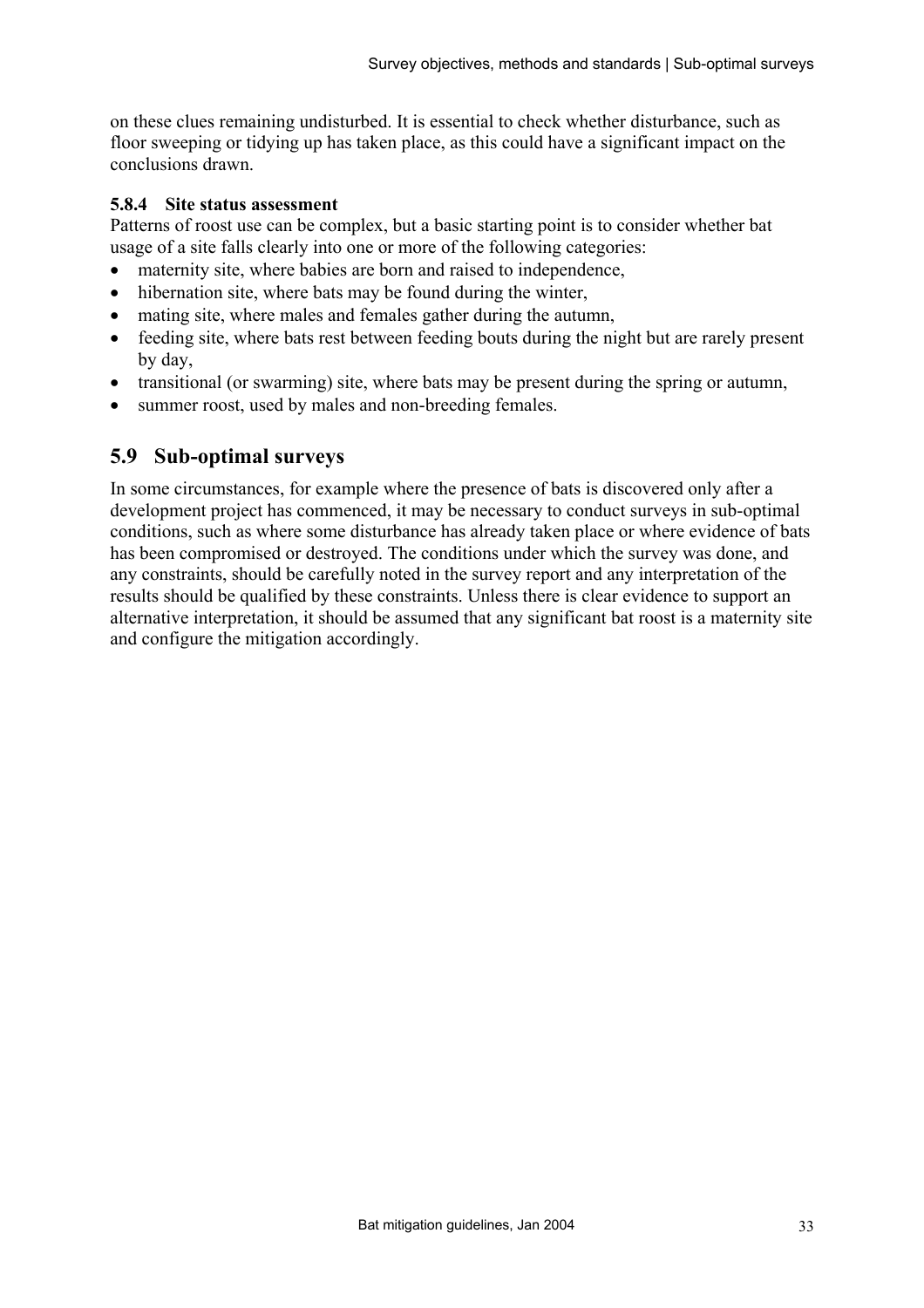## **6 Predicting the impact of development**

## **6.1 Introduction**

In order to determine what impact the proposed development will have, it is important to examine the survey information, and compare this with the proposals for development. This task is made easier by good survey information and detailed plans, showing pre-development and post-development site layout and roosts. Sometimes called impact assessment, this is a critical phase of mitigation planning, since the type and extent of mitigation required will depend on the likely impacts on roosts. Impact assessments can also help in considering alternative sites or alternative site layouts. For certain types of project, listed in schedules of the Town and Country Planning (Environmental Impact Assessment) (England and Wales) Regulations 1999, impact assessments are mandatory (Schedule 1) or discretionary (Schedule 2). Even when a statutory impact assessment is not required, Local Planning Authorities do have powers (e.g. under the Town and Country Planning (Applications) Regulations 1988) to direct developers to provide any information they may reasonably require to enable them to determine the application. The High Court has ruled (R. v. Cornwall County Council *ex parte* Jill Hardy, 22 September 2000) that for developments requiring EIA where there are grounds for believing that protected species may occur, environmental information (primarily survey results) needs to be provided to the Local Planning Authority before determination, and that initial surveys to determine the presence of protected species should not be conditioned. It seems logical that these principles apply more widely to non-EIA developments as well, since the guidance in PPG9 regarding protected species being a material consideration is difficult, if not impossible, to implement where no survey information exists. Ideally, an impact assessment should inform the drawing up of detailed development plans, so that impacts can be avoided where possible. It is therefore important that this stage is undertaken as early as possible in the planning process. Guidance on structure for setting out impacts is given in 10. Presenting mitigation plans.

It is important to consider impacts both at the site level and in a wider perspective. The latter element relates to the assessment of the overall importance of the site (see 5.8.5 Site status assessment). The development 'context' of the site should also form part of the impact assessment. For example, if the site is part of a larger phased development the potential consequences for the target population(s) need to be considered. Building a replacement roost only to have it destroyed during a later phase of development does not constitute mitigation.

## **6.2 Major types of impact and their effects on populations**

#### **6.2.1 Short-term impacts: Disturbance**

Works associated with development or building work are likely to lead to an increase in human presence at the site, extra noise and changes in the site layout and local environment. All these may have a detrimental effect on the bats, which seek particular environmental conditions, such as a low incidence of direct human disturbance, particular temperature and humidity regimes and a stable internal and external layout so they can continue to follow established flight-paths.

#### **6.2.2 Long-term impacts: Roost modification**

Modifications to roost sites, which includes the construction of new entrances, the reduction of roost space available to the bats, changes to ventilation and air-flow etc., can have a significant impact on the bats' use of the roost and thus damage it. In some cases, roosts can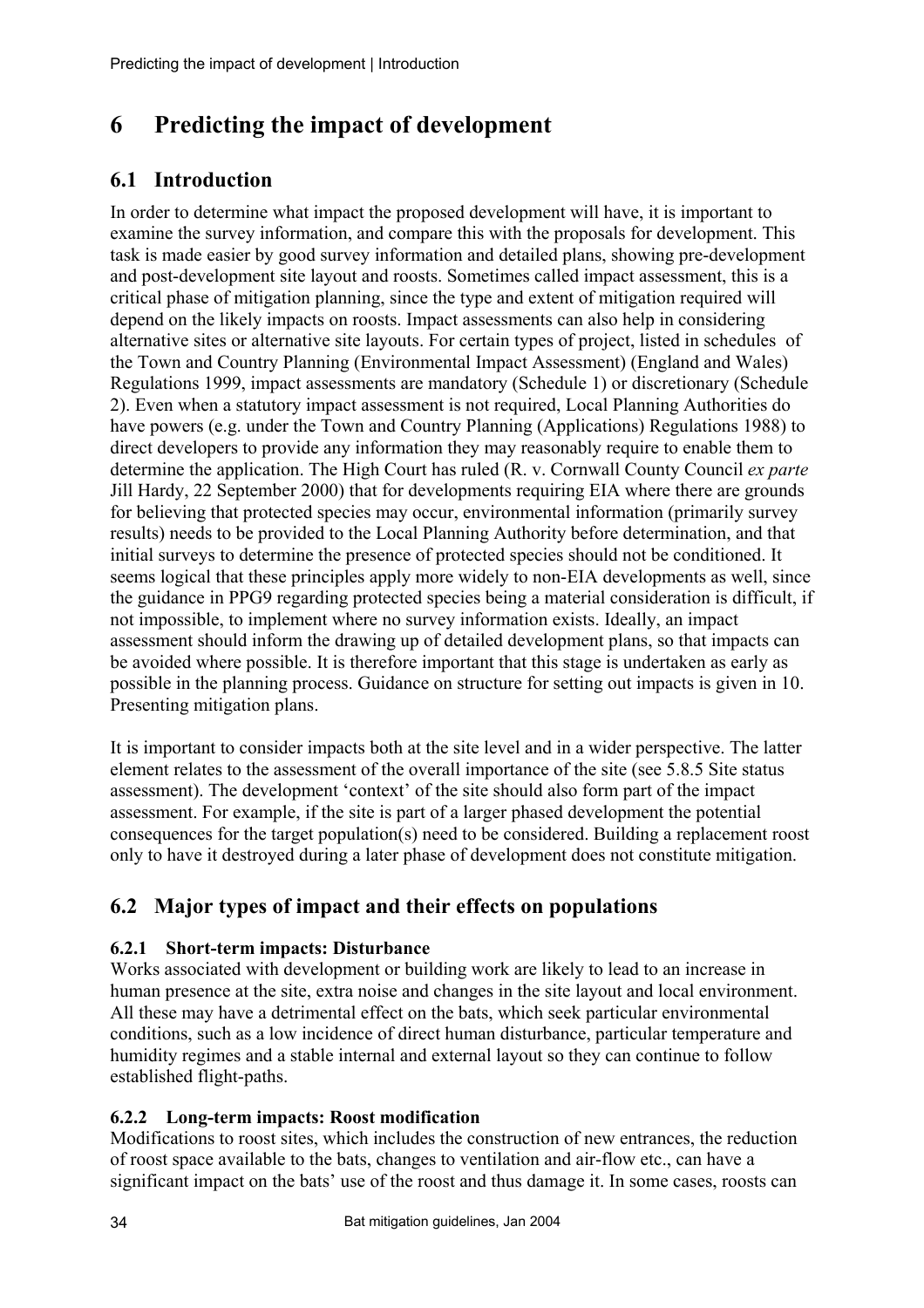be carefully adapted and altered to create new entrances and flight paths; in others, reduction in the space available to the bats has resulted in the desertion of roosts (see Briggs (2002) for examples). There are clear species-specific differences in the extent to which bats will accept changes to their roost (including entrances and flight paths) and these should be taken into account when considering such operations.

#### **6.2.3 Long-term impacts: Roost loss**

The impact of the loss of roosts on bat populations is poorly understood and difficult to study, though it is believed to be an important factor in the decline of bat populations generally. For some species which are known to move between roosts, and which rely less heavily on sites with special characteristics, the loss of a single maternity or hibernation roost may be less critical than for more specialised species. For example, pipistrelles, which are crevice roosters and are known to move between maternity sites, may find it easier to locate suitable new roost sites than long-eared bats, which favour buildings with large unobstructed roof voids of a type not commonly associated with modern building methods. Hibernation sites used by significant numbers of bats may be a critical resource for the local bat population, particularly in times of cold weather, and may be used by bats from a wide area.

In view of the uncertainties in predicting the effect of roost loss on bat populations, the continuous attrition of the stock of suitable roosts should be avoided and our view is that there should be no overall loss of roosts. The only exceptions to this may be that the loss of very minor roosts, such as feeding perches, can be tolerated, provided there is no overall loss of habitat. Development proposals that would result in the loss of roost sites with no proposed mitigation would require substantial supporting evidence to demonstrate clearly that there would be no adverse effect on favourable conservation status.

#### **6.2.4 Long-term impacts: Fragmentation and isolation**

Recent radiotracking and bat detector studies have demonstrated clearly the importance of linear features in the landscape to many species of bats. Features such as hedges, treelines and waterways are used by bats to navigate between roosts and feeding areas and the continuity of such features is important to them. Most bats, other than high-flying species such as noctules, tend to fly close to linear features or close to a tree canopy, so the presence of protected flight routes around roosts is important. The loss of linear features, leaving roosts isolated in the landscape can thus be damaging. A typical example may be where a maternity roost is protected from development but is left isolated from feeding areas when surrounded by high density housing, roads or car parking areas.

#### **6.2.5 Post-development interference impacts**

The long-term impact of increased human activity around a roost should be considered when deciding on appropriate mitigation. In particular, the placement of external lighting close to roost entrances should be avoided as this may impact on the emergence behaviour of bats. Many bat species show a clear preference for avoiding well-lit areas, so shaded flight paths joining the roost to habitats such as woodland or hedgerows are recommended. Fitting small access hatches (450 x 450 mm) to lofts dedicated as bat roosts will reduce the chance of them being used for storage.

#### **6.3 Temporal and spatial considerations**

Most bats show clear seasonal changes in behaviour and roost selection, so the impact of development may vary seasonally. This is perhaps most easily understood when considering the impact of direct disturbance on seasonally used roosts, but timing can have other impacts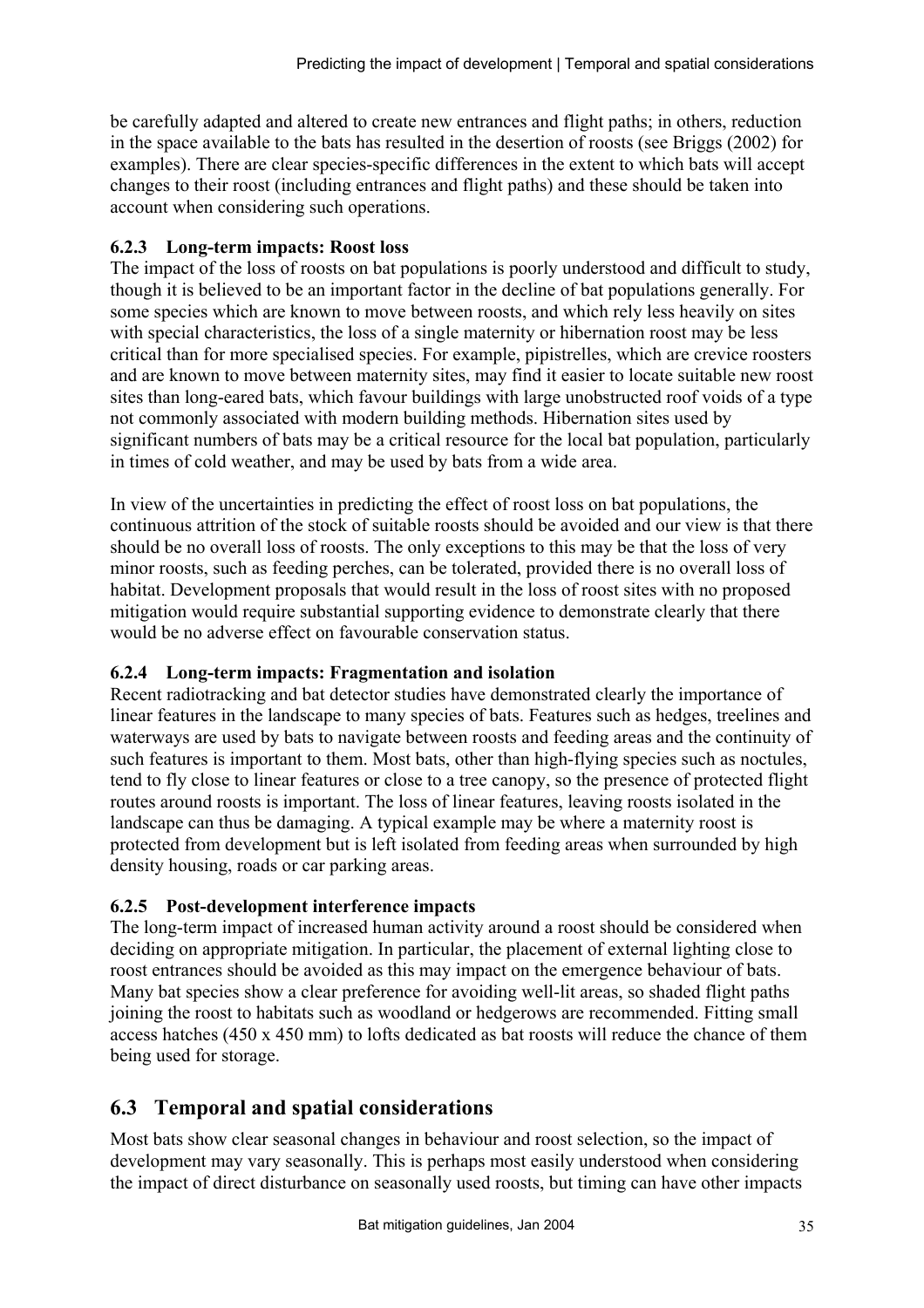as well. If a traditional roost is to be lost to development, the replacement must not only be suitable in terms of its internal environment, but it must also be known to the bats, which generally have a strong attachment to their traditional roost. Consideration of the timing of operations is therefore fundamental to the development of a mitigation strategy.

## **6.4 Poor data situations and 'last-minute' discoveries**

It is difficult to predict impacts accurately when no or few data are available. Local Planning Authorities may refuse or defer planning permission in such cases. Where attempts have been made to predict impacts based on poor data, mitigation plans will be assessed in the light of the information contained in this section and the previous section on surveys; should the impact assessment not adequately address these points it is unlikely that the proposals will be viewed favourably. A recommendation for further survey is likely in such circumstances. One exception would be where other evidence strongly indicates that the area to be affected by development is of very low importance, and the impacts will be negligible; in this case, a lower standard of survey might be acceptable (though of course detailed survey is always preferable).

In the case where bats are discovered after planning permission has been granted, or after development has commenced, works that would be likely to lead to a breach in the law should cease, and a survey undertaken (note that species protection legislation applies even when planning consent has been granted). Mitigation plans should be developed, recognising that in some cases the potential for mitigation will be reduced. Where a sound survey has been undertaken prior to the development and this failed to detect bats, it is understandable that a developer might feel frustrated at having to delay works or incur significant extra costs. In such circumstances – effectively where the presence of bats could not reasonably be predicted – mitigation plans might be scaled down from the normal expectations. However, where there was no prior survey, or the survey was undertaken to a poor design, it seems likely that the developer would have insufficient grounds for a defence should prohibited activities be undertaken subsequent to the discovery of bats; hence, normal mitigation procedures would probably apply. This might mean that a development needs to be delayed for several months in order to undertake adequate surveys, devise appropriate mitigation and obtain a licence from Defra. Cases like this are legally complex and each should be considered on its own merits; Defra or English Nature should be contacted for advice on the best way to proceed.

## **6.5 Summarising the scale of site level impacts**

The table below gives a simple classification of the scales of impact for the most commonly encountered development effects. In general, the greater the predicted impact, the greater the level of mitigation will be required. When viewing this table, there are a number of important caveats to consider:

- The scale of impact here refers to impact at the site level; it does not consider the consequences of the development effects in a wider context (for which, see 5.8.5 Site status assessment and 7.2 Key principles of mitigation).
- The assessment here relates to impacts on roosts in terms of likely damage to population viability, and should not be confused with an assessment of the risk of killing or injuring individuals.
- Development effects will be cumulative to some degree, so that a number of low impact effects may combine to increase the overall impact. However, as there is so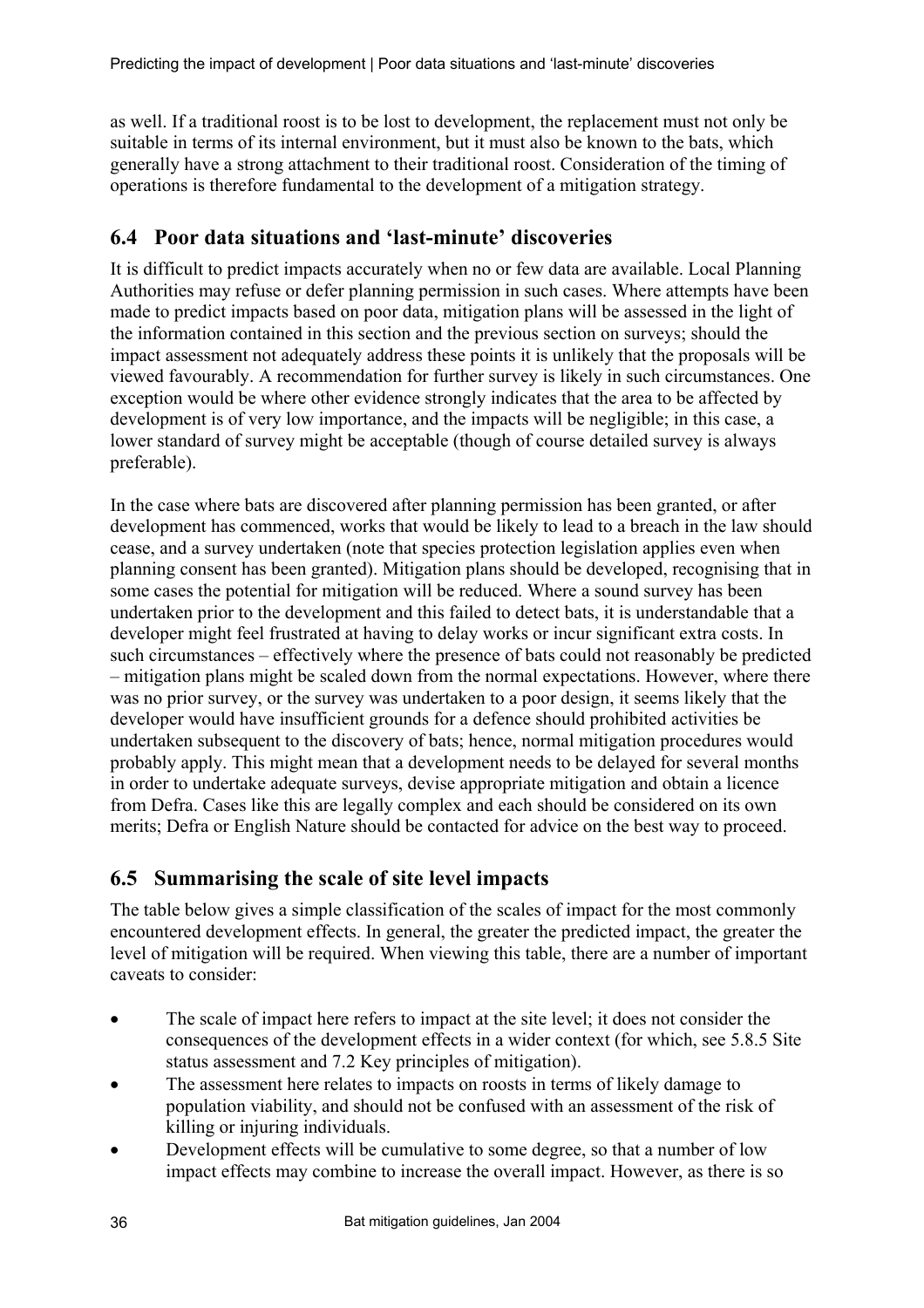much variation in the level of impact, and as the ways in which development effects interact to influence populations is complex, a simple additive relationship cannot be derived. In other words, it would be inappropriate to conclude that, for example, two low impact effects always combine to give a medium impact. A judgement on the combined impact should be derived by assessment and reasoning on a case specific basis.

• "Low" impact as stated here does not mean no impact. Generally some mitigation will still be required. However, there will be cases where a given development effect will have no (or negligible) effect on the population or on individuals, and will not therefore require mitigation.

|                   | Development effect                               | <b>Scale of impact</b> |               |              |
|-------------------|--------------------------------------------------|------------------------|---------------|--------------|
| Roost type        |                                                  | Low                    | <b>Medium</b> | High         |
| Maternity         | Destruction                                      |                        |               | $\checkmark$ |
|                   | Isolation caused by fragmentation                |                        |               | $\checkmark$ |
|                   | Partial destruction; modification                |                        | ✔             |              |
|                   | Temporary disturbance outside breeding season    | ✔                      |               |              |
|                   | Post-development interference                    |                        |               | ✓            |
| Major hibernation | Destruction                                      |                        |               | $\checkmark$ |
|                   | Isolation caused by fragmentation                |                        |               | ✔            |
|                   | Partial destruction; modification                |                        | ✔             |              |
|                   | Temporary disturbance outside hibernation season | ✓                      |               |              |
|                   | Post-development interference                    |                        |               | ✔            |
| Minor hibernation | Destruction                                      |                        |               | ✓            |
|                   | Isolation caused by fragmentation                |                        |               | $\checkmark$ |
|                   | Partial destruction, modification                |                        | ✔             |              |
|                   | Modified management                              |                        | ✓             |              |
|                   | Temporary disturbance outside hibernation season | ✓                      |               |              |
|                   | Post-development interference                    |                        | ✓             |              |
|                   | Temporary destruction, then reinstatement        | $\checkmark$           |               |              |
| Mating            | Destruction                                      |                        | $\checkmark$  |              |
|                   | Isolation caused by fragmentation                |                        | $\checkmark$  |              |
|                   | Partial destruction                              | ✔                      |               |              |
|                   | Modified management                              | ✓                      |               |              |
|                   | Temporary disturbance                            | √                      |               |              |
|                   | Post-development interference                    | ✓                      |               |              |
|                   | Temporary destruction, then reinstatement        | $\blacktriangledown$   |               |              |
| Night roost       | Destruction                                      | ✓                      |               |              |
|                   | Isolation caused by fragmentation                | ✔                      |               |              |
|                   | Partial destruction                              | ✓                      |               |              |
|                   | Modified management                              | ✔                      |               |              |
|                   | Temporary disturbance                            | ✓                      |               |              |
|                   | Post-development interference                    | $\blacktriangledown$   |               |              |
|                   | Temporary destruction, then reinstatement        | ✓                      |               |              |

**NB** This is a general guide only and does not take into account species differences. Medium impacts, in particular, depend on the care with which any mitigation is designed and implemented and could range between high and low.

Table 6.1. The scale of main impacts at the site level on bat populations.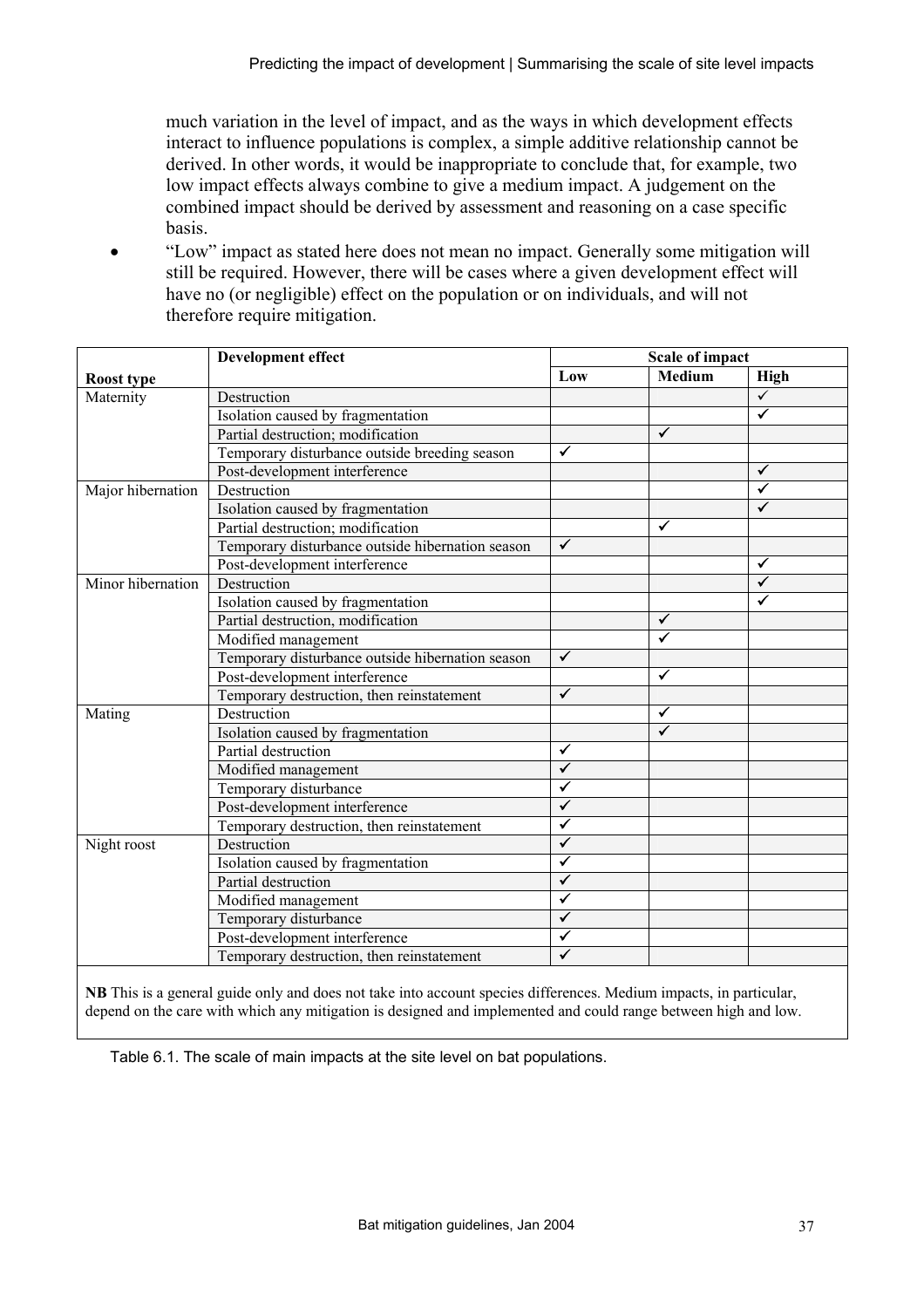# **7 Planning mitigation and compensation**

# **7.1 Why mitigate?**

This section is intended to assist consultants and developers decide *what* mitigation is required, whilst 8. Mitigation and compensation methods gives guidance on *how* to undertake it.

The aim of the consultant and developer should be to seek to achieve one of the following outcomes, in decreasing order of preference (see RTPI Good Practice Guide). Each of these scenarios should be designed to satisfy Regulation 44(3)(b) (see 2.2 Exceptions and licensing):

- Avoidance of impact; no negative impact on bat populations or existing roosts and hence bat populations
- On-site mitigation; compensation by the improvement of existing roosts or the provision of new roost opportunities within the site or building
- Off-site compensation; where on-site mitigation is not possible, the creation of new roosts of an appropriate type in an appropriate nearby location.

The potential impacts of the development should be considered at the outset, so that, where possible, plans can be modified in order to achieve the first outcome listed above (no impact). This could entail the use of alternative sites, or the repositioning of structures to avoid impacts. Note that Defra licences to destroy breeding or resting places can only be obtained where there is no satisfactory alternative to that course of action. If impacts can be avoided completely, the Habitats Regulations are not contravened and no licence is required.

# **7.2 Key principles of mitigation**

The term 'mitigation' is frequently used to refer to all works required to comply with the legislation when developing areas occupied by protected species (indeed, these guidelines use the term mitigation in this broad sense). Strictly speaking, there are two elements to this process:

- Mitigation which, in this strict sense, refers to practices which reduce or remove damage (e.g. by changing the layout of a scheme, or altering the timing of the work)
- Compensation which refers to works which offset the damage caused by the development (e.g. by the creation of new roosts).

Both of these elements need to be considered, with the overall aim being to ensure that there will be no detriment to the conservation status of bats. In practice, this means maintaining and preferably enhancing populations affected by development. The following points should be considered when planning mitigation:

*Mitigation should be proportionate.* The level of mitigation required depends on the size and type of impact, and the importance of the population affected. This is a complex site- and species-specific issue, but the following table gives general guidance as to what English Nature would consider an appropriate starting point for preparing a mitigation scheme.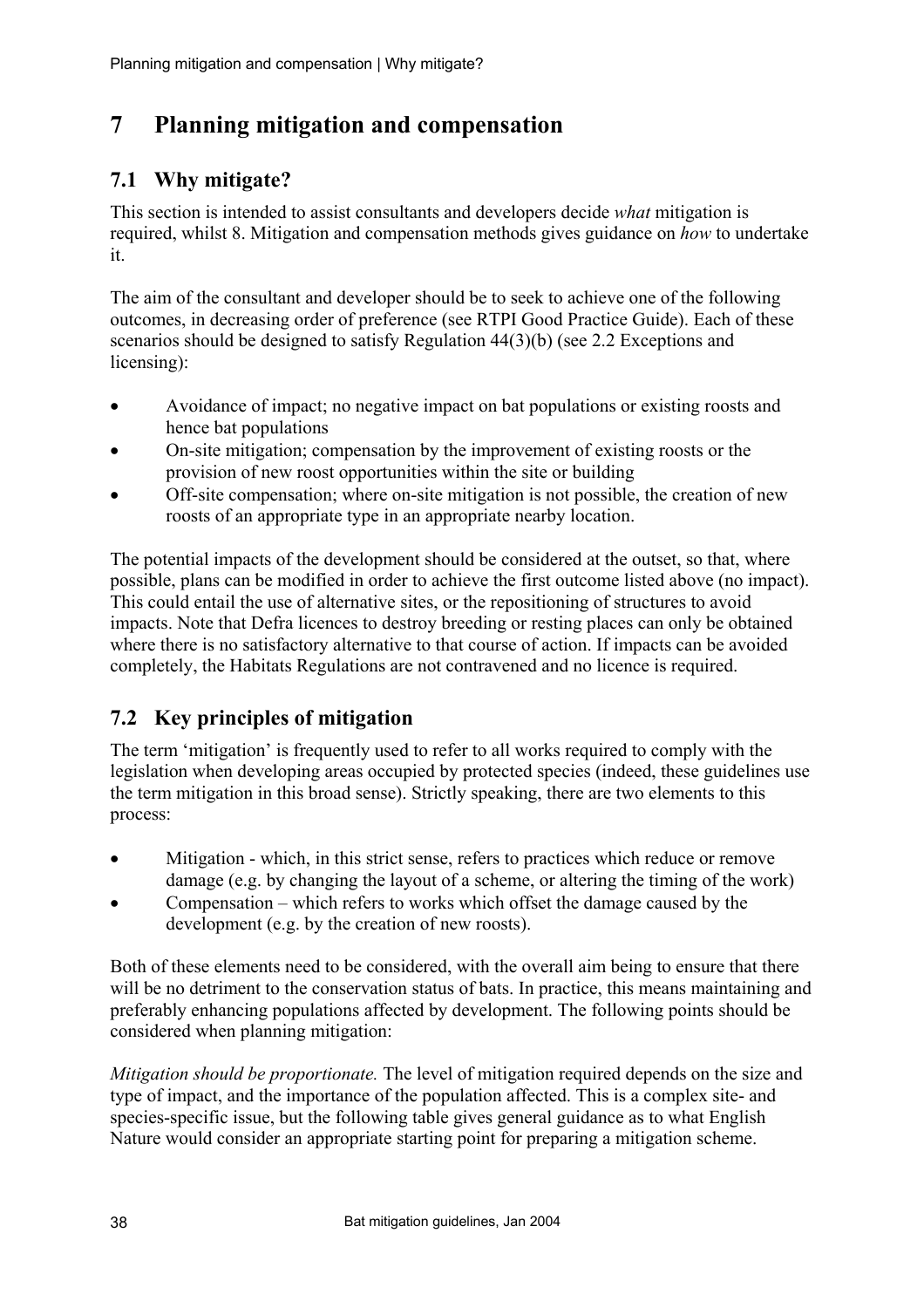| Low                          | <b>Roost status</b>                                                                     | Mitigation/compensation<br>requirement (depending<br>on impact)                                                                                                              |
|------------------------------|-----------------------------------------------------------------------------------------|------------------------------------------------------------------------------------------------------------------------------------------------------------------------------|
|                              | Feeding perches of<br>common/rarer species                                              | Flexibility over provision of bat-<br>boxes, access to new buildings                                                                                                         |
|                              | Individual bats of<br>common species                                                    | etc. No conditions about timing<br>or monitoring                                                                                                                             |
|                              | Small numbers of common<br>species. Not a maternity site                                |                                                                                                                                                                              |
|                              | Feeding perches of Annex II species                                                     | Provision of new roost facilities<br>where possible. Need not be<br>exactly like-for-like, but should<br>be suitable, based on species'                                      |
|                              | Small numbers of rarer<br>species. Not a maternity<br>site                              | requirements. Minimal timing<br>constraints or monitoring<br>requirements                                                                                                    |
|                              | Hibernation sites for small<br>numbers of common/rarer<br>species                       | Timing constraints. More or less<br>like-for-like replacement. Bats<br>not to be left without a roost and                                                                    |
|                              | Maternity sites of<br>common species                                                    | must be given time to find the<br>replacement. Monitoring for 2<br>years preferred.                                                                                          |
| Conservation<br>significance |                                                                                         |                                                                                                                                                                              |
|                              | Maternity sites of rarer<br>species                                                     | Timing constraints. Like-for-like<br>replacement as a minimum. No<br>destruction of former roost until<br>replacement completed and usage<br>demonstrated. Monitoring for at |
|                              | Significant hibernation sites<br>for rarer/rarest species or all<br>species assemblages | least 2 years.                                                                                                                                                               |
|                              | Sites meeting SSSI<br>guidelines                                                        | Oppose interference with<br>existing roosts or seek improved<br>roost provision. Timing<br>constraints. No destruction of<br>former roost until replacement                  |
|                              | Maternity sites of<br>rarest species                                                    | completed and significant usage<br>demonstrated. Monitoring for as<br>long as possible.                                                                                      |
| High                         |                                                                                         |                                                                                                                                                                              |

Figure 4. Guidelines for proportionate mitigation. The definition of common, rare and rarest species requires regional interpretation.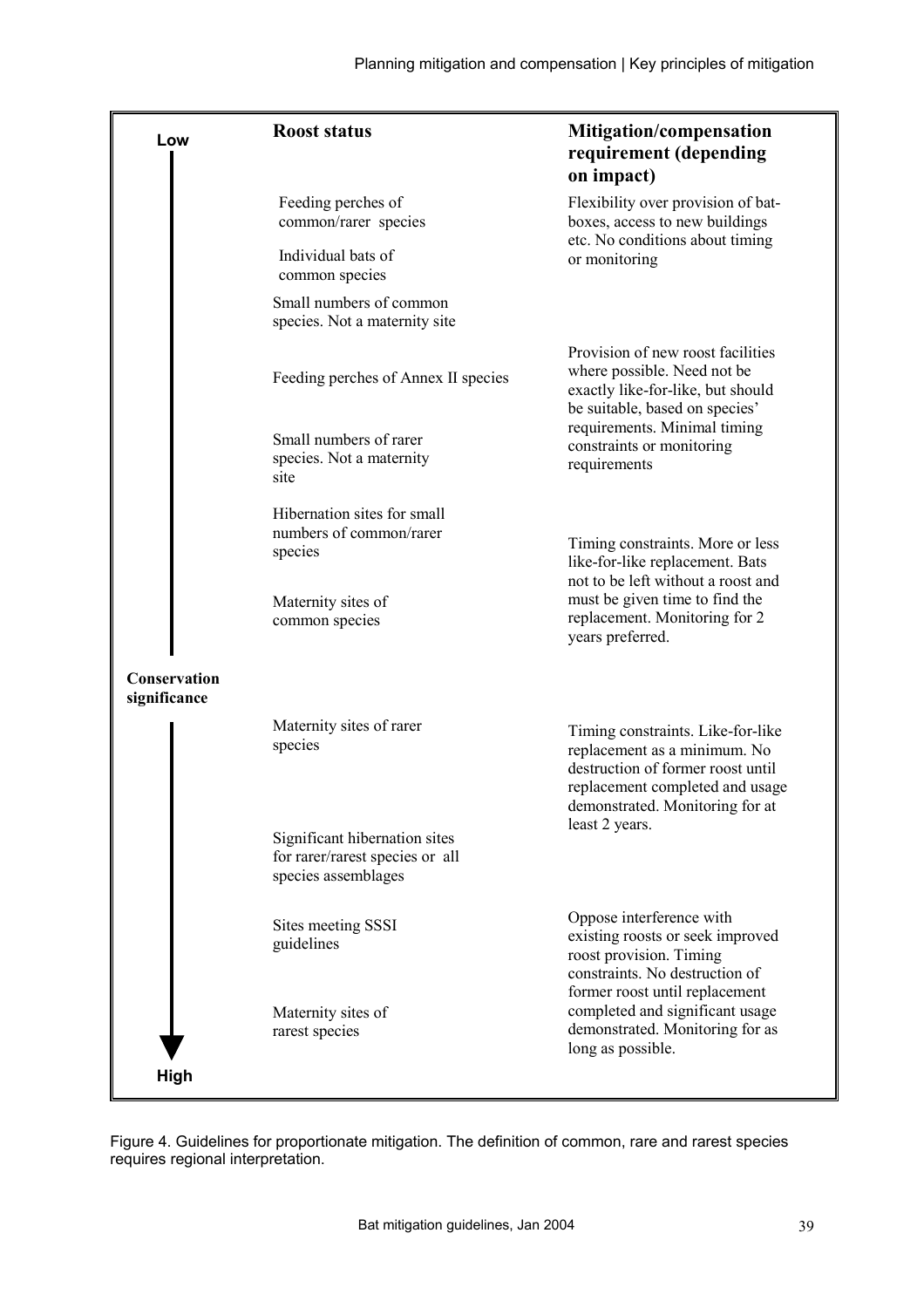*Plans should be based on adequate knowledge.* Sound survey, site assessment and impact assessment is required. The plan should take each predicted impact and address how it can be avoided, lessened and/or compensated for.

### *Mitigation should aim to address the characteristics picked up by the site assessment*, as follows:

- Ouantitative characteristics: There should be no net loss of roost sites, and in fact where significant impacts are predicted there will be an expectation that compensation will provide an enhanced resource compared with that to be lost. The reasoning behind this concept is that the acceptability of newly created roosts by bats is not predictable (see 6.2.2 Long-term impacts: Habitat loss).
- Qualitative characteristics: the plans should aim to replace like with like. As an extreme example, it would be unacceptable to replace maternity roosts with hibernation sites
- Functional characteristics: compensation should aim to ensure that the affected bat population can function as before. This may require attention to the environment around the roost.

*Preparing an appropriate replacement site (or sites) may require considerable time and effort*. The success of the scheme will depend to a great extent on this decision. For high impact schemes, additional land may need to be purchased or buildings constructed, and hence the costs of compensation can be considerable. Depending on the circumstances, a considerable period of time may be needed to demonstrate the acceptability of the new roost to the bats if this is required by the licence. Although planning permission is needed as usual, no Defra licence is required to build a new replacement roost and developers are encouraged to construct these, where necessary, well in advance of the main development. Specialist advice will be required to ensure the design is fit for purpose.

*The long-term security of the population should be assured*. Mitigation should aim to ensure that the population will be free from further disturbance, and is subject to adequate management, maintenance and monitoring. Any proposals should be confirmed, ideally by a legal agreement or planning obligation, and not left as open-ended options. This may require careful attention when the end result is a dwelling-house and is an argument in favour of providing dedicated facilities.

*Mitigation plans will be open to public scrutiny*. English Nature and Defra will make plans available to third parties on request wherever possible, because they are part of a decisionmaking process for a statutory function (licensing) and because freedom of information legislation requires this. If submitted as part of a planning application, they will also be held on file by Local Planning Authorities, and therefore be available for public viewing.

*Mitigation plans should address the impacts of all phases in phased developments.* Individual phases will normally be mitigated for individually, but there should be an overall plan which takes the impacts for the entire scheme into consideration. Although no licence is required to construct a new dedicated bat roost, the restoration of an existing roost as mitigation must be licensed along with the accompanying disturbance, exclusion or roost destruction; for example it is not acceptable to undertake post hoc mitigation via an English Nature conservation licence.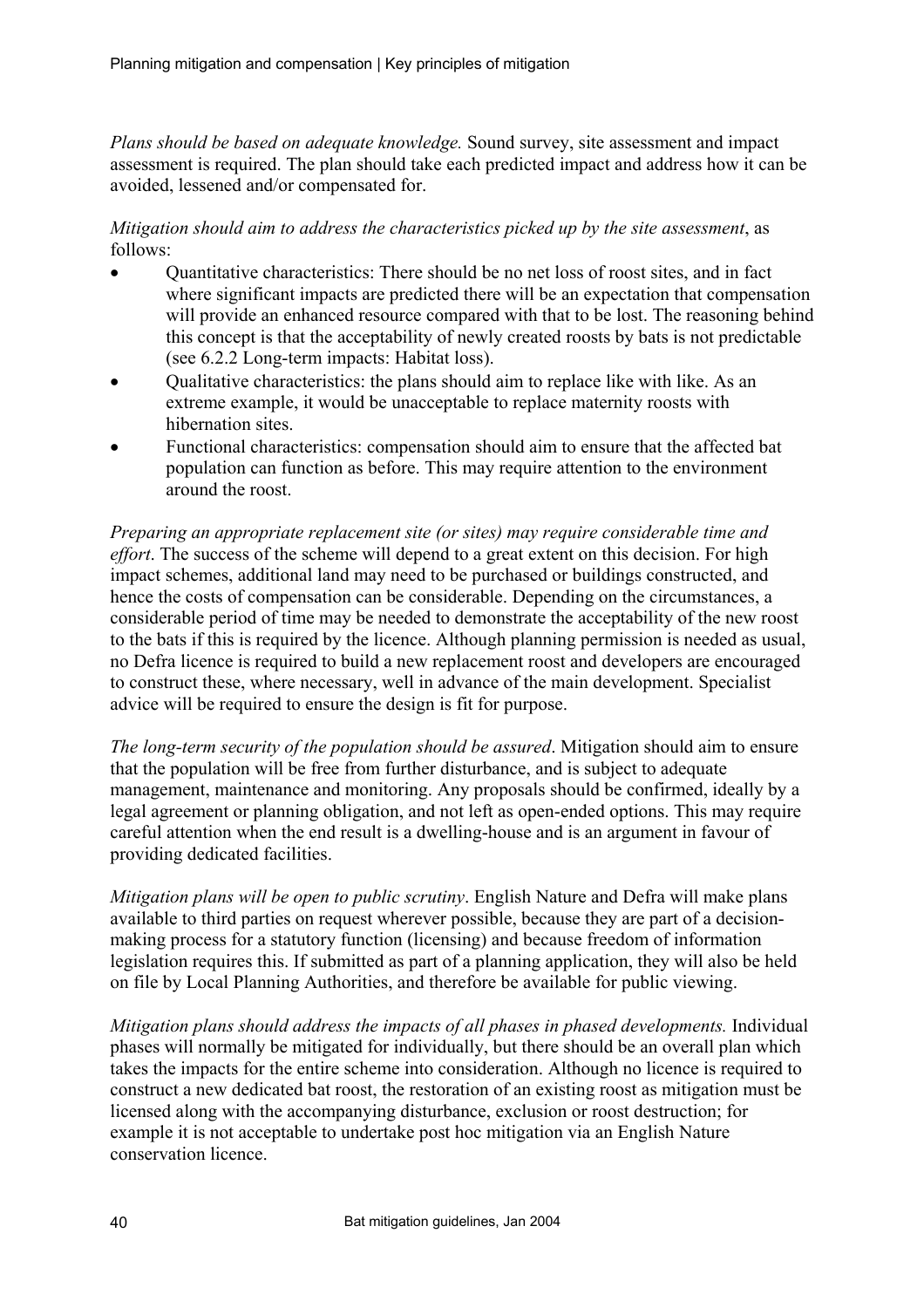*Precautionary mitigation, i.e. going ahead with mitigation before a proper survey has been undertaken, is not normally acceptable.* Only in certain limited cases, notably where there is good evidence to indicate that the site is of very low importance and there will be negligible impacts, will it be acceptable to submit mitigation plans based on little or no survey (see section 6.4 Poor data situations and 'last-minute' discoveries).

## **7.3 Main components of mitigation**

Mitigation for bats normally comprises the following elements:

- Avoidance of deliberate, killing, injury or disturbance taking all reasonable steps to ensure works do not harm individuals by altering working methods or timing to avoid bats. The seasonal occupation of most roosts provides good opportunities for this
- Roost creation, restoration or enhancement to provide appropriate replacements for roosts to be lost or damaged
- Long-term habitat management and maintenance to ensure the population will persist
- Post-development population monitoring to assess the success of the scheme and to inform management or remedial operations.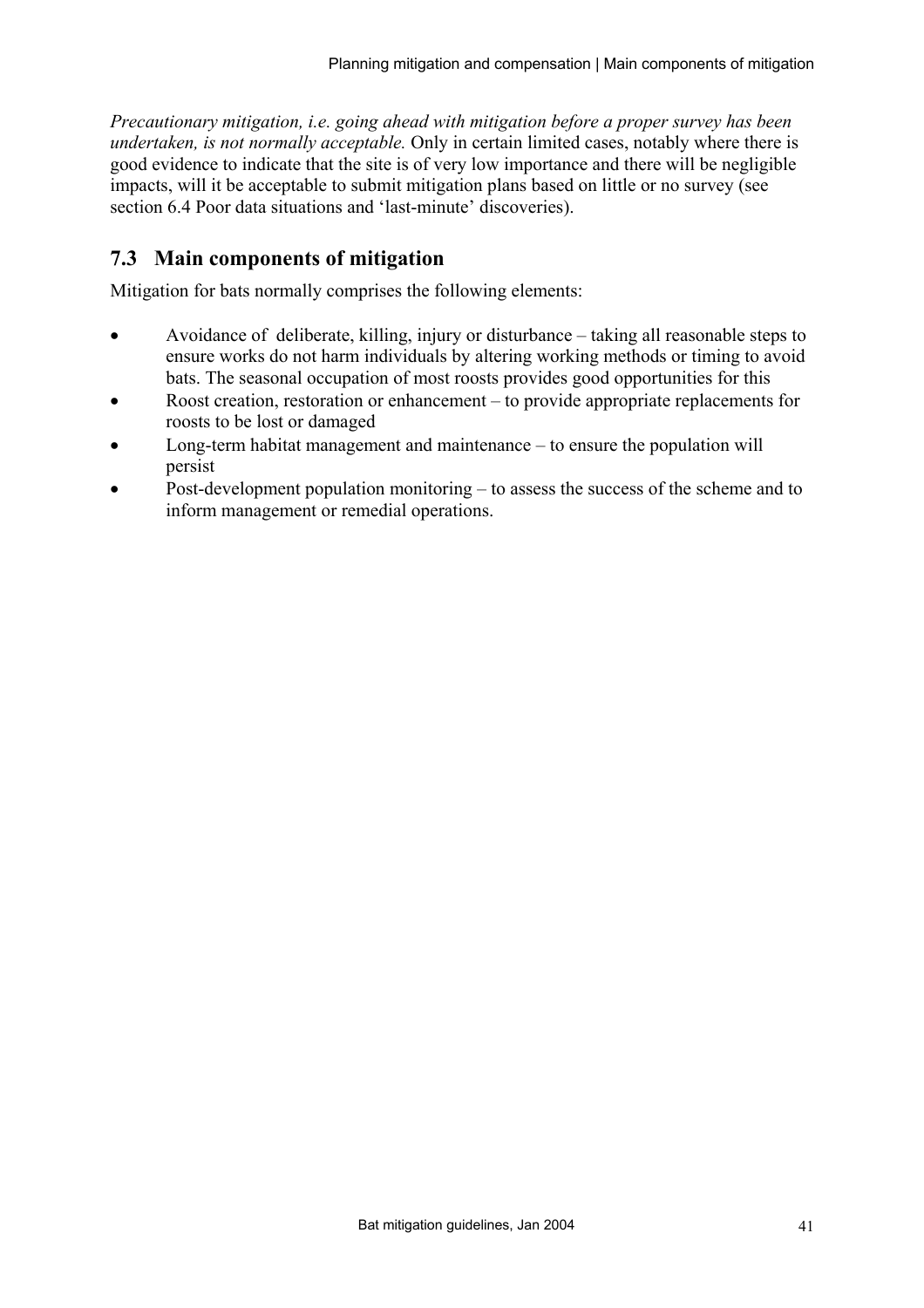# **8 Mitigation and compensation methods**

## **8.1 Introduction**

This section gives advice on the methods commonly used for mitigation and compensation, paying particular attention to effort and timing. Note that these are not the only methods which could be used, but they are known to be generally effective in appropriate circumstances. They should be applicable to the majority of development schemes. As sites vary in their individual characteristics, and developments differ in their impacts, the information presented is generic rather than prescriptive; consultants may make a case for different techniques and levels of effort on a site by site basis.

It is the responsibility of the applicant (normally consultant and client) to make sure that any proposed mitigation meets other legal requirements. For example, the incorporation of bat access points into new or refurbished buildings must comply with planning requirements and building regulations. Additional requirements may also be imposed by insurance or warranty organisations, such as the NHBC.

## **8.2 Avoidance of disturbance, killing and injury**

Although mitigation proposals must meet the test of no adverse effect on the favourable conservation status of populations, the Habitats Regulations are constructed to give protection to individuals as well as breeding sites and resting places. This means that precautions must be taken to avoid the deliberate killing or injury of bats which is most unlikely to be permitted under the terms of the licence. Disturbance of bats or the destruction of roosts may be permitted under licence, but conditions are likely to apply.

The most common and effective method of avoiding these offences is to carry out the work at an appropriate time of the year. The great majority of roosts are used only seasonally, so there is usually some period when bats are not present. Although there are differences between species, maternity sites are generally occupied between May and September and hibernation sites between October and March, depending on the weather. An adequate survey and good understanding of the seasonal activity patterns of the particular species involved will help in determining the optimum time to carry out the proposed work. The recommended times shown in the table below should be modified in the light of site-specific species information. For example, some species, most notably long-eared bats and lesser horseshoes, tend to remain in summer sites until well into autumn or even winter, so care may be needed when drawing up works timetables where these species are present.

| Bat usage of site                    | Optimum period for carrying out works<br>(some variation between species) |  |  |
|--------------------------------------|---------------------------------------------------------------------------|--|--|
| Maternity                            | $1st October - 1st May$                                                   |  |  |
| Summer (not a proven maternity site) | $1st$ September – $1st$ May                                               |  |  |
| Hibernation                          | $1st$ May $-1st$ October                                                  |  |  |
| Mating/swarming                      | $1st$ November – $1st$ August                                             |  |  |

Table 8.1 Optimum season for works in different types of roosts. The period of works may be extended if the way in which the bats use the site is well understood.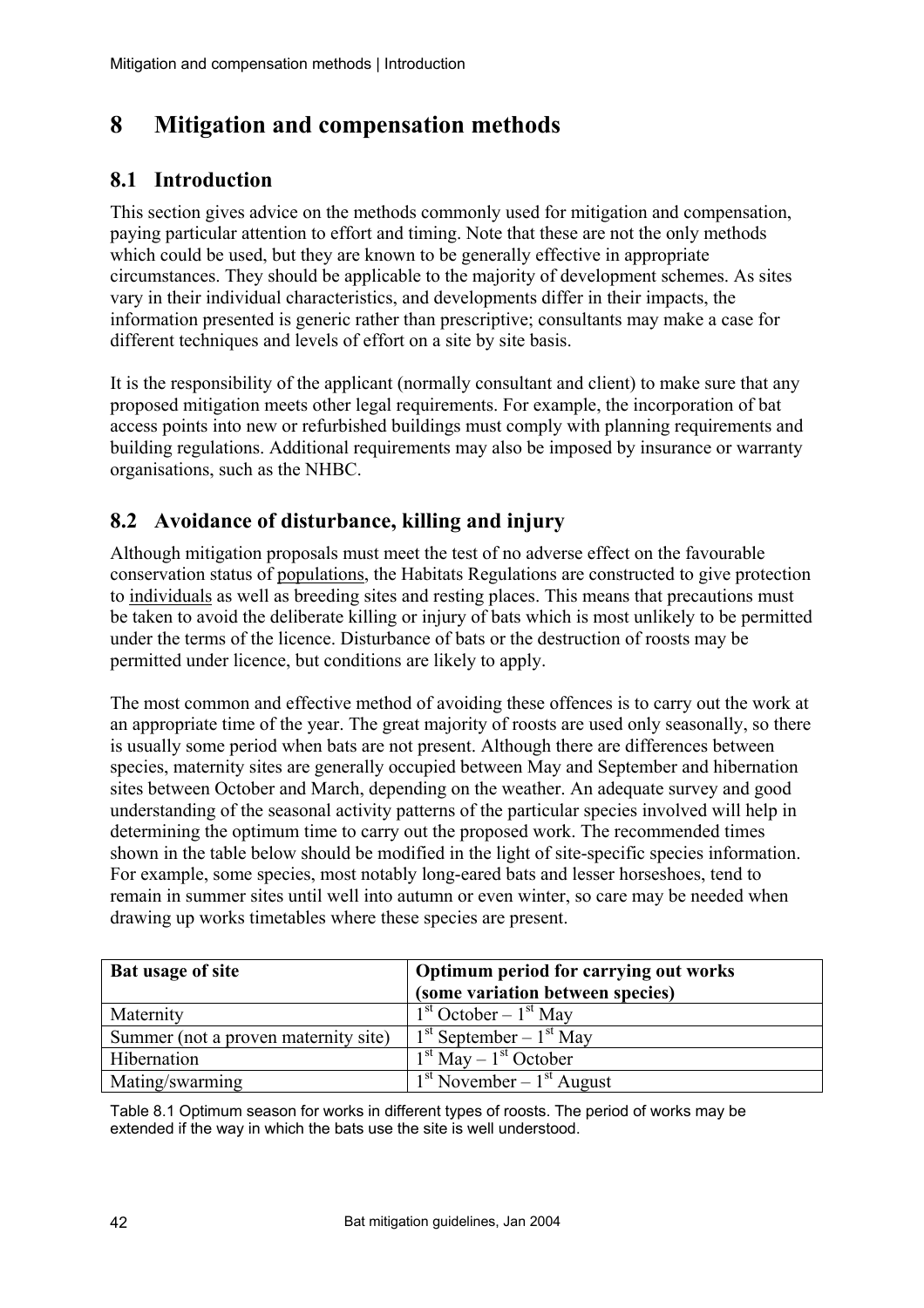Bats are at their most vulnerable in buildings during the summer, when large numbers may be gathered together and young bats, unable to fly, may be present. Operations to known breeding sites should therefore be timed to avoid the summer months. Very large rebuilding or renovation projects may take many months to complete and may need to continue through the summer, which is the favoured season for re-roofing. The best solution in such cases is to complete and secure the main roosting area before the bats return to breed. If this is not possible, work should be sufficiently advanced by May or June for returning bats to be dissuaded from breeding in that site for that year. As part of the mitigation, alternative roosts appropriate to the species should be provided in a nearby location. Another possible solution is to divide the roof with a temporary barrier and work on one section at a time. This procedure has been used successfully on a number of occasions.

Where the same structure is used throughout the year, the optimum time for works of all types is likely to lie outside the main breeding season, to avoid times when non-flying babies may be present, and the main hibernation season, to avoid times when disturbance may impact on survival or bats may not be sufficiently active to get out of the way. Spring and autumn generally provide the optimum period for such operations.

The best times for building or re-roofing operations are spring and autumn. At these times of the year the bats will be able to feed on most nights and may be active or torpid during the day, depending on weather conditions, but will not have begun giving birth. Active bats will usually keep out of the way of any operations, but torpid bats may need to be gently moved to a safe place, preferably without causing them to fly out in daylight. Wherever possible, the objective should be to persuade bats to move of their own accord and they should be physically moved only as a last resort. Repeated disturbance to bats during the winter can seriously deplete their food reserves, but, unless significant numbers of bats are known to be hibernating in a building, there is no advantage in requesting a deferment of scheduled works.

If there are overriding reasons for carrying out works during a sensitive period, for example in roosts that are used throughout the year, it will be necessary to structure and time the works so as to ensure that the bats always have some undisturbed and secure areas. This may involve the installation of temporary partitions and adopting working practices that minimise disturbance to sensitive areas.

In many cases it is not easy to determine if a building is used for hibernation, except occasionally in the case of lesser horseshoe and long-eared bats in cellars. Where bats are known to be present, significant disturbance during the winter must be avoided and work should be delayed until after hibernation if possible.

Works on other sorts of bat roosts, such as trees, should follow the same strategy of trying to avoid works at a time of year when bats are most likely to be present.

Further guidance on the timing of works and the action to be taken if bats are discovered is given in the Bat Workers' Manual.

### **8.2.1 Remedial timber treatment**

Repair and restoration of old or derelict buildings often requires remedial timber treatment against infestations of wood-boring insects. Although most treatment chemicals now in general use are safe once dry, the application of products must be avoided when bats are present. In most cases, this is a matter of timing the work so as to avoid the summer months,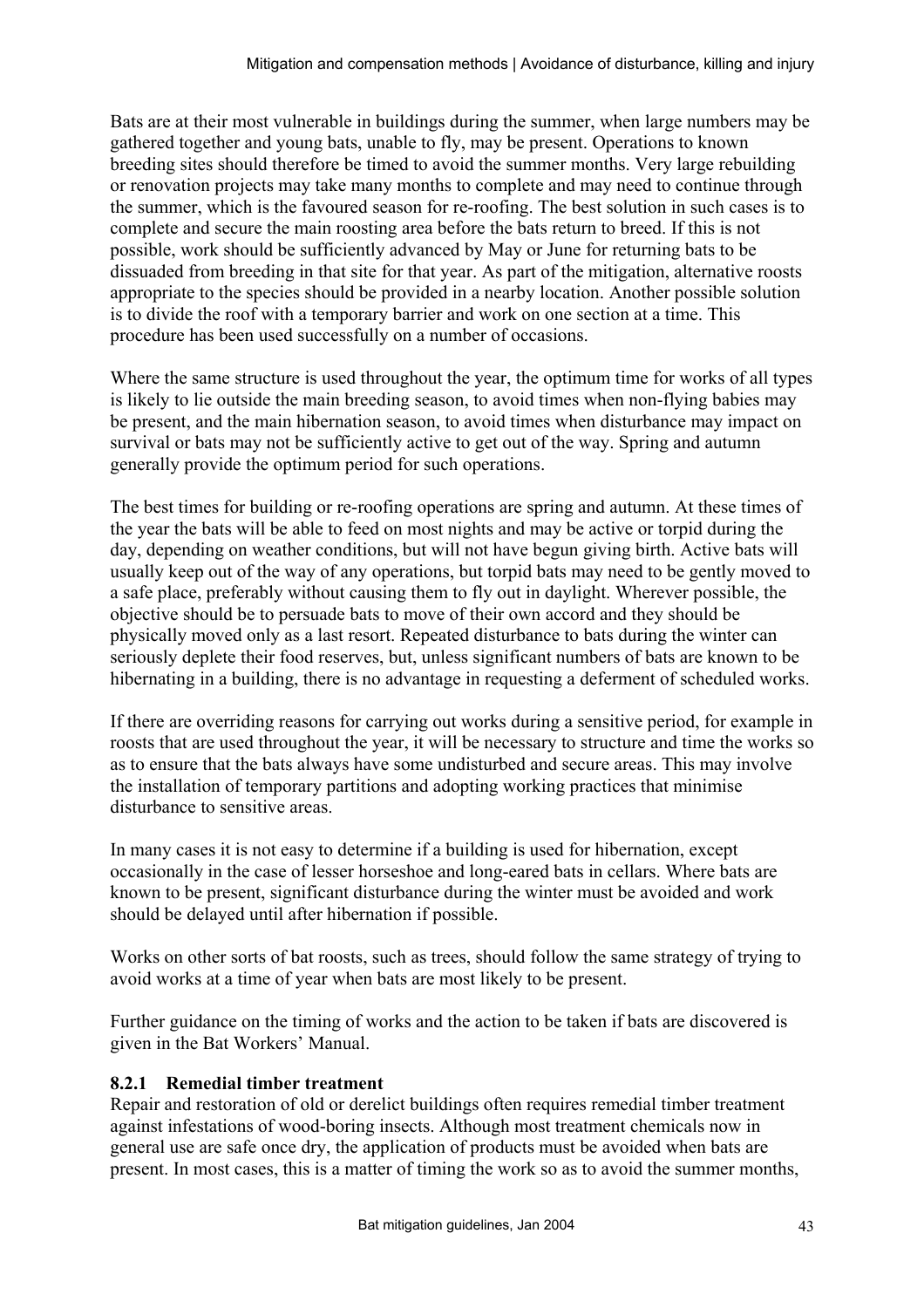but there may be occasions where small numbers of bats must be persuaded to move away. The Bat Worker's Manual gives further details of the remedial timber treatment process and the precautions to be taken.

## **8.3 Avoiding damage to existing roosts**

Avoiding damage to existing roosts is the preferred option in all cases. If, in the consultant's opinion, measurable disturbance to bats can also be avoided this would mean that a licence is not required as no offence is being committed. If this appears to the consultant to be the case, then a method statement detailing the work to be carried out and any working practices or precautions necessary to avoid breaking the law should be provided to the client. The existence of this method statement helps to establish a defence against prosecution for intentional (WCA), deliberate (Habitats Regs.) or reckless (WCA) disturbance of bats or damage to roosts. In such cases, it should be noted that the failure of the client, or anyone working under the client's direction, to follow the method statement may result in a breach of the law and leave the client or others open to prosecution.

## **8.4 Incorporating existing roosts into refurbished buildings**

Projects such as the refurbishment of derelict or semi-derelict buildings, barn conversions, alterations to non-domestic premises, including churches, or other structures used by bats can all provide opportunities to incorporate existing roosts into the final structure. This option is generally to be preferred to the destruction of an existing roost and the provision of a new roost in compensation, though there may be physical constraints which militate against this course of action.

Apart from the timing of the works (see 8.2), the two most critical issues in maintaining a roost in situ are the size and suitability of the final roost and the disposition of the entrances and flight paths, including the location of any exterior lighting or vegetation.

### **8.4.1 Roost size**

 The size of roost required depends on the species, as some require voids sufficiently large to fly into whereas others are more likely to roost in crevices and use direct exterior access. In addition, some species may require light-sampling areas where they can fly in and out before finally emerging. The table gives an indication of roost preferences, though there is a great deal of variation; the objective should be to maintain the roost size as close to the original as possible.

| <b>Species</b>            | <b>Summer/maternity roosts</b>            | <b>Hibernation sites</b>             |  |
|---------------------------|-------------------------------------------|--------------------------------------|--|
| Greater horseshoe bat     | Horseshoe bats require large roost areas  | Most dependent on underground sites. |  |
| Rhinolophus ferrumequinum | with flight access into them, where they  | May use cellars or other areas with  |  |
| Lesser horseshoe bat      | hang free. Normally require associated    | appropriate temperature and humidity |  |
| Rhinolophus hipposideros  | sheltered light-sampling areas.           |                                      |  |
| Bechstein's bat           | Rarely found in buildings. Little         | Found hibernating underground,       |  |
| Myotis bechsteinii        | information about requirements.           | though most individuals probably in  |  |
|                           |                                           | tree cavities                        |  |
| Brandt's bat              | Crevice dweller, but may enter roof       | Found hibernating underground,       |  |
| Mvotis brandtii           | voids and fly around                      | though most individuals probably     |  |
|                           |                                           | elsewhere                            |  |
| Daubenton's bat           | Hole dweller. May enter roof voids and    | Found hibernating underground,       |  |
| Myotis daubentonii        | roost at apex. Relatively rare in houses, | though many individuals probably     |  |
|                           | but may use castles, tunnels etc.         | elsewhere                            |  |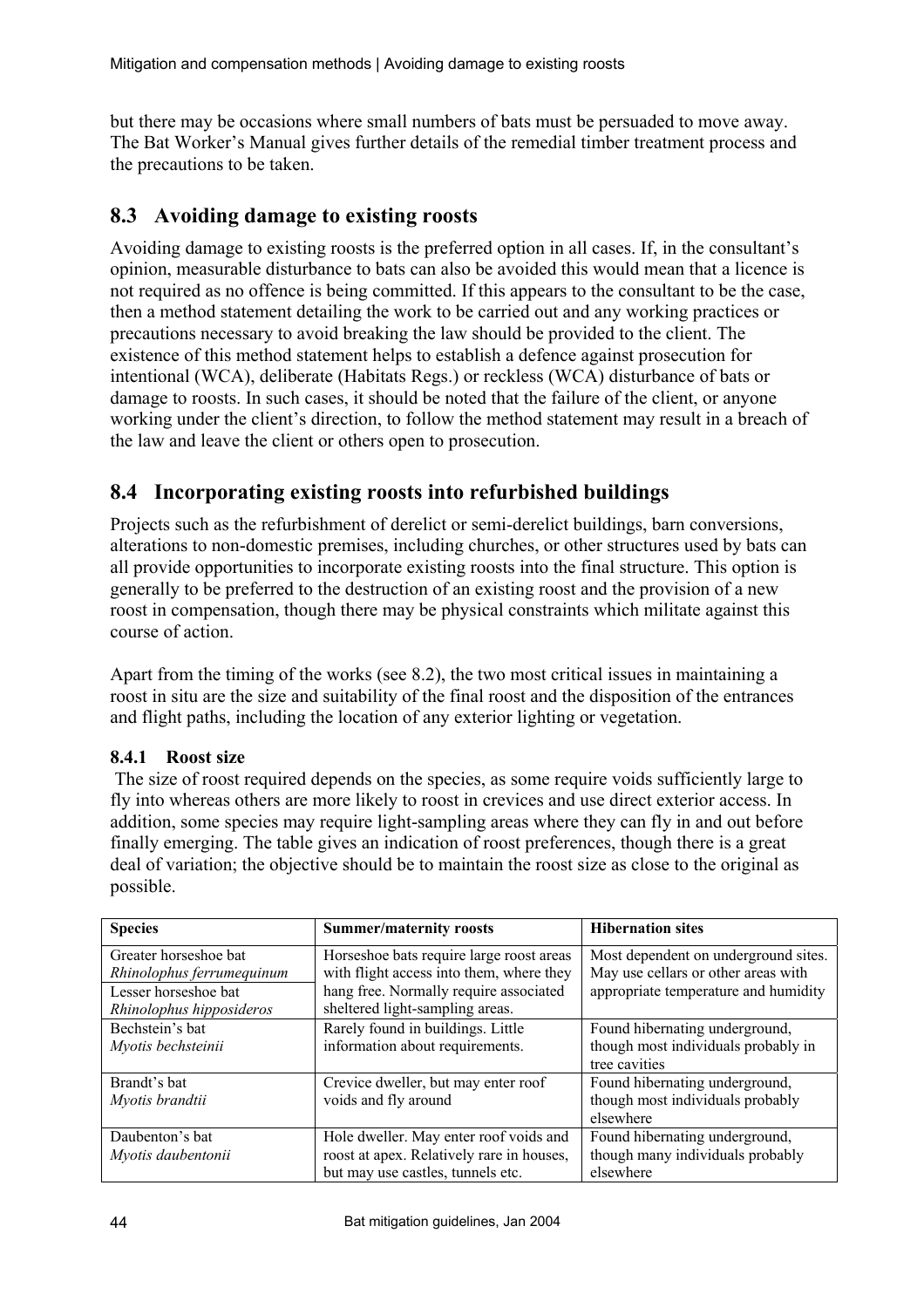| Whiskered bat             | Crevice dweller, but may enter roof     | Found hibernating underground,        |
|---------------------------|-----------------------------------------|---------------------------------------|
| Myotis mystacinus         | voids and fly around                    | though most individuals probably      |
|                           |                                         | elsewhere                             |
| Natterer's bat            | Crevice/hole dweller; may require       | Found hibernating underground,        |
| Myotis nattereri          | light-sampling areas. Frequent in       | though most individuals probably      |
|                           | crevices in timbers in old barns.       | elsewhere                             |
| Nathusius' pipistrelle    | Crevice dweller.                        | Rarely recorded. In buildings? In     |
| Pipistrellus nathusii     |                                         | quite exposed places                  |
| Common pipistrelle        | Crevice dweller, but sometimes enters   | Hibernates in a variety of places,    |
| Pipistrellus pipistrellus | roof voids. Does not normally require   | which may be quite exposed.           |
| Soprano pipistrelle       | light-sampling areas                    | Frequently in cavities in buildings,  |
|                           |                                         | rarely underground                    |
| Pipistrellus pygmaeus     |                                         |                                       |
| Leisler's bat             | Crevice/hole dweller. Sometimes in      | Little known; probably tree cavities, |
| Nyctalus leisleri         | buildings, but unlikely to fly inside.  | occasionally underground              |
| Noctule                   | Hole dweller. Rarely in buildings and   | Mainly in tree cavities, rarely       |
| Nyctalus noctula          | unlikely to fly inside.                 | underground                           |
| Serotine                  | Crevice dweller. Does not generally fly | Probably in buildings                 |
| Eptesicus serotinus       | in roof voids. Depends heavily on       |                                       |
|                           | buildings                               |                                       |
| <b>Barbastelle</b>        | Crevice dweller; may require light-     | Found hibernating underground in      |
| Barbastella barbastellus  | sampling areas.                         | cold weather, though most individuals |
|                           |                                         | probably in tree roosts               |
| Brown long-eared bat      | Hole dwellers. Readily fly within roof  | Found in tree holes, roofs and        |
| Plecotus auritus          | voids. Often in crevices by day,        | underground.                          |
| Grey long-eared bat       | although sometimes in the open.         |                                       |
| Plecotus austriacus       |                                         |                                       |

Table 8.2 Species-specific roost types and sizes.

For species that fly within roof voids, notably both species of horseshoe bats and long-eared bats, it is essential that a sufficiently large space, unobstructed by constructional timbers, is available for the bats to fly in. Based on a sample of known roosts, it is unlikely that a void height (floor to ridge board) of less than 2 m will provide sufficient volume or that an apex length or width of less than 4 m will provide sufficient area. An ideal roof void would have an apex height in excess of 2.8 m and a length and width of 5 m or more. These species are generally found in older roofs of traditional construction giving a large uncluttered void, so typical trussed rafter construction must not be used. Suitable construction methods are purlin and rafter ('cut and pitch') with ceiling ties or possibly attic trusses, which are designed to give a roof void large enough to be used as a room.

Some recent studies on Natterer's bats in barns due for conversion have illustrated some of the difficulties of maintaining appropriate roosts. In these cases, bats were roosting in mortise joints, which presumably mimic tree cavities, and using the void of the barn as a lightsampling area. In several cases, the bats abandoned the site after conversion, probably because insufficient 'indoor' flight opportunities remained. Full details and recommendations can be found in Briggs (2002).

### **8.4.2 Roost entrances**

Horseshoe bats generally prefer entrances they can fly through (see the Batworker's Manual, Chapter 11 for details and designs), but other species will generally use smaller holes or slits to crawl through. Wherever possible, it is preferable to maintain entrances in their original position so the bats will have no difficulty finding them. External lighting, such as security lights or road or path lighting, close to roost entrances must be avoided and it may be necessary to make arrangement to prevent the later erection of external lighting through the use of S106 Agreements or restrictive covenants.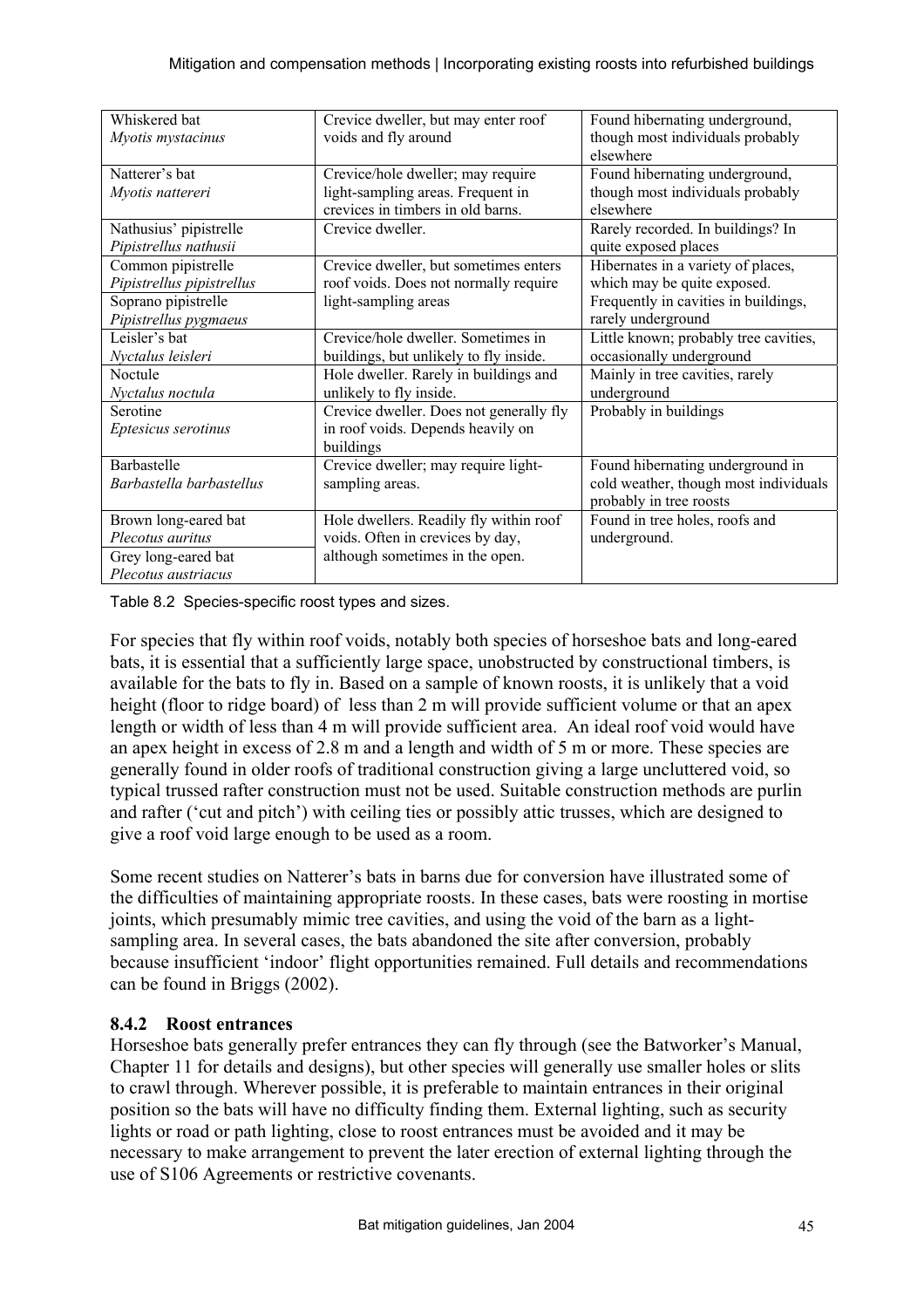## **8.5 Incorporating new roosts into buildings**

The extent to which new roosts can easily be incorporated into new or refurbished buildings depends on the species of bat and the type of building. For those species that require a large roof void to fly in, principally horseshoe and long-eared bats, careful attention must be paid to the design in order to provide a suitable roof void. See Section 8.4 for guidance on roost size and construction and note that trussed rafter construction should be avoided (unless specified so as to leave a large roof void). For species that typically roost in crevices, roosting opportunities can be provided in a variety of ways including:

- access to soffits boxes and eaves via a small gap (15-20 mm) between soffits and wall
- timber cladding mounted on 20-30 mm counter battens with bat access at the bottom or sides
- access to roof voids via bat bricks, gaps in masonry, soffit gaps, raised lead flashing or purpose-built bat entrances
- access to roof voids over the top of a cavity wall by appropriately constructed gaps.

As well as suitable access points, bats also need suitable roosting sites and an appropriate temperature regime.

Most species of bats appear to prefer roosting on timber rather than brick, stone or other similar materials, so the provision of rough timber surfaces may be helpful. Bats may also roost by clinging on to roof lining materials, especially around the roof apex and 1m or more down the slope. Some types of modern plastic roof linings are too smooth for bats to cling to and should be avoided where possible. If their use is essential, rough timber planks should be placed along the ridge beam to provide roosting opportunities.

For maternity roosts, bats appear to prefer maximum daytime temperatures of between 30º and 50ºC, so it is important that the roof receives full sunlight for a large part of the day. This can be assisted if the roof has two ridges at right angles, oriented to capture sunlight throughout the day. As an alternative, a combination of baffles and electric heaters can be used to produce pockets of warm air at the apex of the roof. This technique has been used successfully with horseshoe bats and would probably be suitable for other species as well.

Where space permits, large 'bat-boxes' can be built into existing roofs. This approach has the advantage of providing some segregation between the bats and the human occupants of the building. Detailed guidance is given in the SNH publication *The design and construction of bat boxes in houses.*

One problem with providing roosts in buildings intended as dwellings may be acceptability to the future inhabitants and for this reason planners and developers are often reluctant to adopt this solution. There is much to be said for providing a dedicated bat roost as these problems of acceptability can be greatly reduced.

## **8.6 Providing new roosts**

### **8.6.1 Bat boxes**

Where roosts of low conservation significance (see 7.2) are to be lost to development, bat boxes may provide an appropriate form of mitigation, either alone or, preferably, in combination with the provision of new roosts in buildings. In such cases, the type of bat box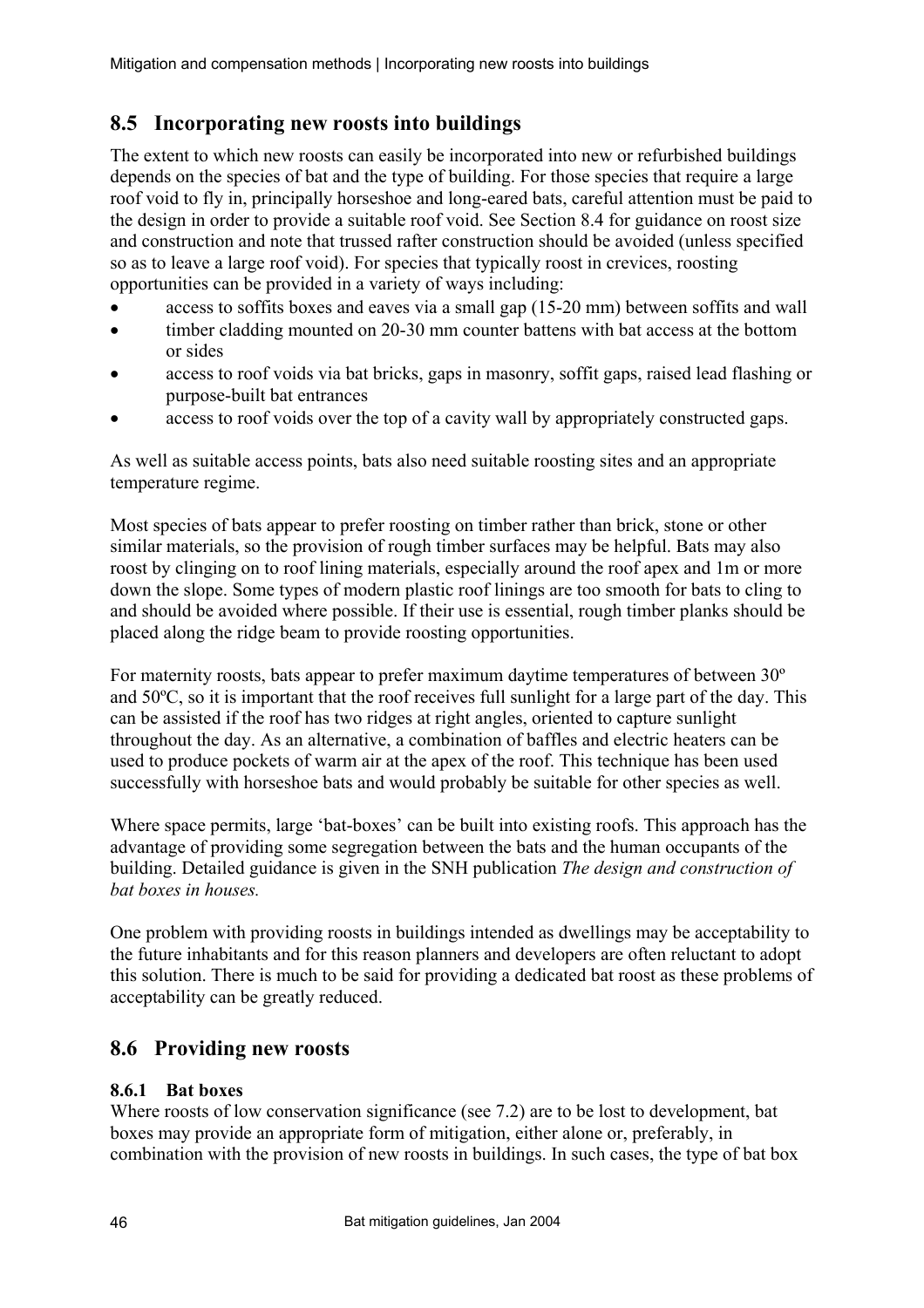| Species                                                         | Summer/<br>maternity | Summer/non<br>breeding | Hibernation*   | <b>Notes</b>                   |
|-----------------------------------------------------------------|----------------------|------------------------|----------------|--------------------------------|
| Rhinolophus ferrumequinum                                       | N/A                  | N/A                    | N/A            | Horseshoe bats do not use bat  |
| Rhinolophus hipposideros                                        | N/A                  | N/A                    | N/A            | boxes.                         |
| Myotis bechsteinii                                              | H                    | H                      |                | Maternity roosts               |
| Myotis brandtii                                                 | H                    | H                      |                |                                |
| Myotis daubentonii                                              | H                    | H                      |                |                                |
| Myotis mystacinus                                               | H                    | H                      |                |                                |
| Myotis nattereri                                                | H                    | 9                      |                |                                |
| Pipistrellus nathusii                                           | H                    | H                      |                |                                |
| Pipistrellus pipistrellus                                       | $\mathbf C$          | C/H                    | $\mathcal{C}$  | H are rarely used as maternity |
| Pipistrellus pygmaeus                                           | $\mathcal{C}$        | C/H                    | $\mathcal{C}$  | roosts.                        |
| Nyctalus leisleri                                               | H                    | H                      | H <sup>2</sup> |                                |
| Nyctalus noctula                                                | H                    | H                      | H              |                                |
| Eptesicus serotinus                                             | N/A                  | N/A                    | N/A            | Not found in boxes             |
| Barbastella barbastellus                                        | $\mathcal{C}$        | 9                      | $C$ ?          |                                |
| Plecotus auritus                                                | H                    | H                      |                | Maternity roosts               |
| Plecotus austriacus                                             | H                    | 9                      |                |                                |
|                                                                 |                      |                        |                |                                |
| Key                                                             |                      |                        |                |                                |
| *I arga well inculated bibernation boyes may be more successful |                      |                        |                |                                |

provided should be appropriate to the species. Bat boxes are generally inappropriate substitutes for significant roosts in buildings and do not constitute 'like for like' replacement.

Large well-insulated hibernation boxes may be more successful

N/A -not applicable; bat boxes should not be considered as replacement roosts

H – tree hollow-type box, providing a void in which bats can cluster

C – tree crevice-type box, with 25-35mm crevices

? – few data on which to base an assessment

Table 8.3 The types of bat box used by different species.

At present, there are few data about the conservation value of large crevice-type bat-boxes intended for use as maternity roosts, such as the 'bat houses' developed in the USA (Tuttle & Hensley, 1993), so these cannot yet be considered adequate replacements for significant maternity roosts of any species. However, including boxes like these in a mitigation scheme may generate useful information about their value as replacement roosts.



Figure 5. Heated bat boxes

In an attempt to provide temperature conditions similar to those in roof spaces, recent research in Scotland has concentrated on developing a heated bat house suitable for maternity colonies of crevice-seeking bats, particularly pipistrelles. It is based on the American design, modified to include a heating system. Simple coil heaters are situated in side chambers, which also house a control circuit, and the house is mounted either on the outer wall of the building from which bats have to be excluded, or on a pole. Power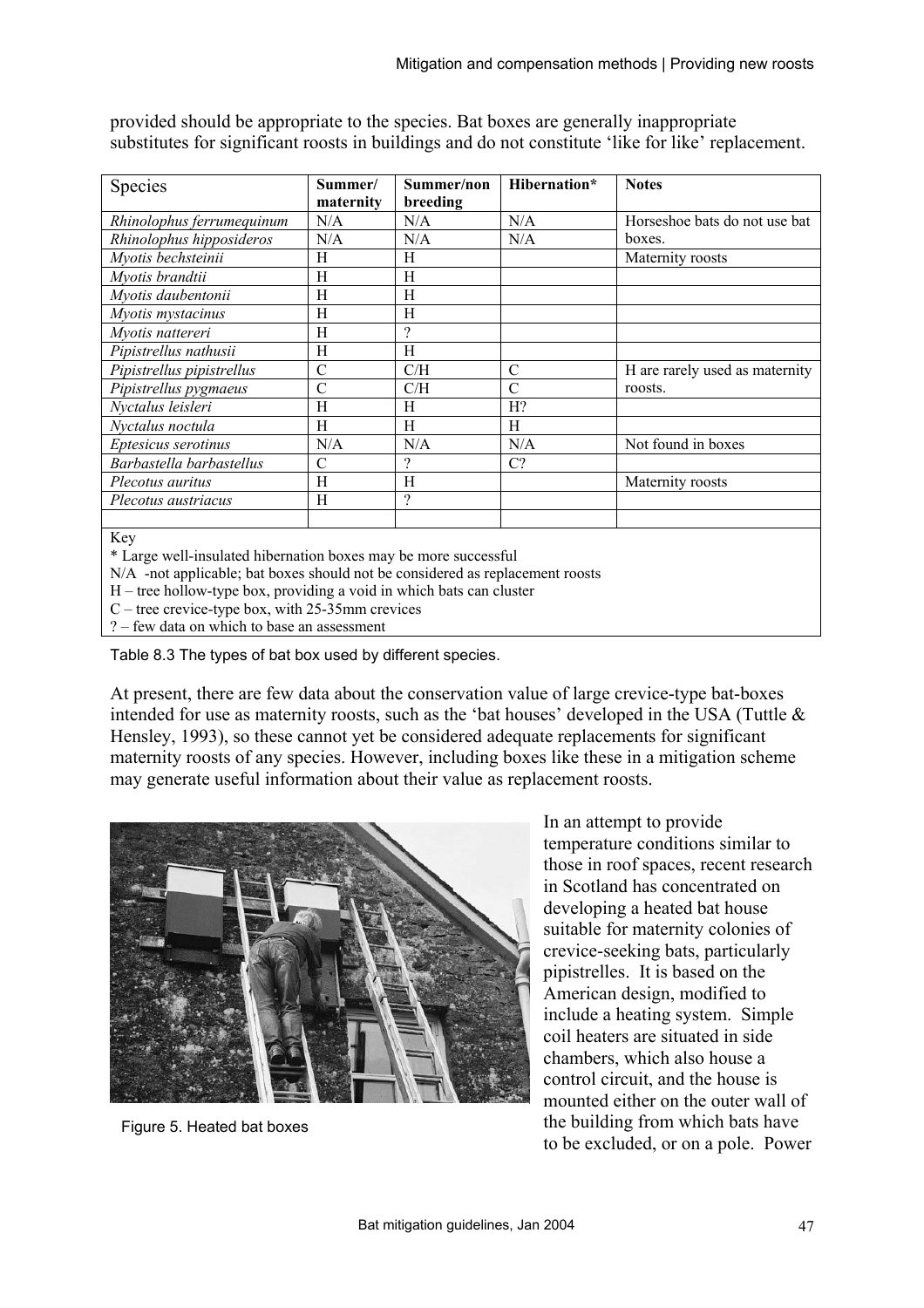for the heating system is via a power pack from the mains for the wall-mounted version and by solar power in the pole-mounted one. The roosting crevices are maintained at a minimum temperature of  $27-28$ °C. Field trials are ongoing

Woodcrete (cement and sawdust) bat boxes, such as those manufactured by Schwegler (www.schwegler-natur.de) appear to be at least as successful as wooden boxes in attracting bats and have the advantage of being far more durable and thus needing less maintenance. They should be considered wherever standard sized boxes are being specified. A mixture of bat box types, perhaps 3 per tree should be specified to cater for seasonal and species requirements.

### **8.6.2 Bat houses or 'bat barns'**

Where a careful appraisal of the options indicate it is not feasible to maintain roosts in situ, purpose built bat houses or bat barns may be considered as an alternative. In view of the limited experience of the use of this compensation technique in the UK, it is essential that the risks of non-adoption by bats are minimised through careful design and site selection. One option might be to translocate an entire roof, or part of a roof, as this may have a good chance of success. Monitoring of success is built into the method statement and is important because it contributes to our understanding of the factors that determine success or failure.

The following design principles need to be considered when developing a proposal for ex-situ roost conservation.

- The replacement roost should normally be situated as close as possible to the roost to be lost and match it closely in terms of size, height and aspect. However, indications are that a replacement roost with a footprint of less than about 5 m x 4 m and a total height of less than 5 m seems unlikely to be successful.
- The location of the replacement roost should be chosen to maximise the chances of the bats finding and adopting it. Ideally, it should be close to existing flightlines and have an entrance close to appropriate habitat. Many bat species prefer to fly in dark areas straight into vegetation, so external lighting on the site should be avoided.
- The roosting areas should be designed to take account of the requirements of the species concerned. For example, crevice-dwelling species should be provided with suitable crevices of an appropriate width whereas species which fly within roof voids require a large unobstructed void with a floor to apex height of at least 2 m, preferably more. The roosting areas should match those to be lost as closely as possible.
- The building should be designed so as to provide a suitable thermal regime. For maternity sites, this is likely to require a fairly steeply pitched roof  $(42^{\circ}$  is optimum) with one pitch facing south, so as to achieve high temperatures (up to 50<sup>o</sup>C maximum) in summer but with a choice of roosting temperatures. Dark-coloured roof coverings, such as black slates, will help to produce high temperatures. Hibernation sites should be sufficiently large to achieve stable winter temperatures of 0-6ºC for Vespertilionid bats and 6-10ºC for Rhinolophids and need to be sufficiently large for bats to fly and turn comfortably.
- Opportunities should be taken to provide a variety of roosting opportunities and thermal regimes so as to maximise the value of the building to bats. For example,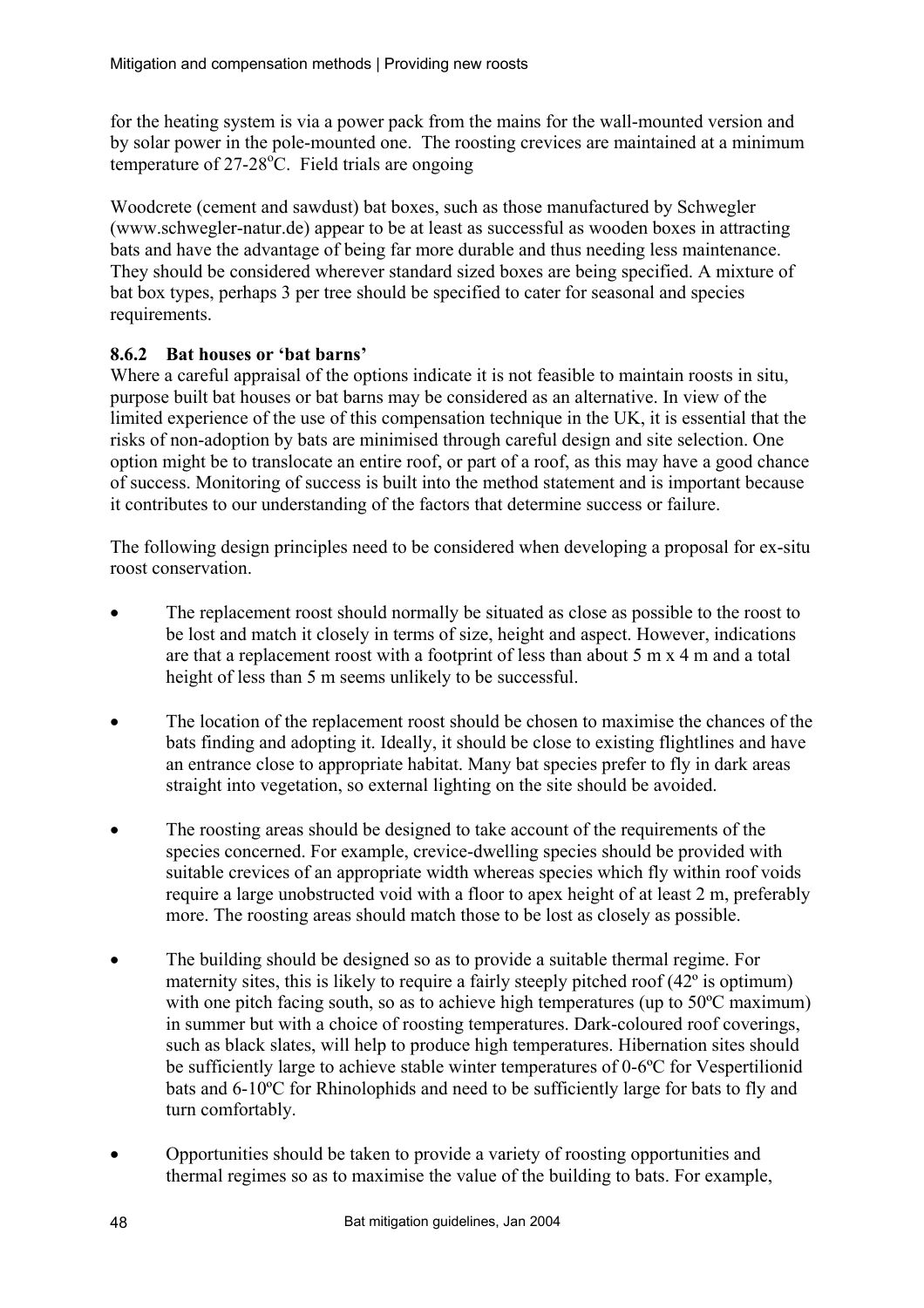buildings can be designed with an upper part suitable for use as a maternity site and a lower part suitable for hibernation.

- Consideration should be given to making the building as resistant to damage by vandalism as possible. Doors can be reinforced and sited some way above ground level to make it difficult to attack them; rainwater goods can be carried internally; flammable materials that can be reached from ground level should be avoided. Planting thorny shrubs around the building may help to discourage trespass by making access difficult.
- Arrangements must be in place for securing the long term integrity and security of the replacement roost. This may require S106 planning agreements or the transfer of ownership of the building to a suitable organisation.
- In developing proposals for replacement bat roosts, due regard must be paid to any planning requirements. If planning permission is needed, this may take time to acquire and conditions may be imposed by the planning authority. Such requirements need to be clarified and any planning issues resolved before a replacement roost can be proposed as part of a mitigation proposal. In addition, replacement roosts, depending on their position and construction, may be subject to the requirements of the Building Regulations. Again, any such requirements should be clarified before a licence application is made.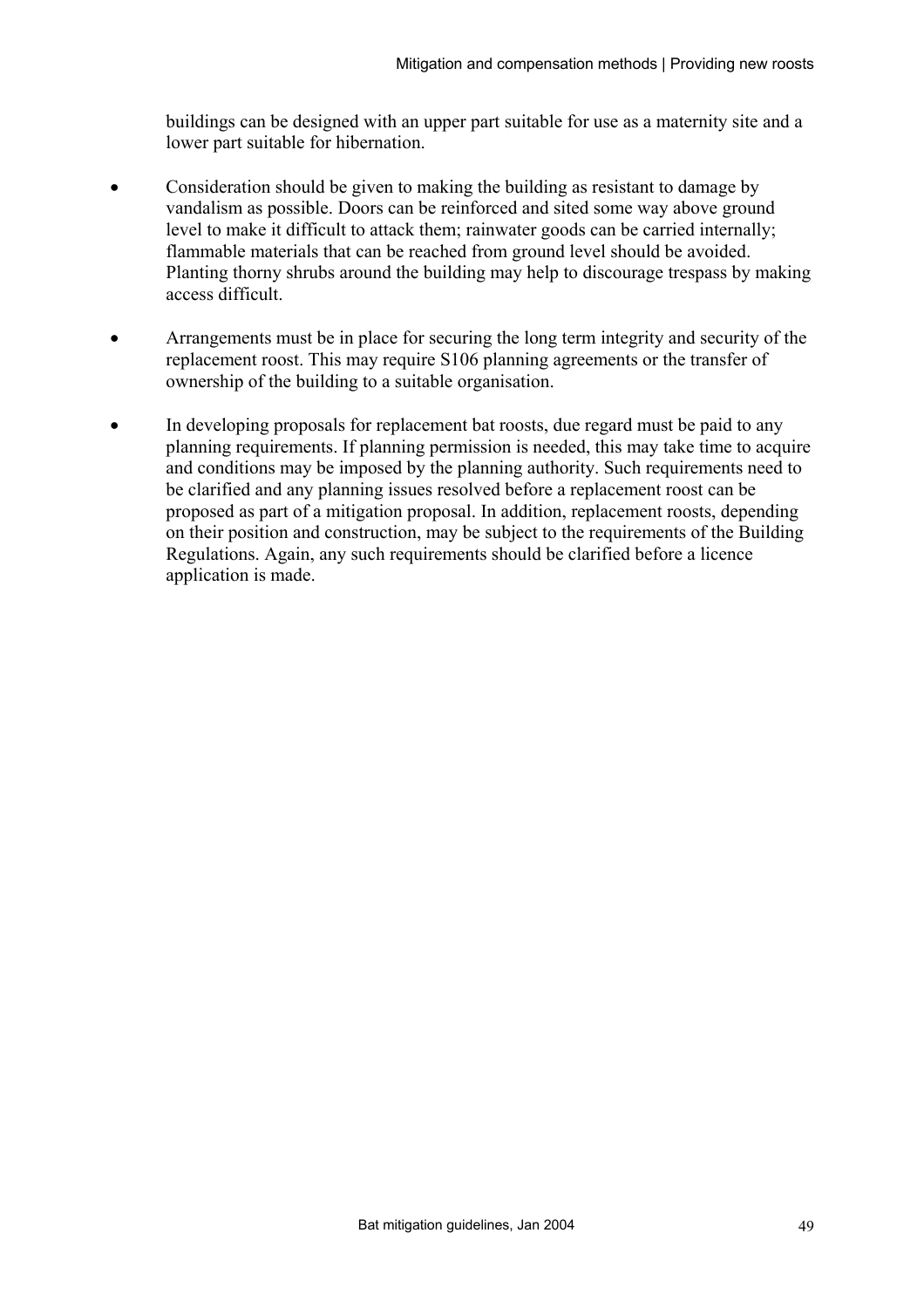#### **Building replacement roosts**

#### **Horseshoe bats**

Horseshoe bats are almost always found in roosts where they can fly directly to their roosting location without landing. They tend to be found in large roofs, typically 3-4m high (or more) although the route bats take through the buildings to the roosting sites, can be very small. Lesser horseshoe bats often fly in the spaces between rafters and ceilings and ceilings and floors (e.g. 280x100mm). The larger clusters of bats are found at locations which have a variety of roosting conditions, either in the same building or in close proximity. Most important are warm conditions as found in roofs or around boilers or hot water tanks and cold roosts such as a cellar, icehouse, mine or cave.

Mitigation should aim to provide cold and warm conditions in one structure so the bats do not need to fly outside when changing roosts. Especially for the lesser horseshoes, there is a rough relationship between the overall volume of roost with the number of bats which can live there. The aim should be to create at least 400m<sup>3</sup> of mostly unobstructed flying area on two or preferably three levels (including a cellar which can be partly above ground but well insulated).

#### **Roof structure**

Roofs should be constructed traditionally with a ridge board but not with trusses. Roofing felt should be traditional bitumastic and hessian which allows bats to hang from almost any point. Plastic membranes are mostly unsuitable because bats have difficulty hanging up, so wind-break netting stretched beneath the membrane would be necessary. Assuming the inside roof height is at least 2.5m, then internal partitioning of the apex allows a variety of secluded spaces to be created. Use a 50mm thick insulation board (many types), with a rough surface to facilitate bats landing, fitted to rafters and hanging down about one metre. These can be installed at about two metre intervals, perhaps five in a roof.

#### **Bat entrance**

Horseshoe bats prefer an open entrance to fly into the structure. This can best be provided on the sheltered side of the building with trees and shrubs only two or three metres away. Coppiced species are best as management can include regular coppicing, providing a suitable vegetative structure near the building without allowing large trees to grow which could threaten the building. The coppice should not grow higher than the apex height of the building.

Entrances should be about 600mm wide and 300 - 400mm high. If entry by vandals is likely to be a problem then one or two horizontal bars may be needed. The top and bottom of the entrance should be sloped down outwards with a canopy above and waterproofing (for example lead lining similar to roof valleys) below to prevent ingress of rain and snow. The entrance should be positioned about 400mm above the loft floor but not so high that hot air which gathers at the apex is lost to the outside.

Lofts need to have quality flooring so that monitoring and roost adjustments are simplified. A gap in the floor, best positioned near the entrance but to one side, will allow bats to fly down into the ground floor space. The opening should be about one metre square and, if necessary, have a single rail around the edge for safety. The same hole could be the access route used for monitoring, with a fixed timber (quieter than metal) ladder in place on one side.

#### **Cold place - cellar**

A fully below-ground space is best, measuring at least 4x4m x 2m high, but ground conditions including possible flooding may make this impractical. The roof can be made of stressed concrete beams e.g. Bison beams, or other flooring such as pre-stressed concrete beams with concrete block infill. A cast *in situ* floor is possible. At least 200mm of good quality insulation should be used above so the cellar becomes and stays cool. Roosting places should be placed near corners with netting or other facilities for roosting. These sites can be about 600x600mm and 300mm deep walls to allow bats to fly up into them and achieve seclusion. An access should be provided for monitoring with fixed ladder.

 Places where horseshoes become torpid generally require relative humidity to be over 90%, so a means of producing this humidity should be provided. This might include a 30mm thick layer of coarse sand spread over the floor with a means of wetting it periodically. If the ground slopes it may be possible to use natural ground water to seep in one side with a sump letting out the excess. Omitting any damp-proofing in below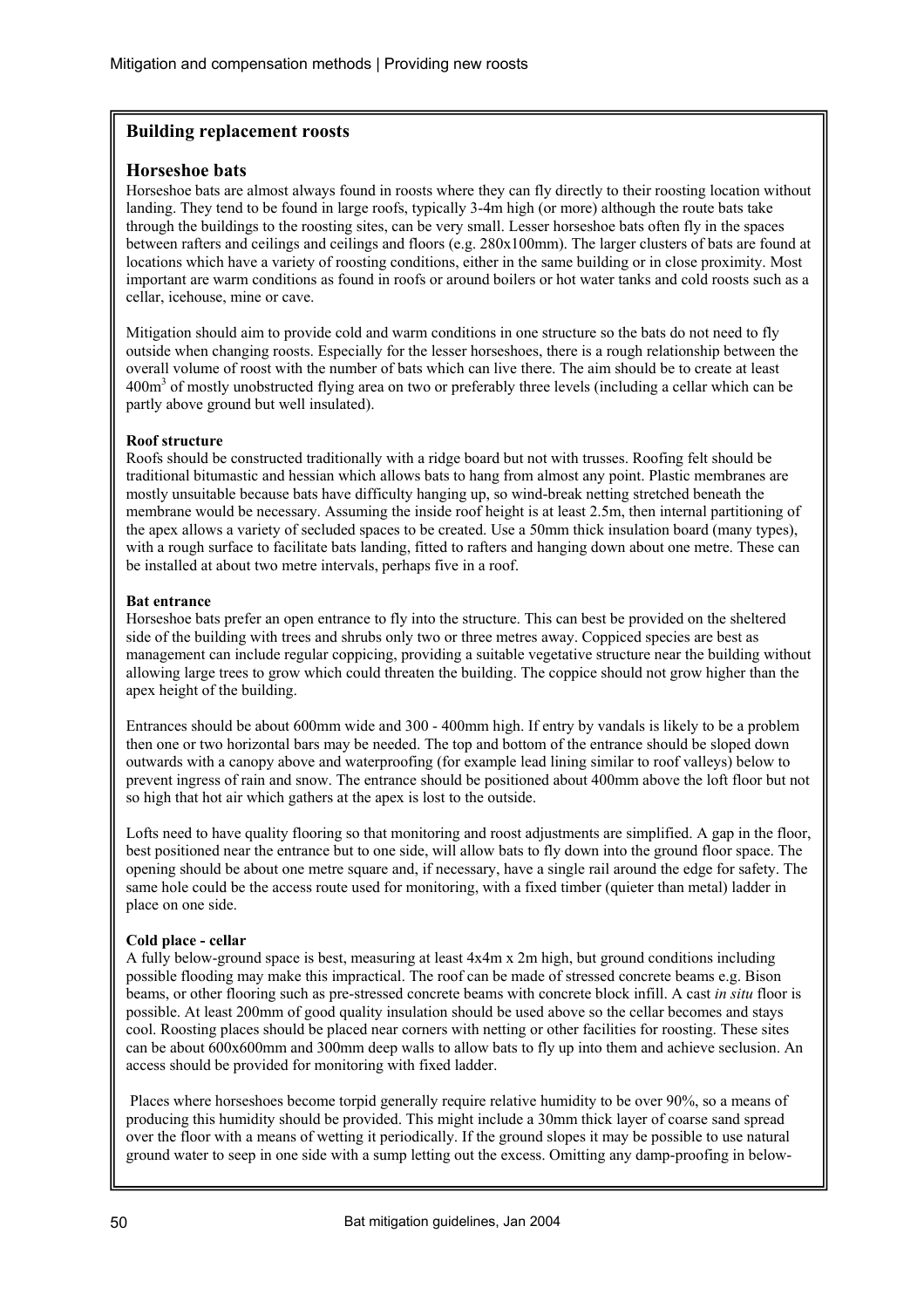ground areas will also assist in raising the humidity.

If a below-ground cellar is not practical it is possible to create a similar space by building a chamber with at least 600mm thick insulated walls and 800mm of insulation above. This can be constructed using insulated concrete blocks (hollows filled with expanded polystyrene) dry laid to 1.72m high (8 blocks) with the roosting chamber being one block higher (1.935m). It is best to have some cool/heat trapping arrangement in the entrance passage to ensure the internal temperature does not change too quickly. The entrance should have an insulated drop down half door dropping one metre from the top, then two metres further in a barrier rising from the floor for one metre. These barriers can be slotted or hinged to allow easy, quiet access for monitoring. The barriers should be about 300mm thick and constructed of quality insulation material.

#### **Ground floor roosting sites**

As far as possible maintain a large free flying space. Horseshoe bats like to roost in many places, spending short or long periods at the various sites. Wind break netting from garden centres (black netting with holes 5x8mm and intervening plastic 2-3mm thick) is ideal for providing roosting opportunities. Finer netting must not be used because bats' claws can become tangled in the mesh and it does not last long. Wind break netting has survived over 20 years without significant deterioration. Provide at least ten roosting sites between ceiling joists, each about 300x300mm placed in corners and a scatter of other places.

#### **Vespertilionid bats**

These are to varying extents all crevice dwellers. However, many of them fly around inside roosts, grooming and having social interactions, while others fly out directly from their crevice roosts. Pipistrelles (all species), serotines, noctules and Leisler's rarely fly in roosts (except pipistrelles in Scotland and northern England upland sites) but brown and grey long-eareds, Daubenton's, Natterer's, whiskered and Brandt's all fly around within roosts. Most summer clusters and individuals of these species are found in warm sites, usually beneath roofs, but also around or above hot water tanks, pipes or boilers. Re-surveys of abandoned properties showed bats declined in number or left completely once the heating had been turned off, illustrating that bats like even minimal heating which percolates into insulated roof spaces.

#### **Walls**

Walls can be faced with any type of brick or block, but if hanging tiles or weather boarding is not to be installed, then the face should be rough to facilitate landing by bats before they crawl into the roost. Walls should be of standard hollow construction as these areas are used as roosts by most species. Part of the inner walls on the north, cool side of the building, should be thickened with an additional 220mm thick hollow block wall spaced 30mm away from the normal inner wall. There will need to be various small gaps leading into the wall through the mortar lines to allow bats to crawl into crevices. During construction, timber battens measuring 15x50mm should be inserted between blocks, both horizontal and vertical mortar lines and these battens can be withdrawn a few hours after laying the blocks to create access crevices into the hollows.

#### **Roof structure**

Bats tend to search for roost entrances around the apexes of gable ends. This is where most roost entrances are found. The aim is to provide a number of gables (usually four for each roost) to give adequate opportunities for bats to adopt their preferred aspect. Also, by having gable ends there is the convenience of installing roosting space behind hanging tiles or weather boarding, both being favoured roosting sites for several crevice dwelling species.

Within the roof there should be unobstructed flying space with a floor and hole leading to the ground floor. The roof can be constructed similarly to the horseshoe type with minor modifications to accommodate the crevice roosting habits. Roofing felt should be traditional bitumastic and hessian. The top slate/tile batten needs to be placed 20mm from the ridge board. At about two metre intervals along the ridge the roof felt should have 30x 100mm slots cut out beside the ridge boards to allow bats access to the ridge tiles (where most loft dwelling bats prefer to roost). When the ridge tiles are laid it is important to ensure the space within the ridge tiles remain unfilled with mortar and that there are lengths of tile which remain unobstructed. Some blockages in the ridge are needed to prevent through draughts. In addition it is useful to have a few small torn holes through the felt at several levels from apex to half way down the roof slope to allow bats into the space between tile and felt (40x60mm holes torn on three sides and one end allowed to hang down).

Roofs often have double beams or rafters with small gaps between which provide crevices preferred by bats. Features such as these are most easily installed by the bat consultant after the roof has been constructed. One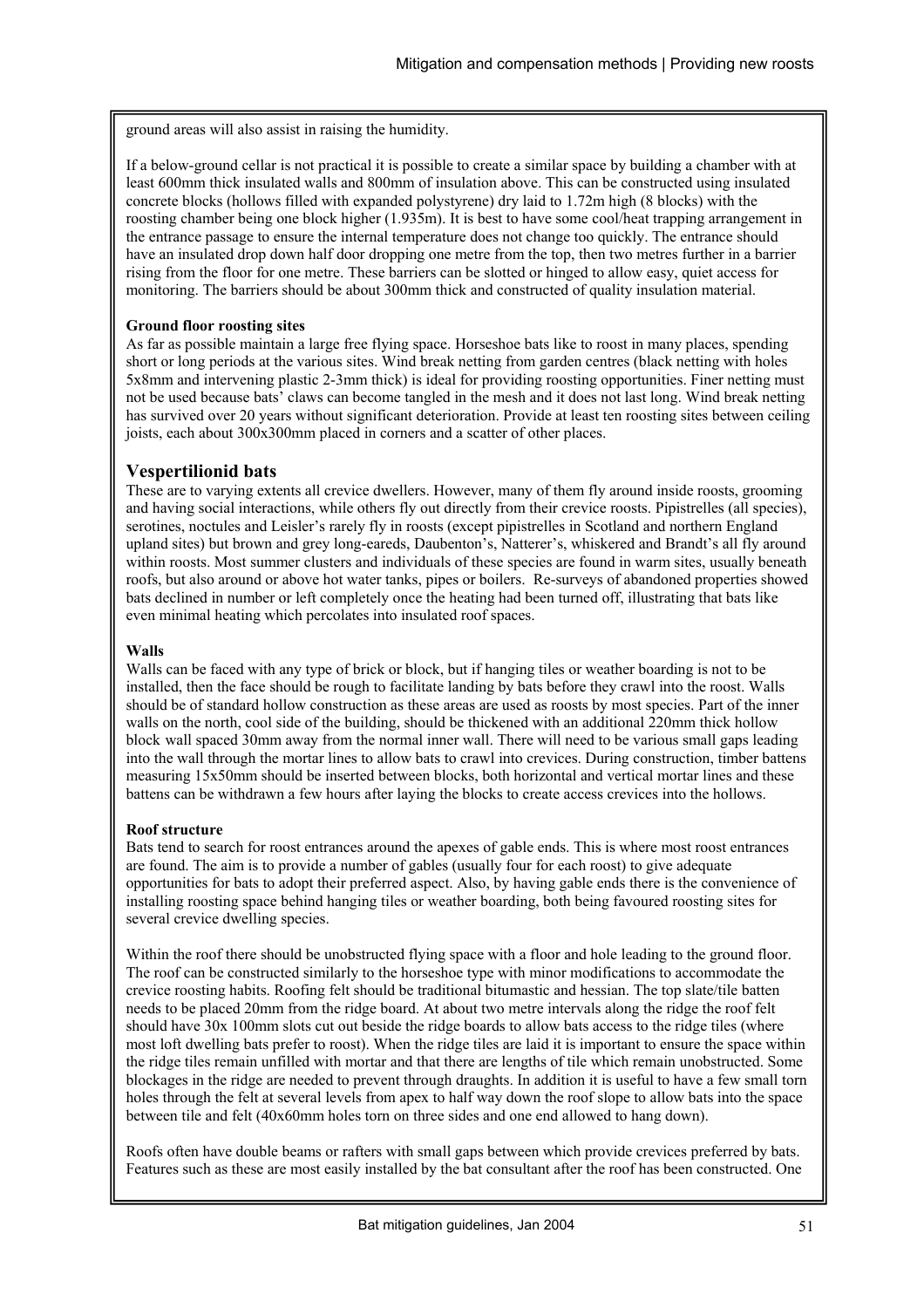metre lengths of rafter can be added alongside the roof timbers spaced 20-25mm away with half bridged over to create a long enclosed cavity. It is always worth closing one end completely and always the upper end if the roost is adjacent to a rafter. If timbers can be recovered from the structure being replaced, this is the ideal time to introduce them.

The gable ends should have an overhanging style with soffits to give bats a sheltered approach to the entrance. When the roof felt is being placed over the end of the wall it should be supported by thin slate to ensure it does not fall by fatigue onto the brickwork, thus blocking the route bats gain access to the roof space. The work will need inspecting by the bat consultant before tiles are fixed.

#### **Roosts on walls**

A variety of crevices can be provided on the walls at all heights from close to the floor (about 400mm above) to close to the ceiling. Indeed, some of the ceiling joists can have additional lengths added, with narrow gaps, similar to that described for the roof. Narrow 'boxes' constructed of rough soft wood measuring 300mm deep and 450 - 600mm long with a narrow space about 30mm wide can be attached to the walls. The top and sides should be closed and, for longer boxes, some of the base. Such sites are used for hibernation by various species.

#### **Ground floors**

It is desirable to achieve higher humidity in the ground floor especially in winter if bats are to hibernate. The choice of floor is dependent upon the prevailing ground conditions of the site. In wet areas on clay, it may be necessary to have the usual hard core, blinded with sand, topped with a concrete screed with a damp proof membrane. Such buildings are inevitably dry internally. In well-drained sites, a soil or sand covered floor may be sufficient and this will have a higher humidity. It is important to be aware that moisture levels in timber must not be allowed to rise above 20% or rot could become a problem. Generally, most timber used in buildings will at least have some surface treatment to prevent surface moulds but also, roof timber should be treated with proprietary treatments against rot, such as CCA or 'Tanalisation®'. Before using treated wood in a roof where bats are expected to roost the wood should be placed on the ground in the open and vigorously brushed with a stiff yard broom. The purpose is to remove the loose deposits of copper, chrome and arsenic salts which remain on the surface and which are poisonous if ingested while a bat is grooming.

#### **Entrances**

Access can be both through crevice routes over walls and into the roof space as well as directly through a hole in the wall, similar to that provided for horseshoes. If hanging tiles and weather boarding are provided, small spaces should be created through the wall behind the coverings to give alternative routes into the cavity and building. Waney edge boarding usually warps thus providing access crevices to the battening attached to the wall.

#### **Access for monitoring**

A standard lockable door should be provided. If there is a risk of vandalism, it can be faced with galvanised steel sheeting.

#### **All species**

#### **Heating**

Although the provision of heating is not essential, it seems to increase the probability of bats moving into the new roost. Experiments carried out in a greater horseshoe roost, where four 1x1m electric blankets were placed in adjacent roof compartments set at 20,25,30 and 35°C, showed the bats preferred to roost at 30°C. Additionally, it was found the bats liked to roost under the heaters at all times of the year, even in winter when they returned from flying out and before entering their hibernation site.. Thereafter, a single heater at 30°C was kept switched on continuously. The advantage for bats is that they can maximise their energy budgets from food intake without needing to expend energy keeping warm. However, when food is difficult to find the bats quickly return to the cool roosts and become torpid.

Electric heating can present a potential fire risk if a fault develops, so there must be a fail-safe system of controlling temperature. The preferred alternatives are either to use a remote heating system with appropriate heat transfer arrangement such as hot water fed by convection from the ground floor, or by using a passive heating installation with solar panels on the lower part of the southerly facing roof and partially insulated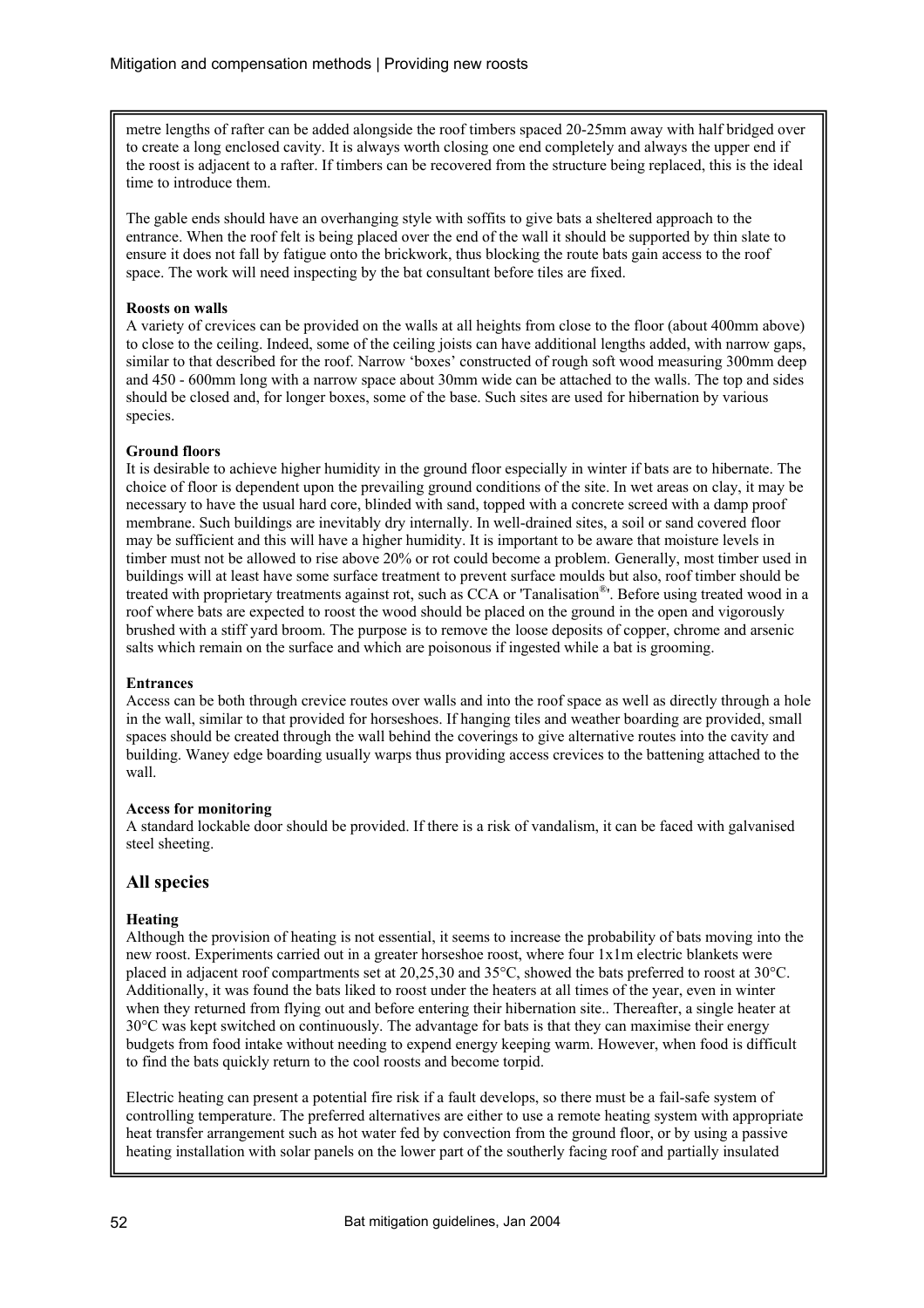water reservoir hung in the upper part of the roof. This set up also works by convection and should run without maintenance for at least 40 years.

**Seeding the roost with droppings recovered from the roost being replaced**  Droppings and any other materials impregnated with odours from the existing roost can be added to the completed building as these may encourage rapid colonisation. It is best to place these to one side of the roof in a line on polythene sheet, away from where an observer is likely to walk and clear of the apex where most roosting will occur and new droppings should be produced.

> Robert E. Stebbings The Robert Stebbings Consultancy

## **8.7 Post-development site maintenance and population monitoring**

#### **8.7.1 Site maintenance**

If the deployment of bat boxes or the construction of roosts forms part of a mitigation proposal, consideration should be given to the lifespan of the proposed roosts and the maintenance requirement during this lifespan. Wherever possible, maintenance requirements should be minimised through careful design and any outstanding requirements should be addressed through appropriate planning agreements or similar mechanisms.

For bat boxes, a design life, including essential maintenance, of about 10 years would be appropriate, as this would be comparable with the lifespan of the tree roosts that bat boxes mimic. This lifespan can be achieved with good quality wooden boxes and exceeded by woodcrete bat boxes or other types of construction that ensure any softwoods are protected from the weather and attack by woodpeckers or squirrels.

For buildings, or parts of buildings, intended as replacement roosts, a design life of at least 50 years and preferably 100 years should be aimed for. Although this is shorter than the lifespan of many houses, it is more appropriate to the simplified construction methods used for bat houses. For example, it may be preferable to build bat houses without damp-proof membranes in order to provide a high humidity level in parts of the structure.

If sites used by bats require maintenance, remember that any disturbance of bats or alterations to roosts may need to be carried out under licence. If the Defra licence has expired, personnel may require an English Nature licence in order to carry out any works legally.

### **8.7.2 Population and usage monitoring**

A monitoring plan should be put in place to assess whether the bat population has responded favourably to the mitigation, and to inform ongoing roost management. If consistent methods are used pre- and post-development, it will be easier to compare trends. The level of monitoring required depends on the population assessment and the impact of development. For some small schemes, no monitoring is required, while for developments which will result in significant impacts, a considerable monitoring commitment is required. Figure 4 gives guidance on the minimum requirements, though developers and consultants are urged to arrange for longer monitoring periods for important or novel mitigation schemes as these can then inform future mitigation projects. The contribution of such case studies to publications such as this mitigation manual is welcomed.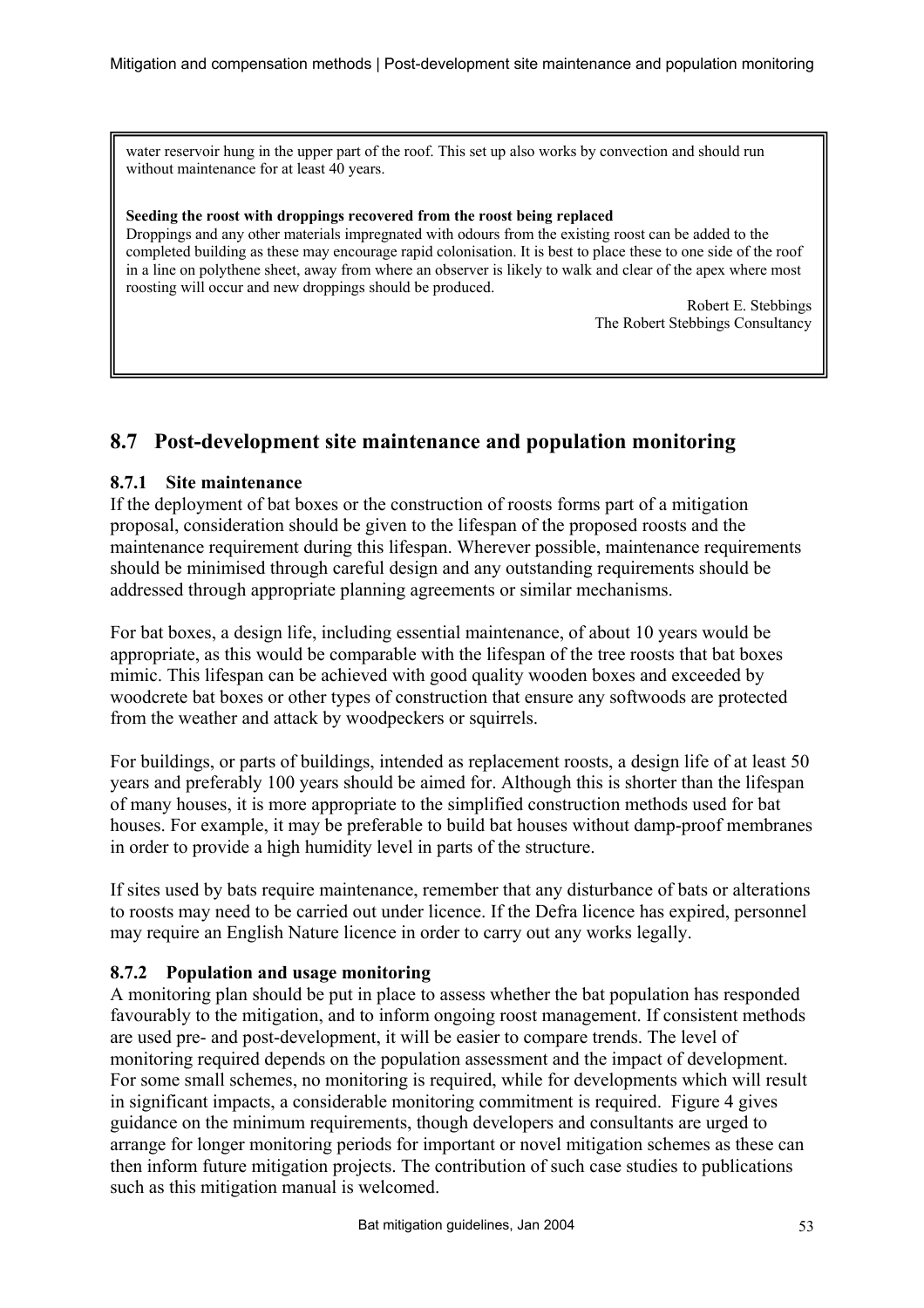Monitoring may be incorporated into (and used to inform the implementation of) the management and maintenance plan. It should clearly outline who is responsible for undertaken monitoring, when and by what methods. The results should be sent to Defra and English Nature through licence returns, to the English Nature Local Team, to the Local Planning Authority, and to local and national recording schemes as appropriate. English Nature also welcomes the submission of post-licence monitoring data. These should be sent to the Licensing Section at English Nature, Northminster House, Peterborough PE1 1UA. It would be helpful if the original Defra licence reference could be included.

#### **Barn Conversions in Hertfordshire**

Reaching prices, in some cases, of over £1,000,000 per barn conversion, converting redundant rural barns becomes an attractive business proposition for the farming community. An analysis of planning applications for 7 districts in Hertfordshire revealed that there were 193 applications involving barn conversions in 1999 and 2000. This level of applications looks set to continue. A survey of barns in Hertfordshire by Hertfordshire Biological Records Centre with the Hertfordshire Bat Group found that 227 barns visited possessed suitable structural features for roosting bats; 70% of these barns were identified as bat roosts.

Since the early 1990s the Hertfordshire Bat Group has recommended that provision should be made for bat species within barn conversions but no follow up information was available. To rectify this a barn conversion monitoring project was commissioned by HBRC and undertaken in the year 2000 by bat expert Patty Briggs.

Natterer's bats (a Hertfordshire BAP species), favour roosting in the cavities of timber joints found in old barns. In our study, 8 Natterer's roosts were lost from the 11 investigated. The successful conversions were those with recessed entrances allowing the bats continuing use of the mortise joints outside the dwelling area. The provisions of bat lofts for this species within the barns were unsuccessful as also were the majority of bat lofts designed for brown long-eared bats. This species typically roost beneath ridges of roofs and the incorporation of a bat loft within the roof was considered suitable mitigation. In this study, 14 long-eared bat roosts were lost from the 20 investigated. Problems noted were wrongly placed bat access points and insufficient space within the bat loft. The only successful conversions were those with large bat areas where the loft space took up most of the roof space (c20m length, 4m depth). To achieve such an area the ceiling may need to be installed above the tie beam; a design that may not be acceptable to building conservation officers. Pipistrelle bats prefer to roost in confined spaces around the edges of barns but may move into the crevices of the timber beams during the winter. In this study, 5 pipistrelle roosts were lost from the 6 investigated. Other problems noted were badly placed lighting, increased likelihood of predation by cats and significant temperature changes. In summary, 69% of the converted barns were no longer used by bats.

HBRC's study has illustrated that most of the barn conversions to date have not maintained the species at a favourable status and puts into question whether barns with bats should be converted at all. If barns are to be developed clearly further work is needed to achieve a conversion that also retains the bat species.

> Jenny Jones, HBRC, 2001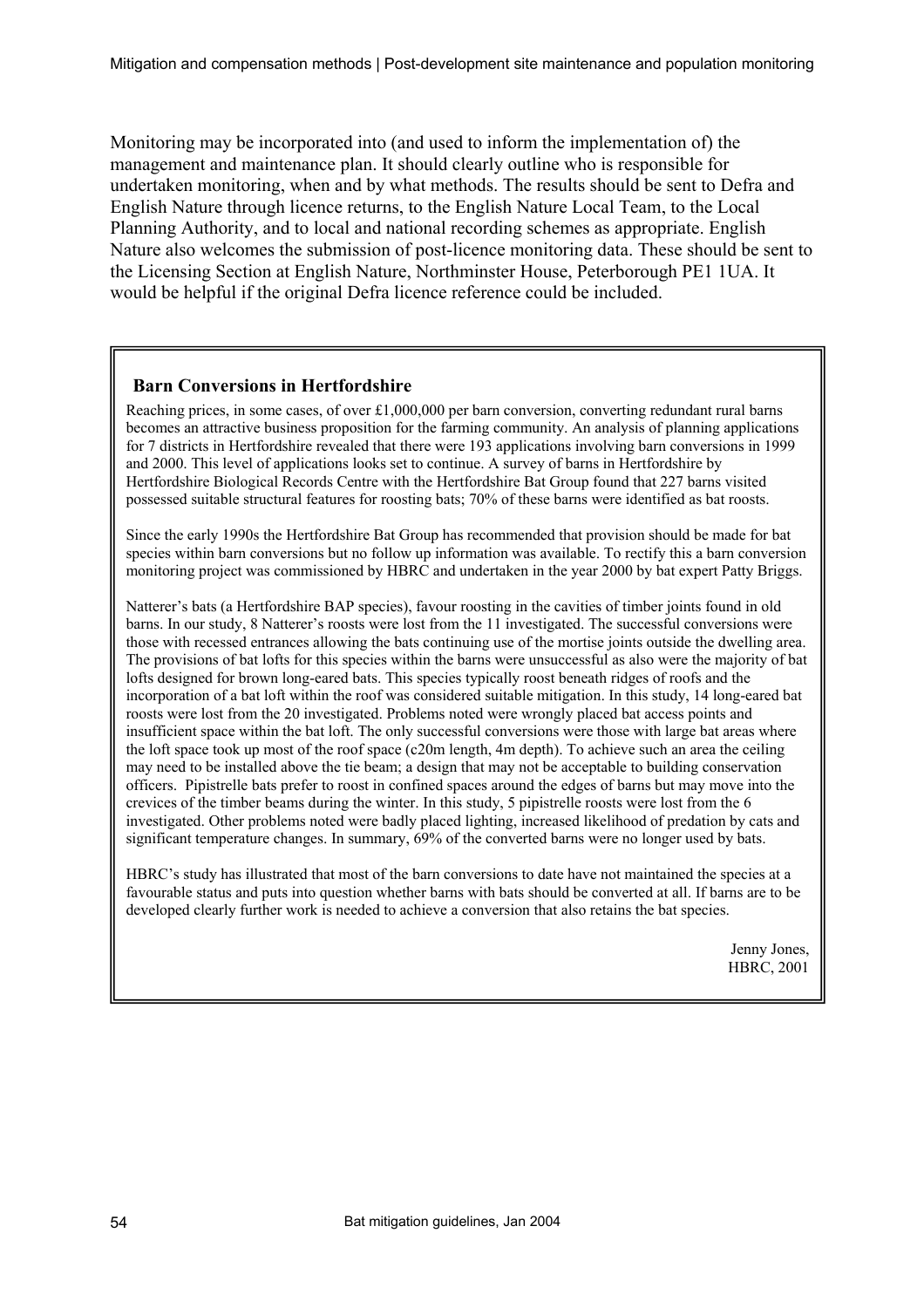# **9 Model examples**

## **9.1 Introduction**

These examples are given to illustrate the main aspects of mitigation proposals. It is expected that actual mitigation plans will provide considerably more detail than is given here. These examples show a range of commonly encountered situations, varying from low impact through to total site loss. None of the examples relates to large impacts on sites of national importance, as such cases are likely to be so site specific that it might be misleading to provide very general guidance here.

Each example shows to varying degrees an outline of the site and key survey information, predicted impacts, and finally the mitigation required. This approach distils the main information expected in mitigation plans, for which consultants and developers are recommended to follow the structure given in the next section (see 10. Presenting mitigation plans).

As well as the examples presented here, readers are also referred to Briggs (2002) for further examples of mitigation, both successful and unsuccessful. A CD produced by the National Trust (Appleton, 2003) gives details of case studies at 10 National Trust properties. The studies cover a wide range of situations, with varying outcomes for the bats.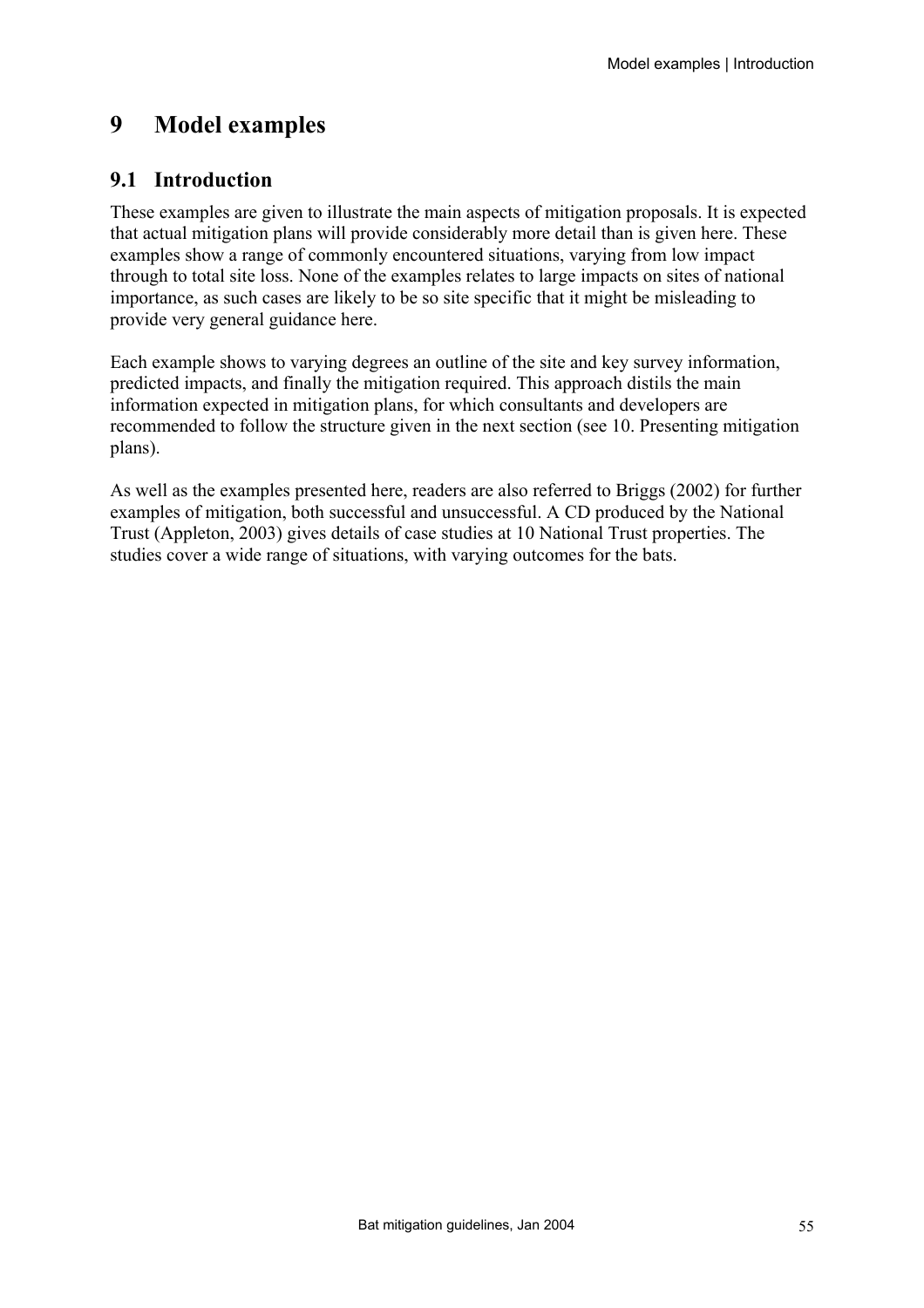| Location                    | Elvaston Castle, Derbyshire          |
|-----------------------------|--------------------------------------|
| <b>Species involved</b>     | Daubenton's bat (Myotis daubentonii) |
| <b>Type of work</b>         | Building restoration                 |
| <b>Possible impacts</b>     | Disturbance, roost loss              |
| <b>Type of roost</b>        | Maternity                            |
| Size of colony before works | $90 - 100$                           |
| Size of colony after works  | 77-117                               |

## **9.2 Case Study 1: Building restoration**

### **9.2.1 Summary**

- maintaining the integrity of the building used as a roost;
- protecting the availability of the structure as a roost;
- undertaking work at times favourable to bats;
- providing new roosting opportunities.

#### **9.2.2 Background**

Elvaston Castle Country Park is a public open space owned and managed by Derbyshire County Council. The grade 2 listed boathouse lies within the grounds on an ornamental lake. It is no longer in use, but is maintained as a key part of this historic gardens site. The boathouse was at risk of collapse and remedial works to repair the damage caused were required.

### **9.2.3 Features important to bats**

The boathouse is a well-known summer roost used by Daubenton's bat (*Myotis daubentonii*). Without stabilisation the whole structure and the bat roost would have been be lost. The Daubenton's colony consisted of between 90-100 individuals, which suggests a nursery colony rather than a place of shelter used by males in the summer. The main access points to the building are through the first floor window opening at the northern gable end (lakeside) and either side of the ridge-board at the southern gable end apex. Bats had also been seen entering the mooring area through its opening to the lake.

### **9.2.4 Project approach**

The works on the boathouse consisted of:

- Investigation works, involving the erection of a coffer-dam, the pumping out of water around the boat house and removal of silt from within the mooring area.
- repairs to the roof: making good slipped tiles, re-setting the ridge tiles and replacing decorative finials;
- replacement of the period window on the north side of the boathouse;
- stabilisation of one of the supporting walls which was leaning out and threatening the integrity of the structure.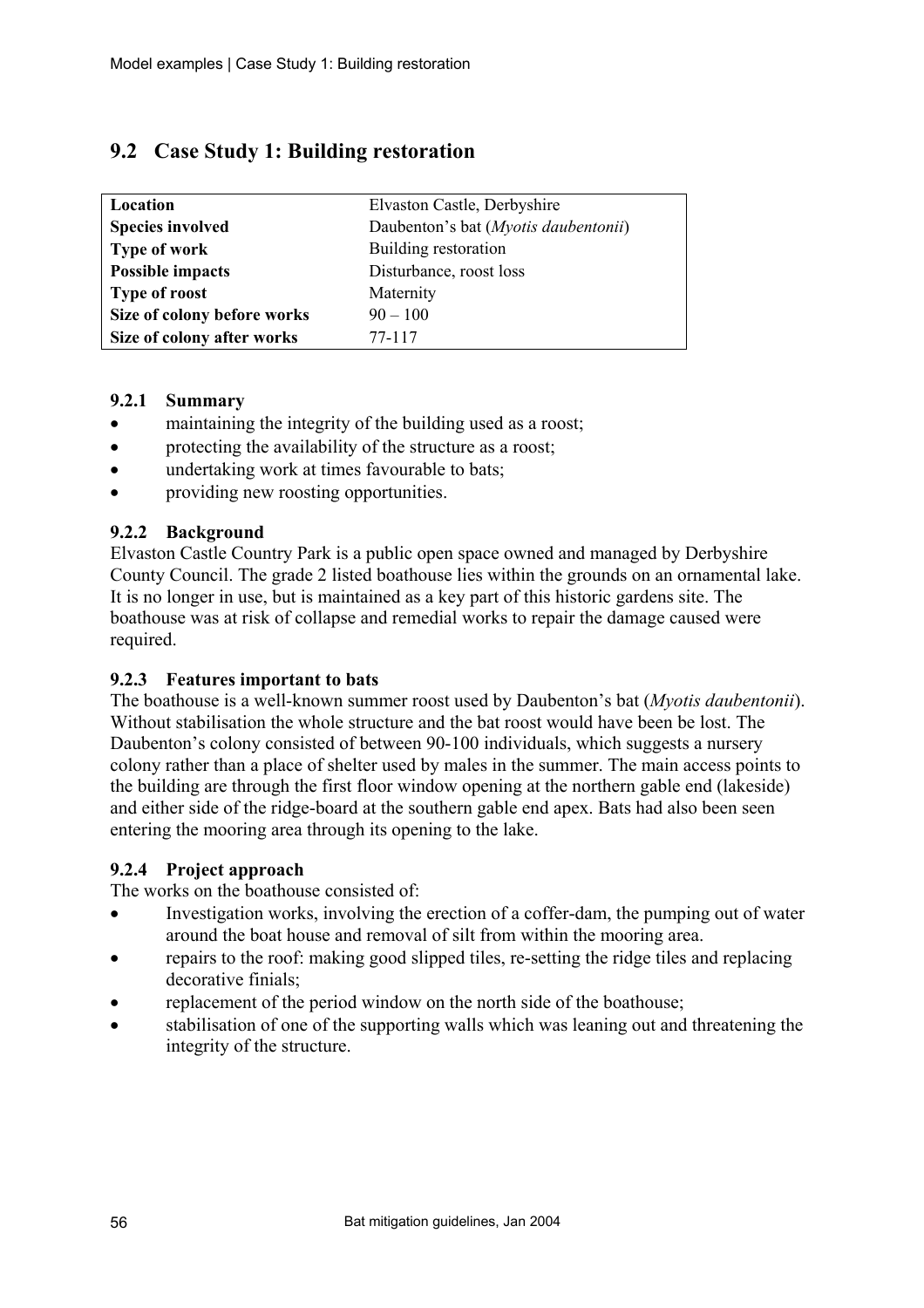

#### Figure 9.2.1 The Boathouse prior to restoration

Figure 9.2.2 Restoration in progress

### **9.2.5 Timing of works**

The work was staged in order to avoid disturbance to any female bats with young using the maternity roost during the breeding season. Site works were undertaken from  $25<sup>th</sup>$  February 2002 and completed by  $30<sup>th</sup>$  April 2002.

| 9.2.6                    | Work programme |        |
|--------------------------|----------------|--------|
| $\sqrt{1 + \frac{1}{2}}$ |                | o e th |

| <b>ACTION</b>             | $25th$ Feb -           | $26th March -$  | $\overline{12}^{\text{th}}$ March - | May  | May  |
|---------------------------|------------------------|-----------------|-------------------------------------|------|------|
|                           | 25 <sup>th</sup> March | $12^{th}$ April | $25th$ April                        | 2002 | 2003 |
|                           | 2002                   | 2002            | 2002                                |      |      |
| Site Supervision          |                        |                 |                                     |      |      |
| Investigative/preparation |                        |                 |                                     |      |      |
| works                     |                        |                 |                                     |      |      |
| Site Supervision          |                        |                 |                                     |      |      |
| <b>Repair works</b>       |                        |                 |                                     |      |      |
| Site Supervision          |                        |                 |                                     |      |      |
| <b>Create new roosts</b>  |                        |                 |                                     |      |      |
| Site Supervision          |                        |                 |                                     |      |      |
| <b>Reinstate Site</b>     |                        |                 |                                     |      |      |
| Monitoring                |                        |                 |                                     |      |      |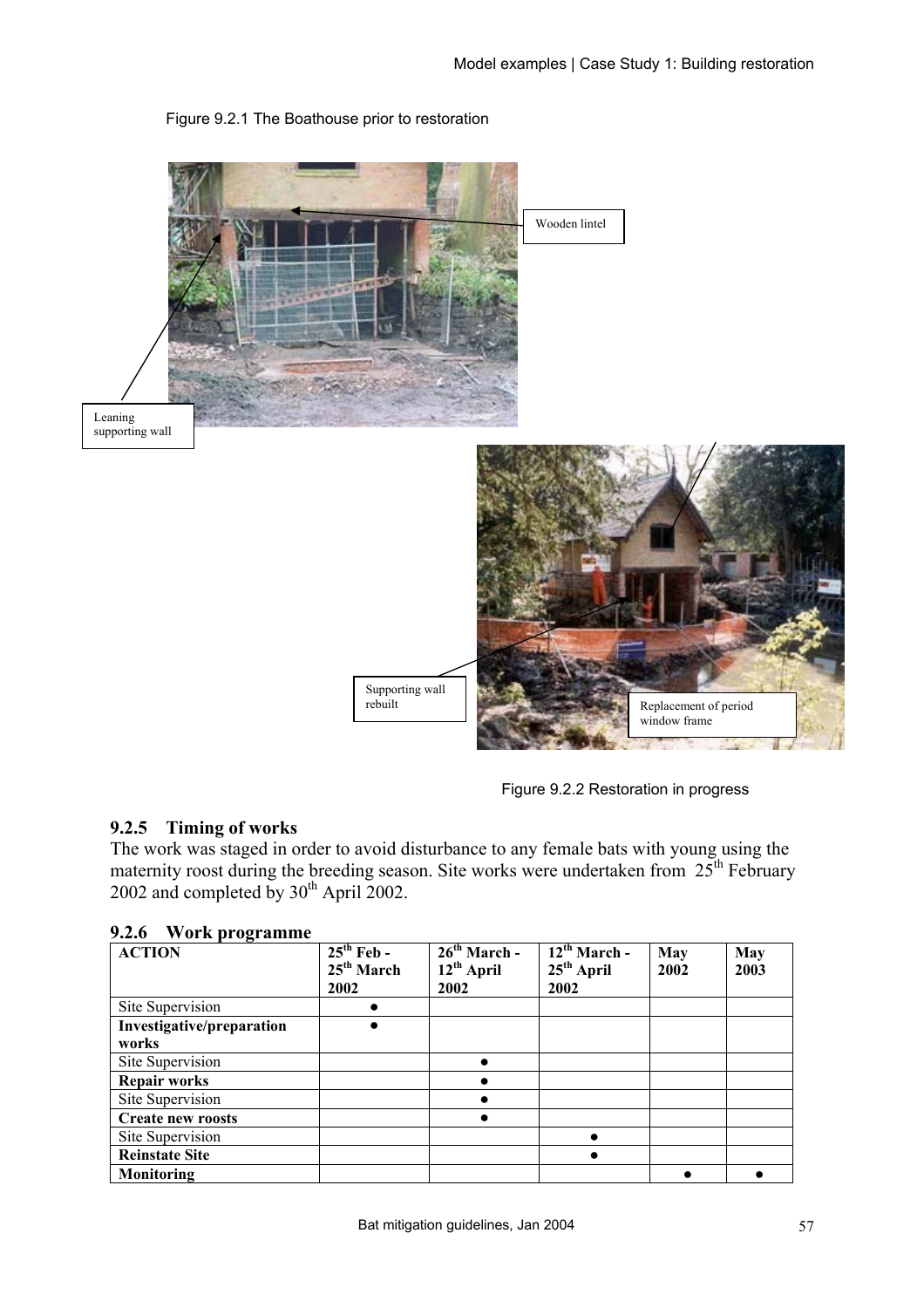### **9.2.7 Protection of access points and existing roost site**

A narrow gap exists between the wooden lintels, which is used as a place of shelter by bats. This existing bat roost over the entrance to the boat bays was maintained as part of the work. Roof repairs and replacement of the finials did not present a risk to the bats subject to the protection of the gable apex opening. The ventilated ridge tiles were retained as they too provided possible access points.

The opening at the gable apex and the window at the northern end were kept open. These provided bat access points and the closure of the northern window opening may have adversely affected the microclimate within the building. A new 'period frame' was placed in the northern window opening but it was not glazed.

A number of cavities existed where the rafters joined the wall plates. These cavities could have provided opportunities for hibernating bats. Where these cavities did not pose a threat to the overall integrity of the structure they were retained.

Within the opening to the boat mooring area were two large beams that support the floor. The two beams were retained and the gap left unobstructed during the restoration.

### **9.2.8 Provision of new roosting opportunities**

To enhance the roosting opportunities for bats it was proposed to incorporate additional roost sites as part of the stabilisation works. New bat roosting opportunities were provided by installing bat bricks into the walls of the boat bays.

Placing bat bricks inside the mooring area also had the advantage of providing more shelter from the weather and reducing the risks of interference by the public as the bat bricks would only be accessible by boat.

### **9.2.9 Post-construction monitoring**

Surveys involved counts of the bats using the roost. One emergence count of the roost was completed on the  $18<sup>th</sup>$  of June 2002. The pre-emergence examination of the roost estimated that up to 200 bats could be present.

The number of Daubenton's bats counted leaving the roost on emergence was 77. An inspection of the roost was undertaken following the emergence count and it was estimated that approximately 40 adult bats remained in the roost together with over 80 juvenile bats approximately half grown.

The Daubenton's roost at this site has been surveyed by the local bat group for a number of years and counts of between 90 to 100 bats have been made. Consequently, it is concluded that the roost has not been adversely affected by the restoration works because a similar number of bats has been recorded using the same roosting location once works have been completed.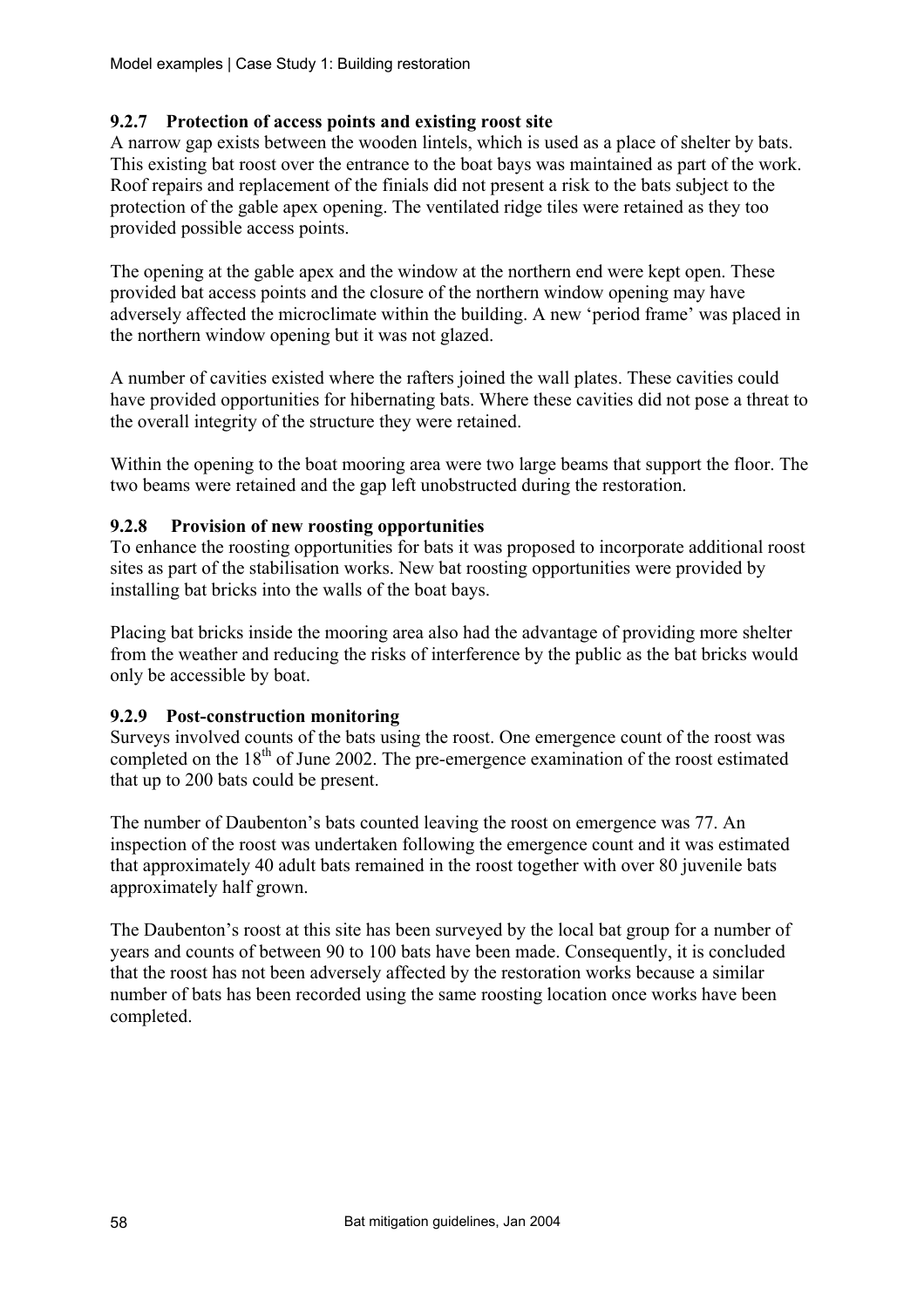

Figure 9.2.3 Restoration completed

## **9.3 Case Study 2: Church restoration and repair**

| Location                    | Everdon Church, Northants.                    |
|-----------------------------|-----------------------------------------------|
| <b>Species involved</b>     | Natterer's bat (Myotis nattereri)             |
| <b>Type of work</b>         | Porch renovations to the roof and masonry     |
| <b>Possible impacts</b>     | Disturbance, roost loss                       |
| <b>Type of roost</b>        | Maternity roost                               |
| Size of colony before works | $40+$                                         |
| Size of colony after works  | none for 3 years, $60+$ every year since 1998 |

### **9.3.1 Background**

Everdon Church is dated 944 AD and 13<sup>th</sup> century and is constructed from local sandstone. The bat roost was first discovered in 1981 in the disused south porch and was confirmed as a Natterer's roost in 1987. The roost has been monitored periodically. The exact roosting space is unknown but the bats enter and leave via a hole between the wooden roof beams and the church wall. It is the biggest and most important Natterer's bat roost in Northamptonshire. The bats breed every summer and may be present during the winter.

### **9.3.2 Project approach**

Stripping the porch roof and replacement of the roof beams and some stonework repairs inside and outside the porch.

### **9.3.3 Timing of works**

Due to the presence of bats in the summer and possibly in the winter, the repair work was timed to avoid these periods with the work being carried out between March and early May 1995.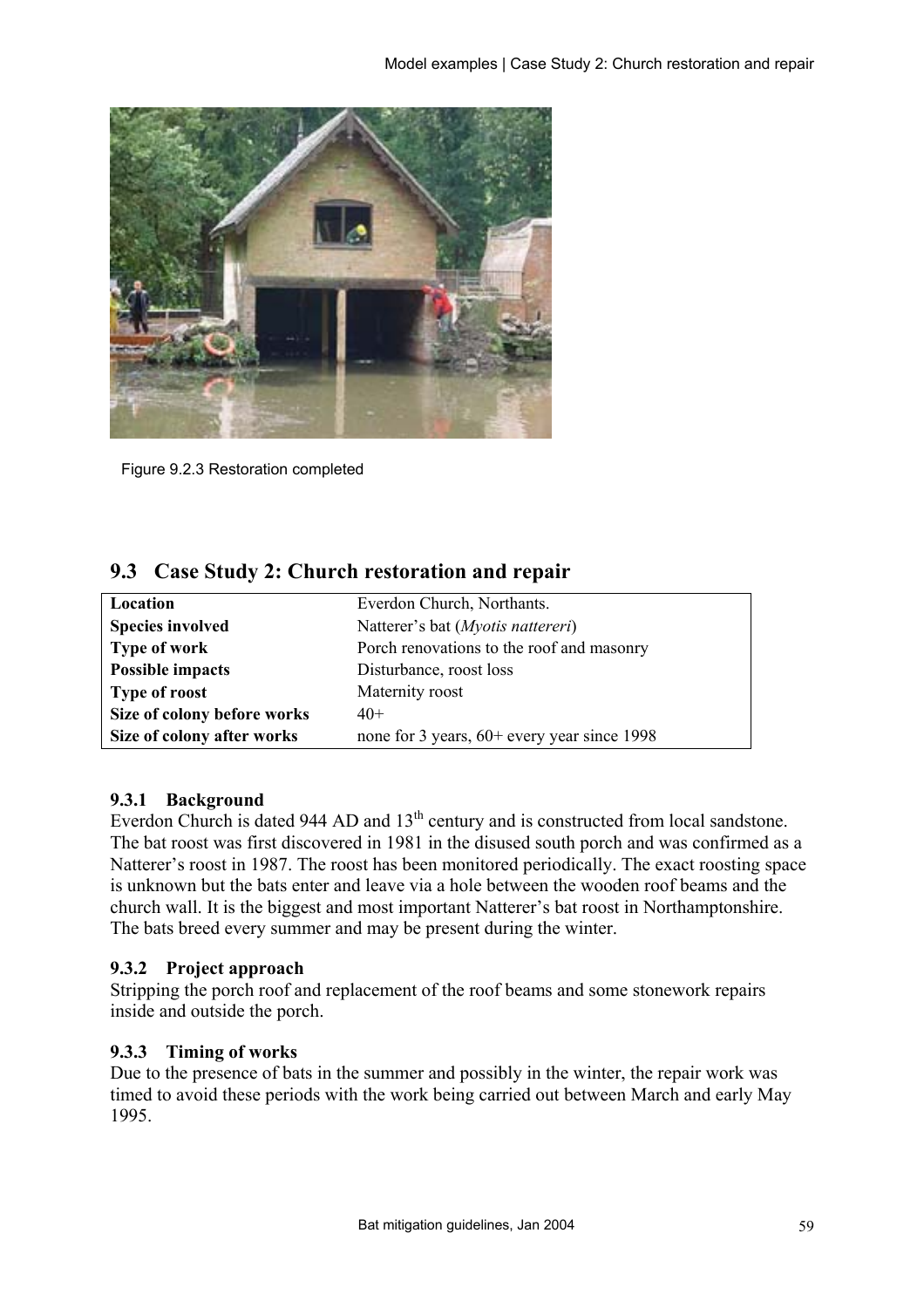### **9.3.4 Protection of access points and existing roost site**

- The contractors were advised to leave gaps between the roof beams and the wall to allow access into the church wall. In addition they were advised to check any crevices in the stonework prior to filling.
- The contractors were advised to strip the roof carefully.
- The old ridge beam was retained and strapped onto the new beam.

Guidance on the use of insecticides and fungicides was provided to the architect together with a list of products that are suitable for buildings with bat roosts.

### **9.3.5 Post construction monitoring**

The roost site was visited in the summers of 1995 and 1996, with no sign of the return of the bats.

The architect was contacted in September 1996 and told that the entrance and exit hole used by the bats had been blocked during the repair work and they were requested to carry out some additional work to remedy the situation. The contractors re-created the gap in between the ridge beam and the roof of the porch in January 1997.

In 1998, 63 Natterer's bats were recorded emerging from the roost and have been recorded every year since.

| Location                    | Colmonell, Ayrshire                         |
|-----------------------------|---------------------------------------------|
| <b>Species</b>              | Soprano pipistrelle (Pipistrellus pygmaeus) |
| Type of work                | Provision of new entrance/roost confinement |
| Possible impact             | Roost loss, exclusion                       |
| <b>Type of roost</b>        | Maternity                                   |
| Size of colony before works | 1963                                        |
| Size of colony after works  | 1174                                        |

## **9.4 Case study 3: altering a roost in a domestic property**

#### **9.4.1 Background**

This roost was a well known roost described as the largest pipistrelle roost in Britain (Tanner, I (1995) *Scottish Bats* **3** 10-12).

In September 1992 the occupier expressed concerns about the large size of the bat roost and the smell experienced during the summer of that year.

Surveys the following year showed that the majority of the bats (1,256) emerged from the northeast corner of the roof (Figure 9.4.2). A smaller number (455) emerged from the southeast corner, and more (175) from the east side, midway between these exits. Later in the year bats emergence pattern had changed to: northeast 485; southeast 1303; midway 175. Clearly there was movement of bats to different parts of the roof at different times. Observations inside the roof indicated that the majority roosted at the southern end of the roof.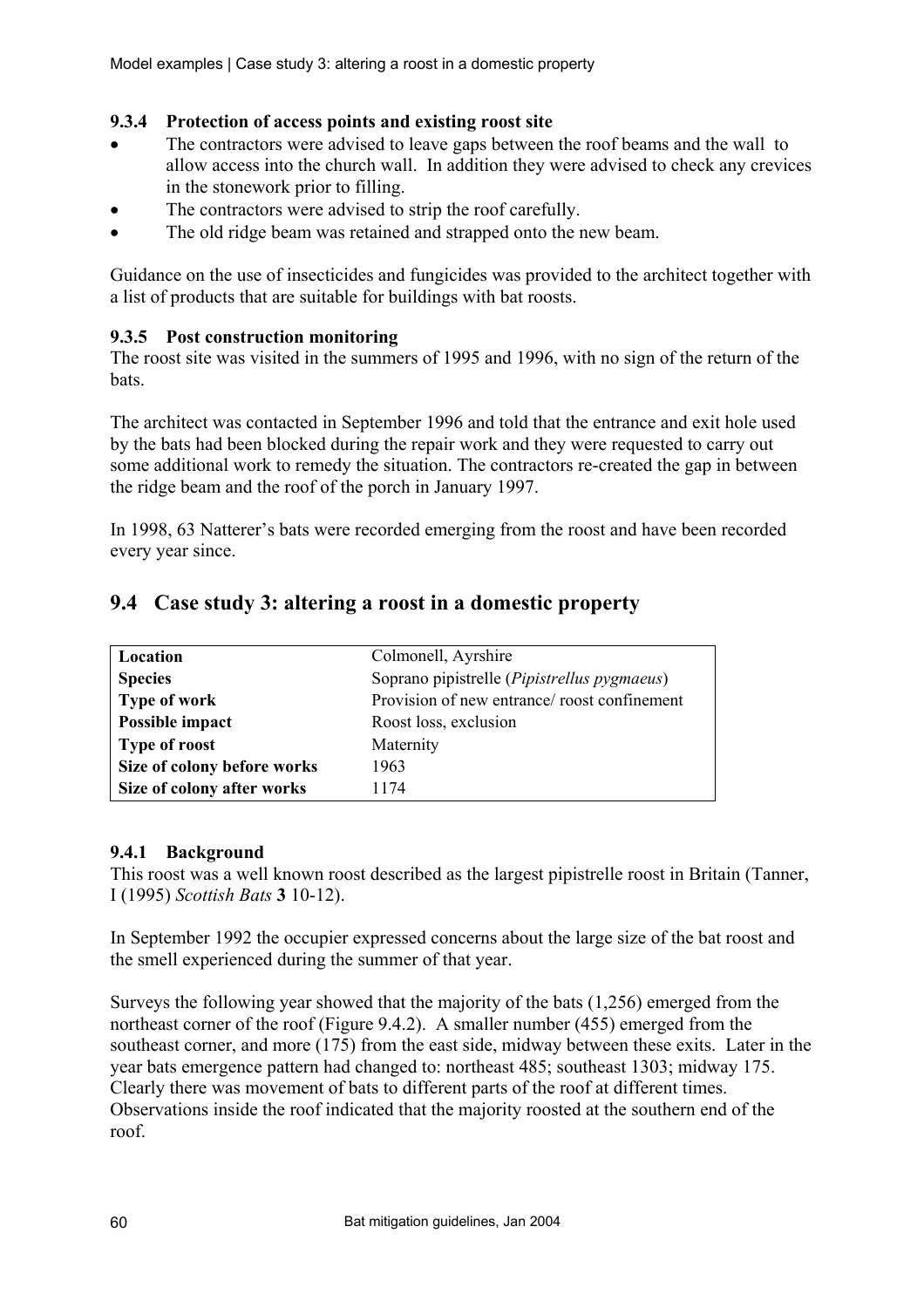The main problem was the strong ammonia smell from the roof space during the roosting season. Noise from roosting bats was also noticeable when they occupied a site over the main bedroom, but this was an unusual occurrence, probably only during spells of hot weather.

In June 1993 the Ayrshire Bat Group removed droppings and old loft insulation material. Plastic sheeting was laid in the roof space to catch further droppings for easy removal. The hatch from the loft was sealed tightly to prevent smells from passing into the bedroom to the west of the roost area.

The roost continued to be monitored over the next two years. In 1995 the Robert Stebbings Consultancy was commissioned to design and construct a roost area within the roof to contain the bats and eliminate any smell nuisance.

#### **9.4.2 Description of works**

Work started late in 1995. The first phase involved replacing insulation and flooring the roof space. Phase two was completed by the beginning of the following March and involved the construction of an internal bat roost box (Figure 9.4.1) around and to the west of the chimney at the north end of the roof. The design of the box followed "The Design and Construction of Bat Boxes in Houses" pages 8-17, "The eaves bat box".



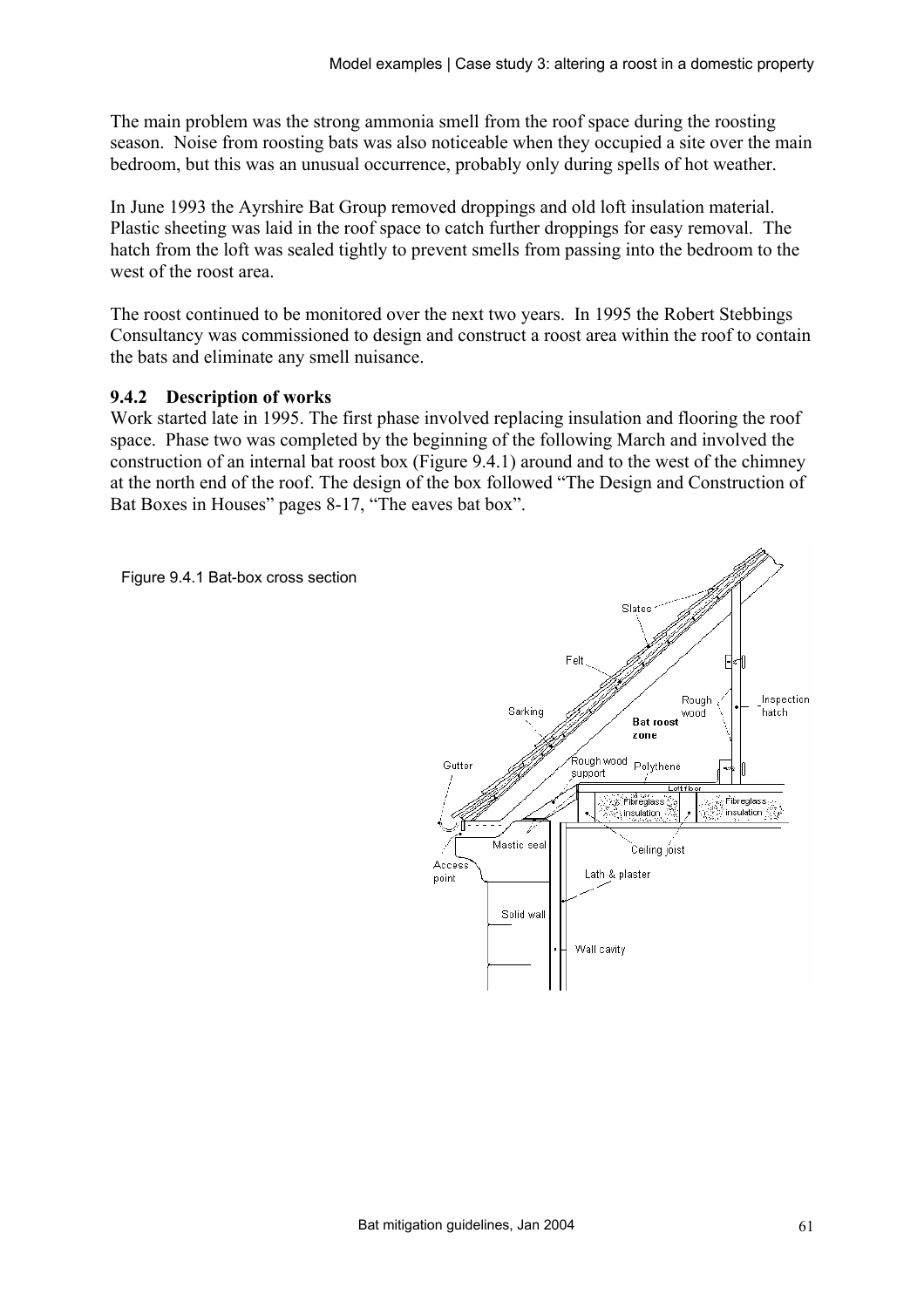

Figure 9.4.2 Plan of the building

### **9.4.3 Post project monitoring**

In the summer of 1996 it was clear that bats were roosting in areas other than the roost box. On 29/05/1996, 340 emerged from the north side of the house (the roost box end), 330 from the south side and 12 from the east side (a total of 682). The following evening 782 bats emerged, all from the north side and none from the south or east.

In September 1996 further work was done to improve the box and to ensure that there was no access possible by bats around the roof except at the entrance to the bat roost box in the north end. An electric socket was provided for a heater to provide additional heat within the roost box.

On 20/05/1997 approximately 100 bats were present in the roof space, around the kitchen chimney on the south side. On 03/07/1997 there were approx. 300 bats visible at the north end, adjacent to the box, and about 30 inside the box. Several young bats, dead or dying, were seen on the floor of the roof space. A surveyor observed that the roof space was hotter than the inside of the bat box; he subsequently counted 783 emerging from the roof.

A heater was installed in the roof box on 08/07/1997. In May 1998 some bats found their way into a bedroom and the stairwell. Some bats were observed roosting outside the roost box but 300-350 were seen in the roost box. A fan was installed to cool the roof space in areas away from the box in order to discourage roosting there. On 09/07/1998 1,174 bats were counted emerging from the roost. Other bats were still audible inside the roof after the emergence was complete.

There are no counts recorded in 1999 or 2000. In 2001 the count on 12/06/2001 is the only record of a total for adult bats only.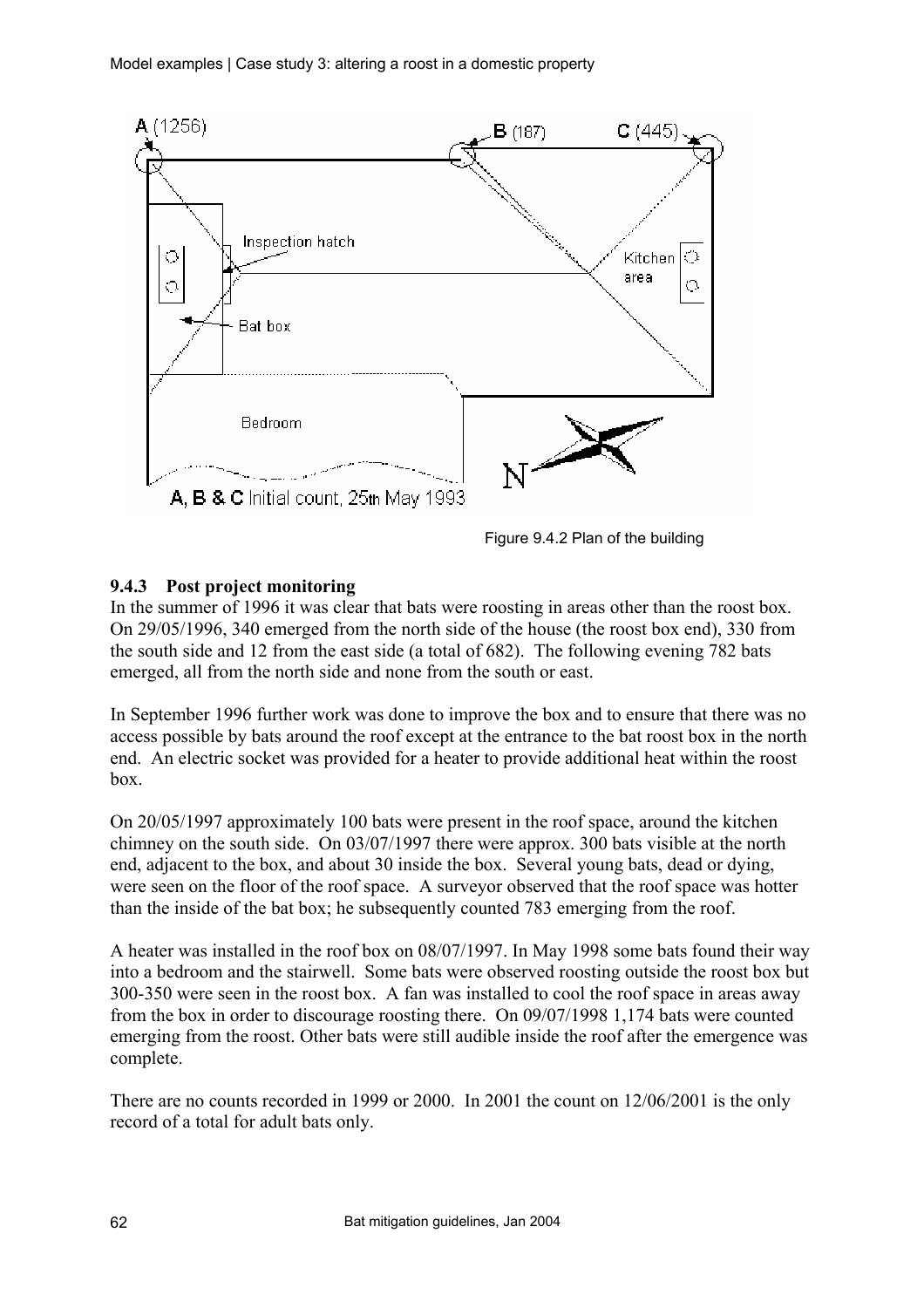| <b>Date</b> | Count |
|-------------|-------|
| 25/05/93    | 1898  |
| 08/06/93    | 1963  |
| 26/05/94    | 750   |
| 16/06/94    | 1589  |
| 09/06/95    | 1275  |
| 29/05/96    | 682   |
| 30/05/96    | 782   |
| 06/06/96    | 1007  |
| 03/07/97    | 783   |
| 09/07/98    | 1174  |
| 12/06/01    | 480   |
| 22/08/01    | 623   |

#### **9.4.4 Summary of emergence counts**

#### **9.4.5 Reasons for success or failure of the design and suggested improvements**

This roost box has been reasonably successful. It has contained most of the bats using the roost within the bat roost box. Bats have been prevented from entering via the eaves in most of the roof except at the entrance to the roost box. Some bats still manage to reach the roof space outside the roost box. The smell has been reduced and is no longer evident within the house.

The total number of bats roosting in the summer has been reduced, but it can be seen from the summary that numbers fluctuate greatly. The number of bats roosting in the roof is likely to remain smaller than before construction since bats have been excluded from the southern end of the roof. This will have been warmer than the north end due to solar heat and the proximity of the kitchen and its chimney. The largest number of bats counted emerging from the north end before the box construction was 1,256. At that time (1993) bats were able to use more than one site within the roof, and were known to move between positions. Such a large colony of pipistrelles requires a variety of sites within the roof to suit changes in season, temperature and numbers of bats.

| Location                    | Manchester airport                     |
|-----------------------------|----------------------------------------|
| <b>Species</b>              | Pipistrelle, brown long-eared bat      |
| Type of work                | Construction of new runway             |
| Possible impact             | Roost loss through building demolition |
| <b>Type of roost</b>        | Maternity                              |
| Size of colony before works | Pipistrelle: 100; Long-eared: 30-40    |
| Size of colony after works  | Pipistrelle: unknown; Long-eared 35-45 |

### **9.5 Case study 4: replacement bat roost 1**

#### **9.5.1 Background**

The construction of a new runway for Manchester airport required the demolition of a number of buildings used by bats. The two species mainly involved were pipistrelles and brown long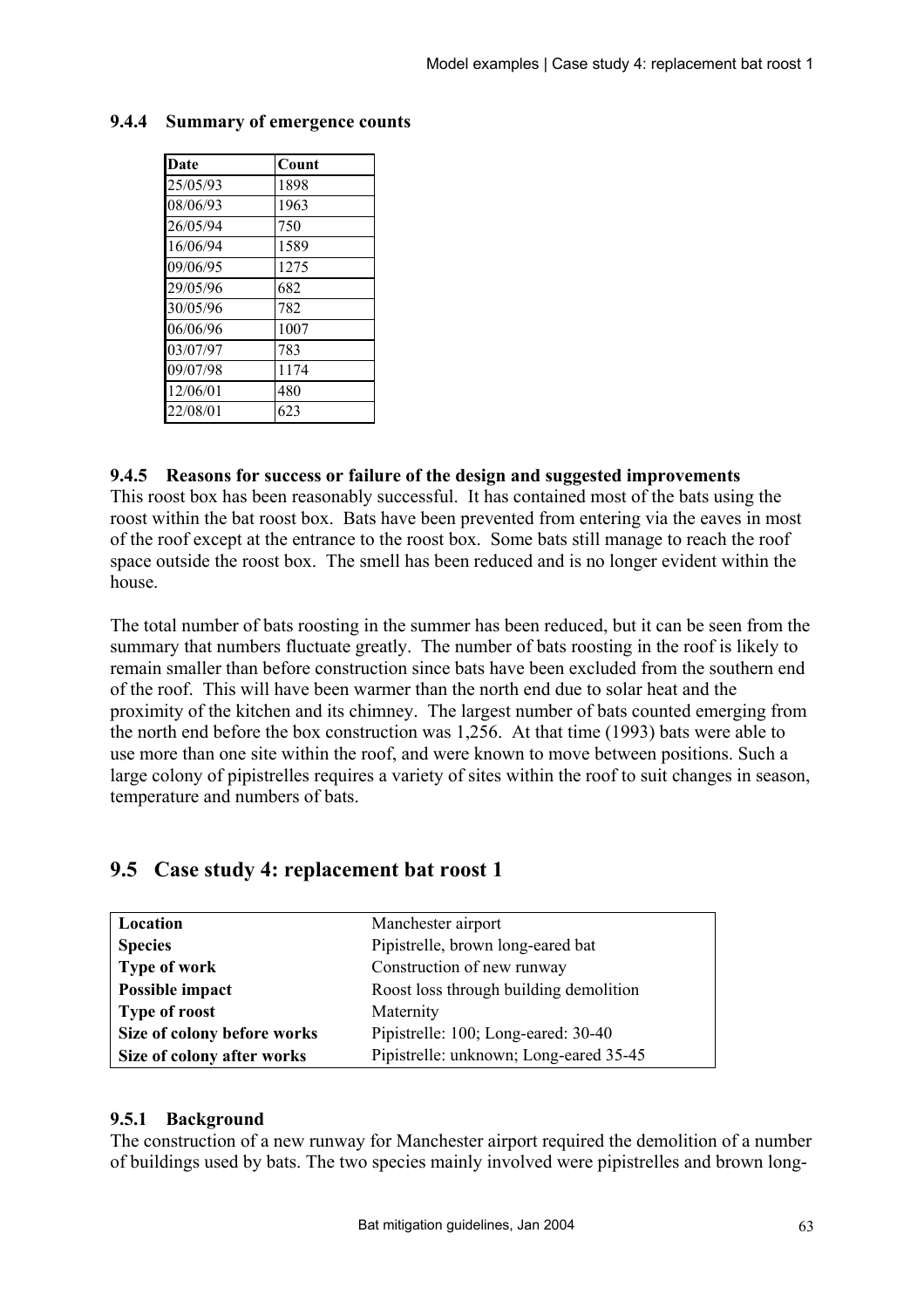eared bats. Because complete demolition of buildings was required, the only possible mitigation was the construction of replacement roosts.

### **9.5.2 Description of works**

A number of buildings designed as bat roosts were constructed. These varied in size and structure depending on the target species. Design and construction supervision was by the Robert Stebbings Consultancy. Because of the scale of the project, replacement roosts could not be situated close to the roost to be lost. Sites were chosen within 1 km of the original roost in areas that appeared to provide the right environmental conditions for the bats.

*Replacement roost for brown long-eared bats*. This was of rectangular construction, 5.5 x 10 m, with a wall height of 3.3 m, roof void height of 4.3 m and total building height of 7.6 m. Walls were solid brick, with cavities for bats to enter. About half the building had a loft space, the remainder was open to the ridge board.

*Replacement roost for pipistrelles*. This was a square (4.6 m x 4.6 m) building with walls 3.8 m high, a 1.7 m roof void and an overall building height of 4.5 m. Wall construction was multi-cavity (500 mm thick) with 34 separate roosting places in four gable ends with tiles, slates and waney-edged boarding.



SOUTH GABLE END

EAST / WEST GABLE ENDS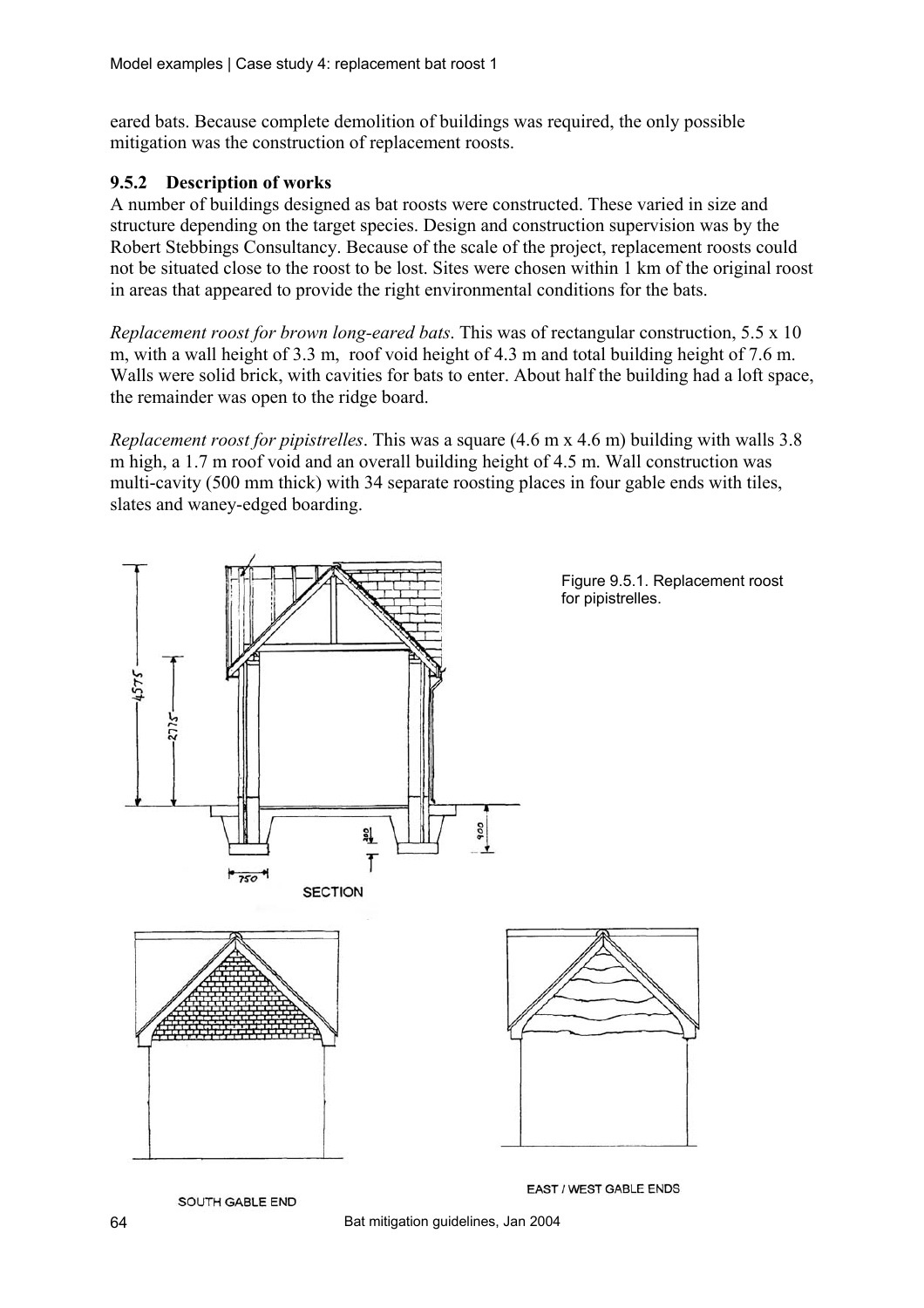### **9.5.3 Post-project monitoring**

In the brown long-eared bat roost, the first signs of bats were recorded within two months of the completion of construction and bats bred there within the first year. The colony size of 35- 45 was similar to that in the roost that was lost. Pipistrelles and whiskered bats were also recorded using the building, though not as a maternity roost. Pipistrelles also began using the replacement pipistrelle roost, with the first signs recorded within five days of completion. However breeding has not yet been confirmed at this site. Whiskered, Brandt's and Natterer's bats have also been recorded using the building.

### **9.6 Case study 5: replacement bat roost 2**

| Location                    | Over, Gloucestershire                     |
|-----------------------------|-------------------------------------------|
| <b>Species</b>              | Lesser horseshoe bat                      |
| Type of work                | Construction of new housing               |
| Possible impact             | Roost loss through demolition of hospital |
| <b>Type of roost</b>        | Maternity                                 |
| Size of colony before works | 27-30                                     |
| Size of colony after works  | Max count 43                              |

#### **9.6.1 Background**

Demolition of an old hospital boiler room used as a maternity roost by lesser horseshoe bats was required in order to make way for new housing. The site was already becoming less suitable for the bats since the boiler was turned off and the roost temperature fell, so retention of the original building was not a good option. The bats also hibernated in subterranean ducts that connected the various hospital buildings. Replacement of the building presented an opportunity to design a purpose-built roost site providing suitable conditions for the long-term retention of the colony.

#### **9.6.2 Description of work**

In order to maximise the probability of the bats moving into the new building a site was chosen close to the original boiler house and near to woodland. The building (Figure 9.6.1) was designed with a cellar connected directly to the underground ducts used by the bats, parts of which were retained until bats used the new building. Design and construction supervision was by the Robert Stebbings Consultancy.

An L-shaped design was chosen to provide the widest range of environmental conditions. The footprint of the building is 8.5 x 12 m, with a cellar 5 metres square and 2 metres high. Wall height of the building is 2.5 m and the cut and pitch traditional roof construction gives a roof void height of 3.5 m. The cellar is constructed from waterproofed reinforced concrete. Walls are brick and block work. The roof covering is Redland Cambrian black 'slates', which should give good heat retention. Construction of the building began in January and it was completed by early April.

#### **9.6.3 Post-project monitoring**

Because the new building connected directly with the underground ducts used by the bats for hibernation, the first bats were recorded in the building before it was complete. This meant that the original roost could be demolished very soon after completion of the new roost as it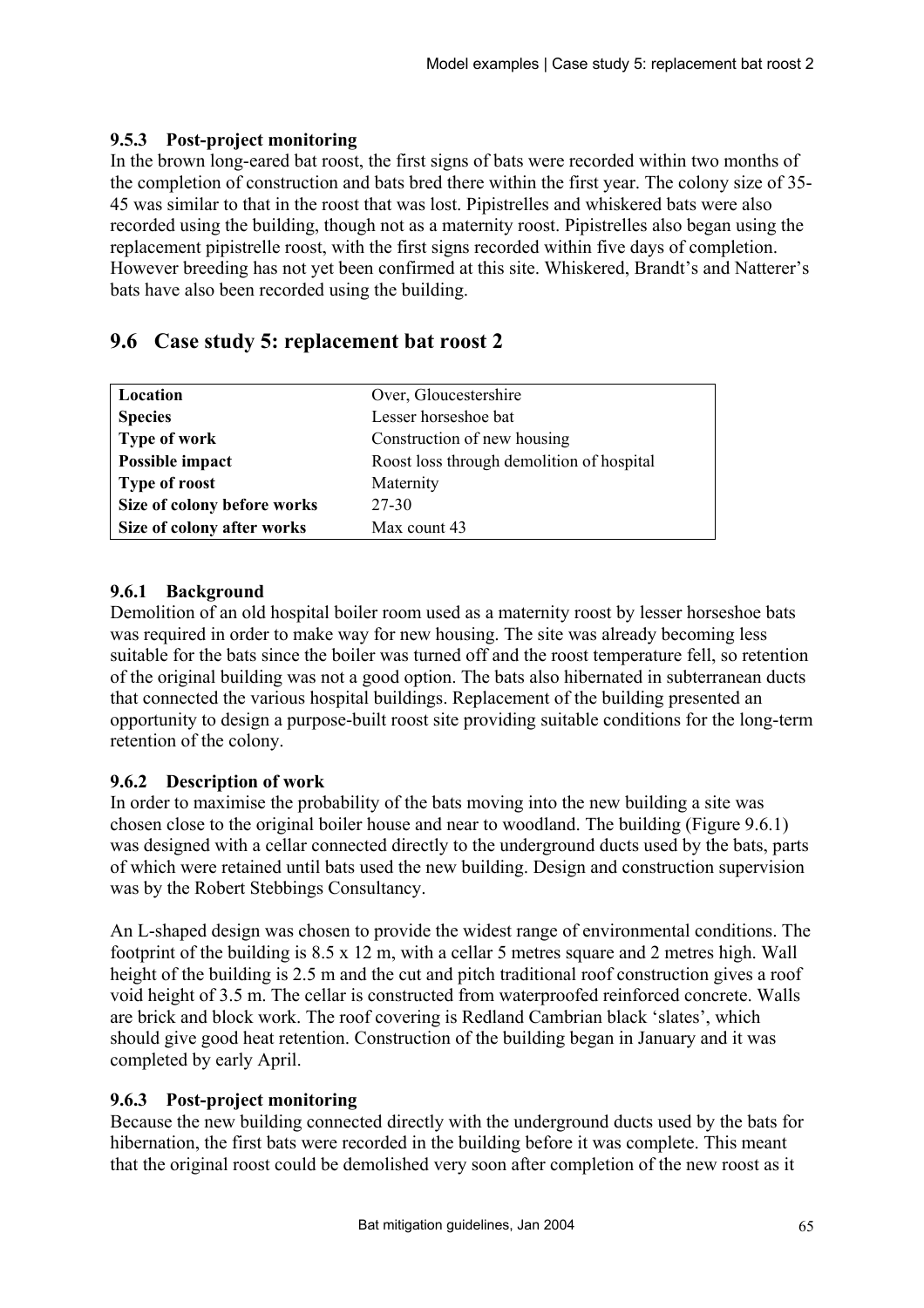was clear that the bats had located it. The bats were recorded breeding within the roof void within 1 year. Brown long-eared bats have also been recorded there.



SOUTH - WEST ELEVATION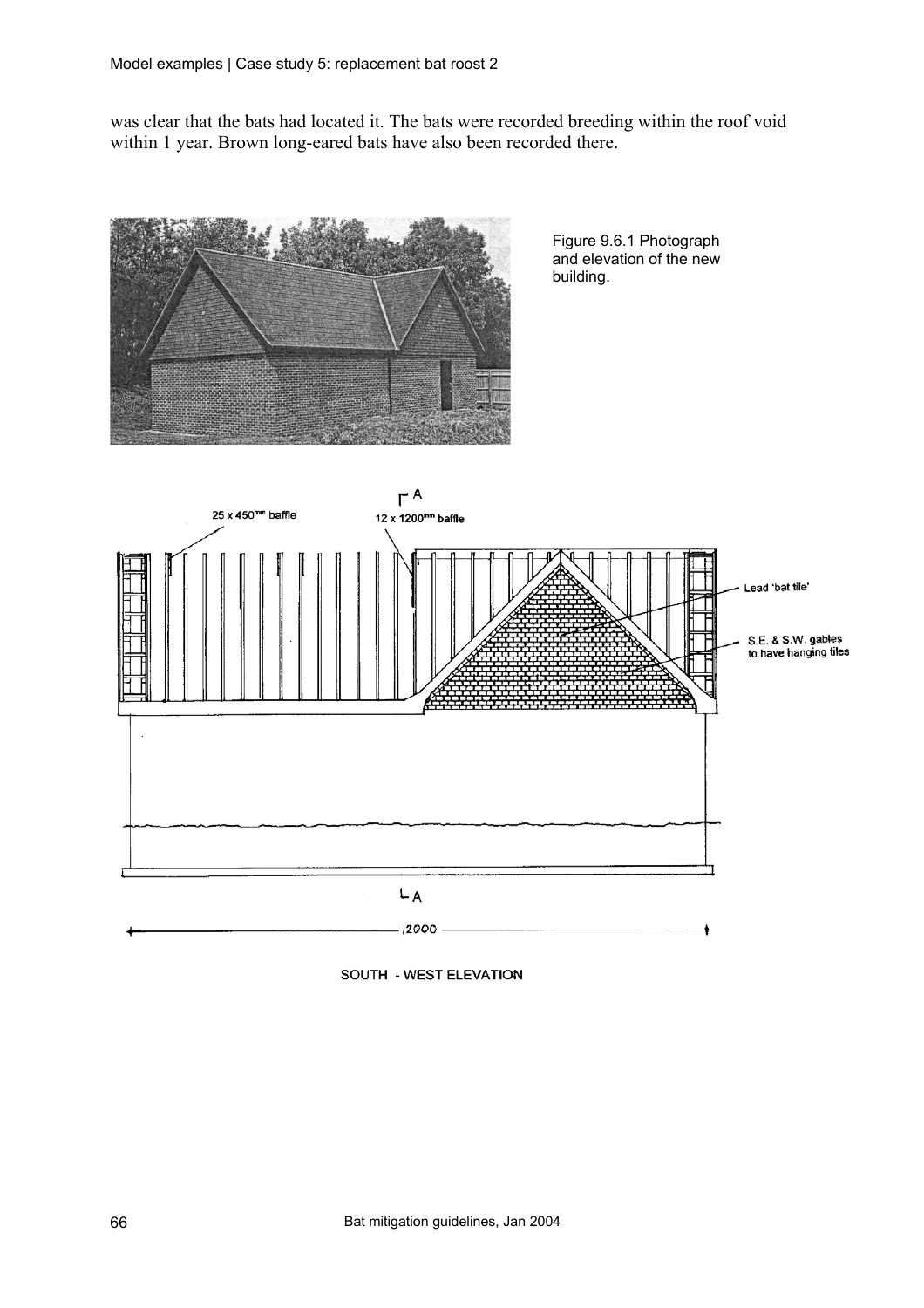| Location                    | Pembrokeshire                         |
|-----------------------------|---------------------------------------|
| <b>Species</b>              | Lesser horseshoe bat                  |
| <b>Type of work</b>         | Refurbishment and building alteration |
| Possible impact             | Roost loss, disturbance               |
| <b>Type of roost</b>        | Maternity                             |
| Size of colony before works | 50 (adults + juveniles)               |
| Size of colony after works  | 214 (in 2003)                         |

### **9.7 Case study 6: altering an existing roost**

#### **9.7.1 Background**

This colony had been affected by previous building work. The bats originally had the run of the cottage and adjacent stable block, but was restricted to the stable block during renovation works in 1982. Subsequent development of the stable block into a single-storey cottage extension in 1985 threatened the colony further and resulted in the NCC grant-aiding the installation of a ceiling above one of the stable rooms to create a space for the bats. Access to this roof void was via a purpose built dormer in the roof to the rear of the property, as shown in Figure 9.7.1. During this period, counts of bats varied between 27 and 50, though the colony was formerly larger.



Figure 9.7.1 The bat entrance 1985-1991

#### **9.7.2 Description of works**

In 1991 the owners decided to refurbish and extend the cottage by adding an extra storey to the whole building, including the part used by the bats. A design (Figures 9.7.2 and 9.7.3) was adopted which left the bats' entrance close to its original position and allocated a complexshaped area totalling  $14.35 \text{ m}^3$  to the bats. Although the bats' entrance was higher than previously, it remained in the same position relative to the rest of the building. The inclusion of a hot water cylinder and airing cupboard built into the roof void was expected to improve the conditions for the bats.



Figure 9.7.2 Cross section of the roof, 1991.



Figure 9.7.3 The roof in 2004, showing the current bats' entrance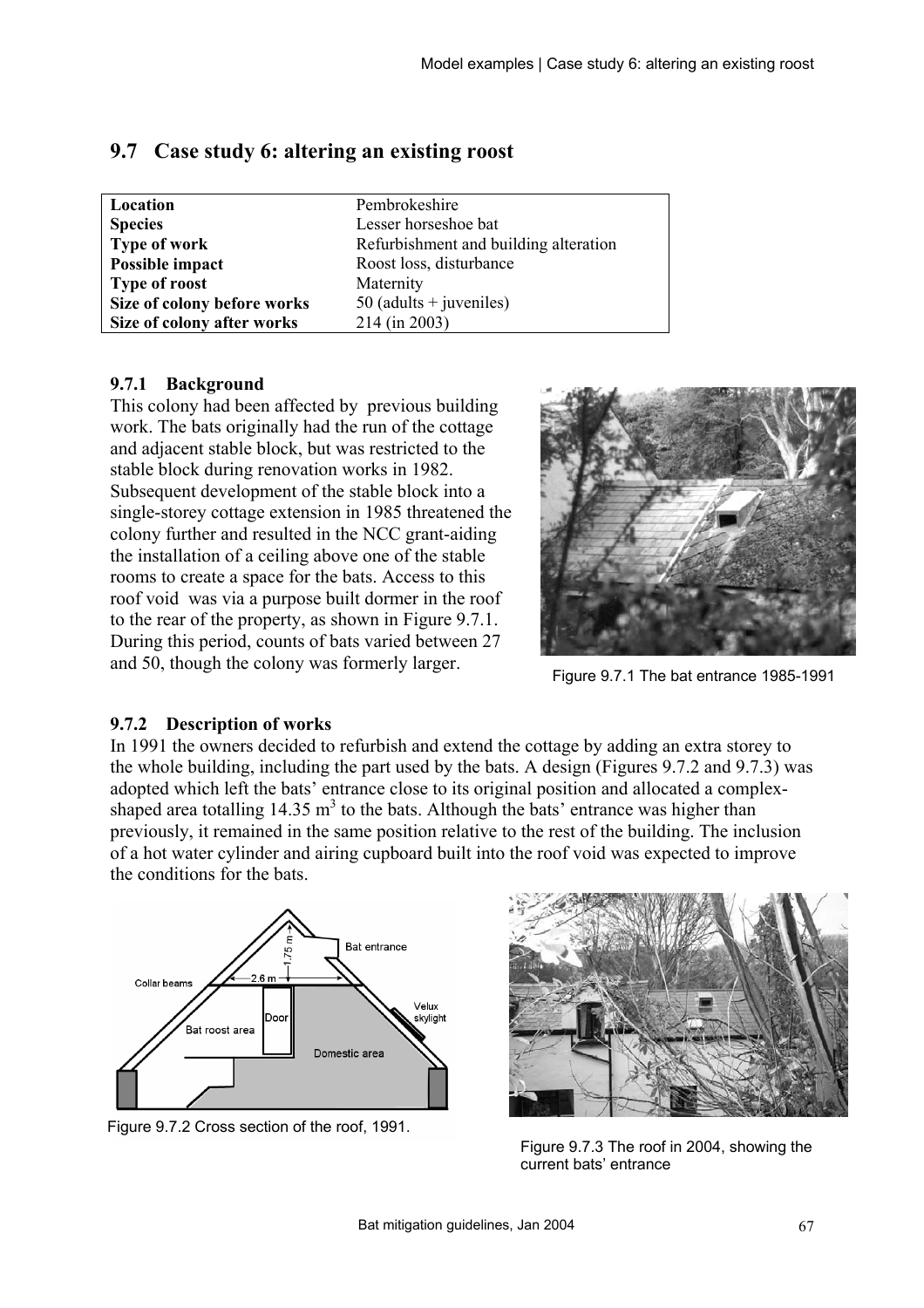Model examples | Case study 6: altering an existing roost

### **9.7.3 Timing of the works**

Works were scheduled to take place over the winter, when bats were absent. By February 1992, construction works were virtually complete and all works were completed before the bats returned in May/June.

### **9.7.4 Post construction monitoring**

Since 1991 the site has been monitored fairly regularly as part of CCW's lesser horseshoe bat monitoring project. The number of bats has increased steadily, with a maximum count now four times higher than that during the 1982-1985 period (Figure 9.7.4). Although the volume of the roof void is small for the size of colony, it is believed that the provision of heating has been an important factor in persuading the bats to stay.



Figure 9.7.4 Bat counts at the Pembrokeshire roost.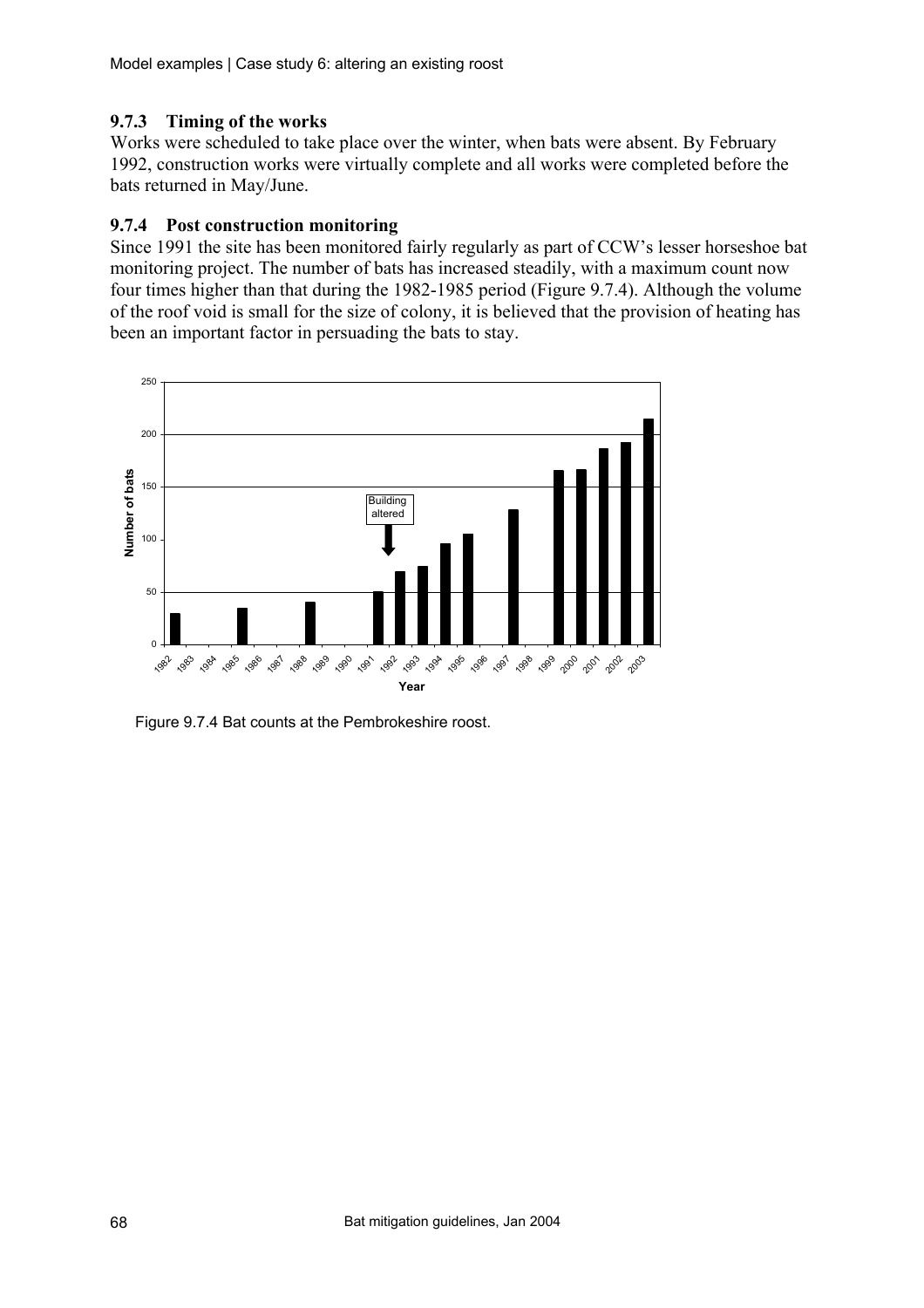# **10 Presenting mitigation plans**

Mitigation plans will often need to be understood, and commented on, by several organisations or individuals. As mitigation can be complex, it is important that the proposals are clear and allow the reader to quickly understand the key points. This will facilitate the processing of licence applications. The section below proposes a structure with section headings which would be appropriate for most typical schemes. Comments on content are given in square brackets. Further details on the kind of information required are given in the appropriate section in these guidelines. Note that a mitigation plan based on this structure can form the basis of a Method Statement for use in a Defra licence. Colour photographs, maps and diagrams can be very useful, but bear in mind that several colour copies may be required since monochrome photocopies of colour images can make it very difficult to pick out detail. The front cover of the plan should show the author and revision history (the latter being useful for assessing how previous consultation comments have been incorporated).

## **10.1 Recommended mitigation plan structure**

This plan structure is based on that included with the Defra licence application form. Not all sections will be applicable in all cases. It is important to provide clear plans and diagrams showing the current situation and what is proposed. Plans and diagrams should be no larger than A3. Because Defra forms are updated periodically, you are recommended to check on the Defra website that the form you are using is the current version.

### **A Contents**

### **B Introduction**

- B1 Background to activity [location, ownership, type of and need for the proposed development, planning history, land allocation in Local Plan (or equivalent), etc]
- B2 Full details of proposed works on site that are to be covered by the licence (including a site plan at Section E7). The site may be inspected by a Defra representative, so the details given should clearly reflect the extent of the project and leave no room for doubt. This information will be used to compare site conditions with the Method Statement.

### **C Survey and site assessment**

- C1 Pre-existing information on species at survey site
- C2 Status of the species in the local/regional area
- C3 Objective(s) of survey
- C4 Survey area
- C5 Habitat description [based on daytime visit(s); to include the roost and surrounding area for context]
- C6 Field survey
	- C6.1 Methods
	- C6.2 Timing
	- C6.3 Weather conditions
	- C6.4 Personnel
- C7 Results (to include raw data, any processed or aggregated data, and negative results as appropriate)
- C8 Interpretation and evaluation
	- C8.1 Presence/absence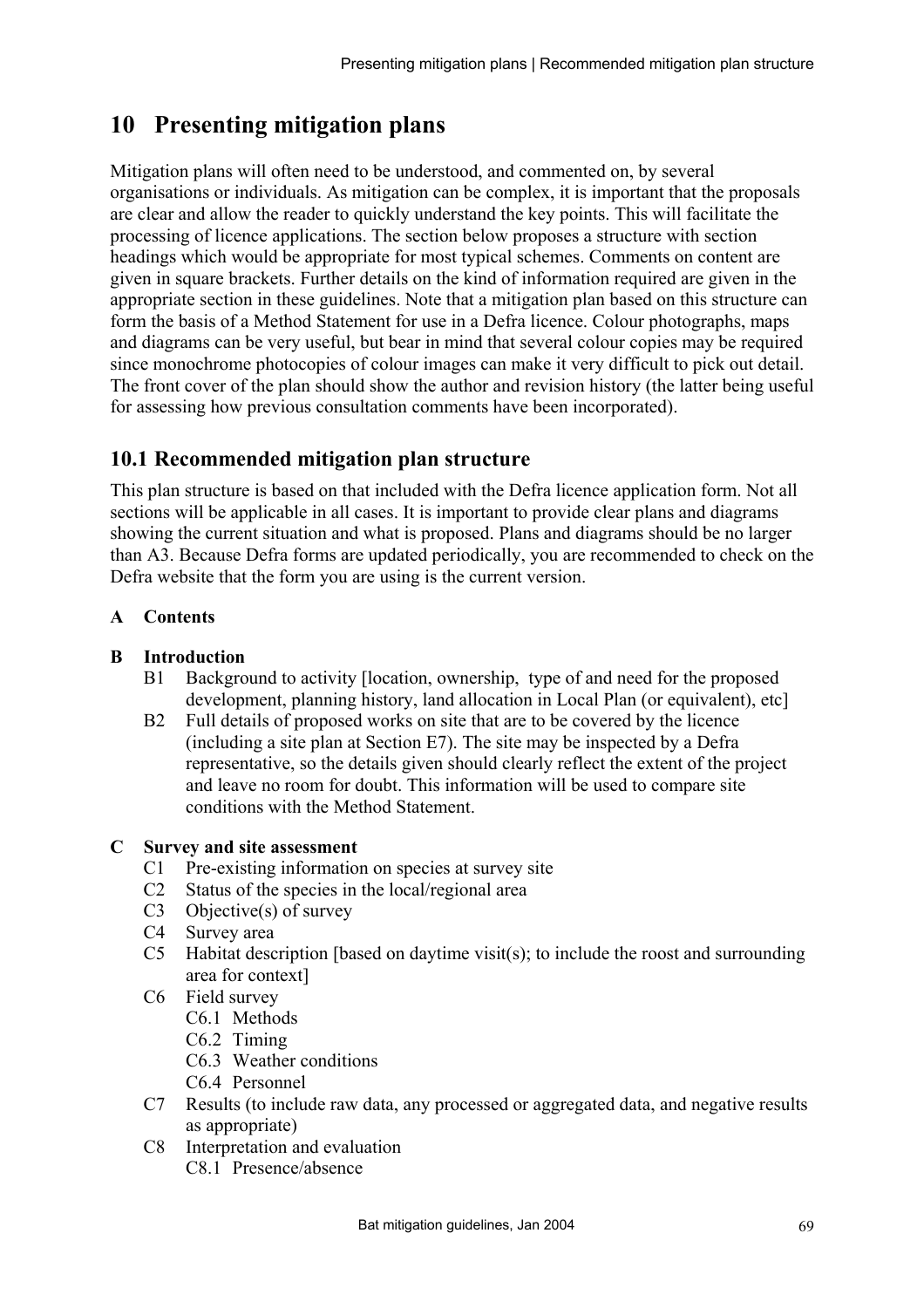- C8.2 Population size class assessment
- C8.3 Site status assessment (combining quantitative, qualitative, functional and contextual factors)
- C8.4 Constraints (factors influencing survey results)
- C9 Map(s) of survey area (with habitat description, marking structures or features examined; summary of survey results marked on map if appropriate. Map should show area on an Ordnance Survey (or similar) base-map)
- C10 Cross-referenced photographs of key features (if appropriate)

#### **D Impact assessment**

- D1 Pre- and mid-activity impacts
- D2 Long-term impacts [roost or habitat loss, modification, fragmentation, etc.]
- D3 Post-activity interference impacts [disturbance etc.]
- D<sub>4</sub> Other impacts
- D5 Summary of impacts at the site level
- D6 Summary of impacts in a wider context
- D7 Plans or maps to show impacts (clear indication of which areas would be affected and how)

#### **E Mitigation and compensation**

- E1 Mitigation strategy (overview of how the impacts will be addressed in order to ensure no detriment to the maintenance of the population at a favourable conservation status)
- E2 Replacement roost site selection
	- E2.1 Existing species status (give survey data)
	- E2.2 Location, ownership and status
	- E2.3 Habitat description, size, boundaries
- E3 Habitat creation, restoration and/or enhancement (as appropriate)
	- E3.1 Terrestrial habitats
	- E3.2 Integration with roads and other hard landscapes
	- E3.3 Integration with other species/habitat requirements
- E4 Capture and exclusion
	- E4.1 Timing, effort, methods, capture/exclusion methods
- E5 Post-development site safeguard
	- E5.1 Roost management and maintenance (either set out details here, or if complex then give outline here and give details as an annexed stand-alone plan)
	- E5.2 Population monitoring
	- E5.3 Mechanism for ensuring delivery (e.g. section 106 Agreement; include who will undertake the work, and reporting details)
- E6 Timetable of works (phasing diagram to include all works associated within section E, and to indicate construction works timing)
- E7 Site plan to show all work covered by the licence
- E8 Map to show the extent of each parties interest on site (if appropriate)
- E9 Map to show location of receptor site in relation to development site
- E10 Map to show habitat creation, restoration and/or enhancement
- E11 Map to show post activity management (if appropriate)
- E12 Diagram to show exclusion apparatus (only required if non-standard techniques are proposed)

### **F Summary**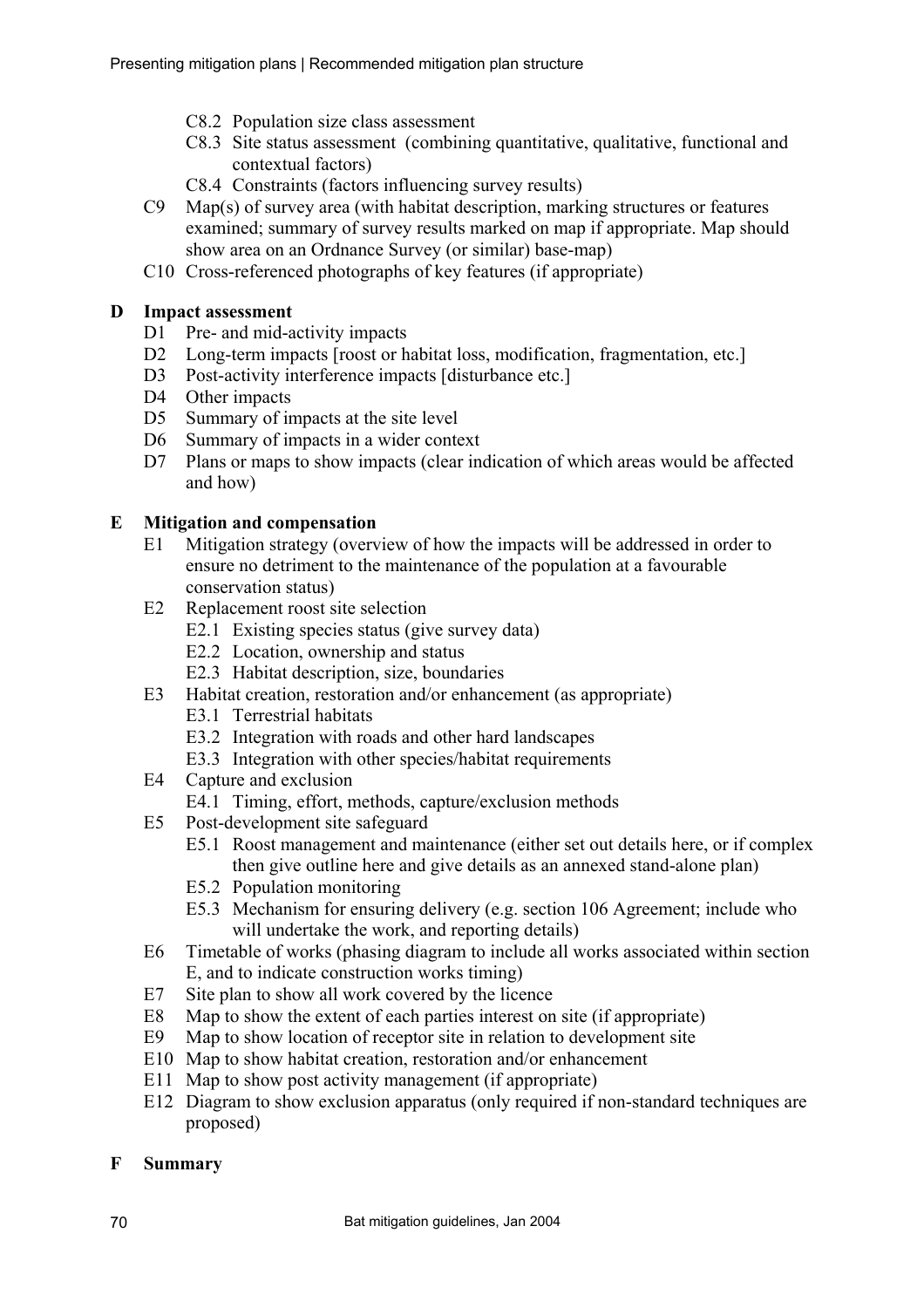F1 Summary of development and mitigation (NB to include overall consideration of the three main licensing criteria: effect on conservation status, purpose, and alternatives) [see 2.2 Exceptions and licensing for details]

### **G References**

#### **H Annexes**

- H1 Management and maintenance plan
- H<sub>2</sub> Pre-existing survey report(s)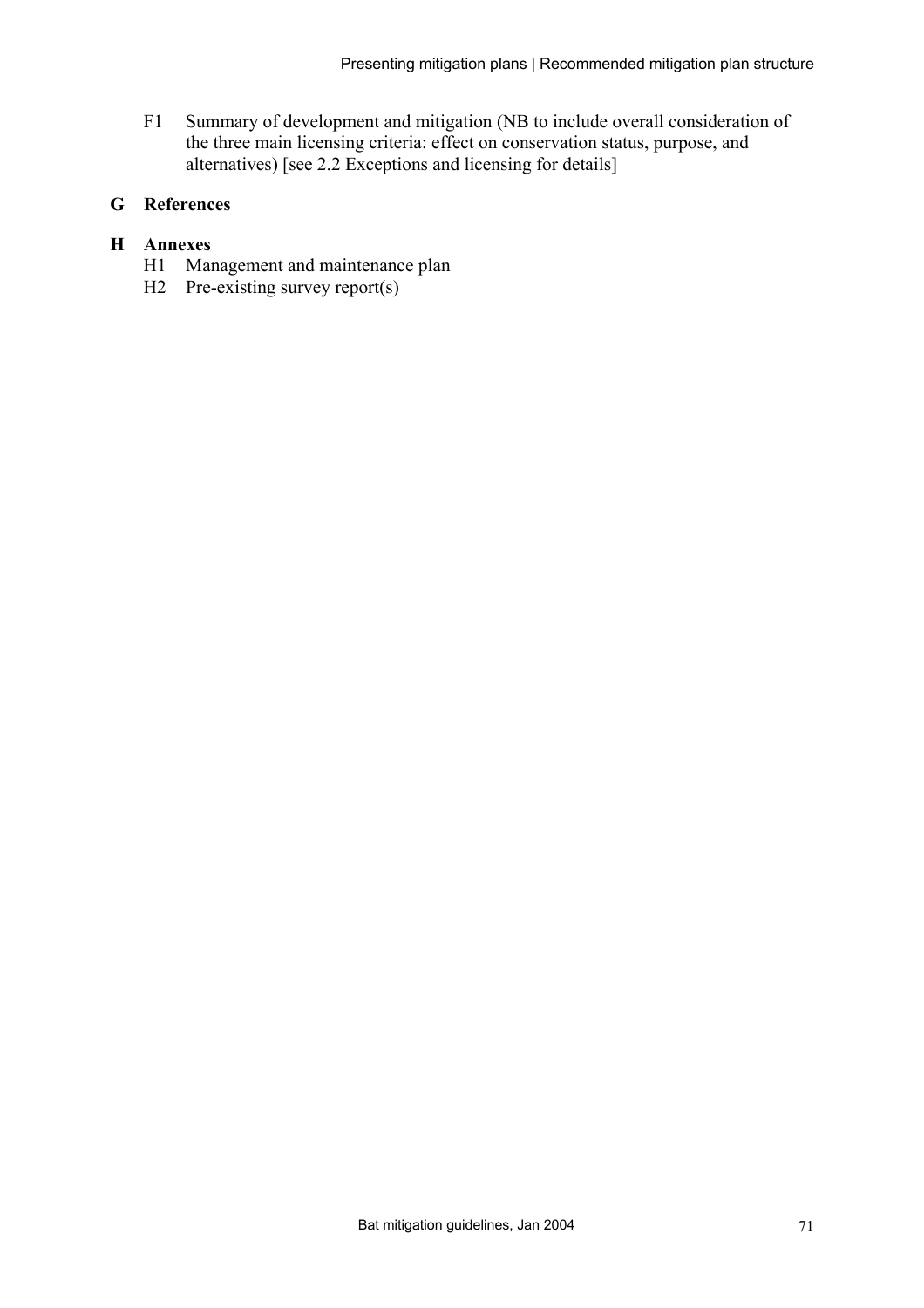# **11 Further reading**

#### **11.1 Literature on bat ecology, conservation and mitigation**

Appleton, C. (2003) *The effect of building work on bats: ten case studies.* The National Trust. Available on CD from The National Trust, Conservation Directorate, 33 Sheep St., Cirencester, Glos. GL7 1RQ.

Briggs, P. (2002) *A study of bats in barn conversions in Hertfordshire in 2000.* Hertfordshire Biological Records Centre, Hertford. Available on CD from HBRC, County Hall, Pegs Lane, Hertford SG13 8DN.

Cowan, A. (2003) *Trees and bats*. Arboricultural Association Guidance Note 1 (Second Edition). Arboricultural Association, Hants. http://www.trees.org.uk/

Entwistle, A.C., Harris, S., Hutson, A.M., Racey, P.A., Walsh, A., Gibson, S.D., Hepburn, I. & Johnston, J. (2001). *Habitat Management for Bats - A guide for land managers, land owners and their advisors*. JNCC, Peterborough. 48 pp. ISBN 1 86107 528 6. Available online at:

http://www.jncc.gov.uk/communications/pubcat/publications/Habitat\_Management\_for\_bats. pdf

Freer, R.A., Waters, D.A. & Altringham, J.D. (1998) Artificial maternity roosts for *Rhinolophus hipposideros*, the lesser horseshoe bat. CCW Contract Science Report 250.

Mitchell-Jones, A. J. & McLeish, A. P. (1999). *The Bat Workers' Manual (2nd Ed.).* JNCC, Peterborough. ISBN 1-86107-462-X.  $[3^{rd}$  edition in 2004].

Royal Town Planning Institute (1999). *Good practice guide: Planning for Biodiversity*. RTPI, London. ISBN 1–9023311–12–4. (http://www.rtpi.org.uk/resources/publications/environment/biodiversity/index.html).

Scottish Natural Heritage (1996). *The design and construction of bat boxes in houses.* SNH,

Stebbings, R. E. & Walsh, S. T. (1991) *Bat boxes.* Bat Conservation Trust, London.

Tuttle, M. D. & Hensley, D. L. (1993) *The Bat House Builder's Handbook*. Bat Conservation International. ISBN 0-9638248-0-5. (http://www.batcon.org/bhra/index.html).

### **11.2 Web addresses for legislation texts**

Conservation (Natural Habitats &c.) Regulations 1994: http://www.hmso.gov.uk/si/si1994/Uksi\_19942716\_en\_1.htm

Countryside and Rights of Way Act 2000: http://www.legislation.hmso.gov.uk/acts/acts2000/20000037.htm

Perth.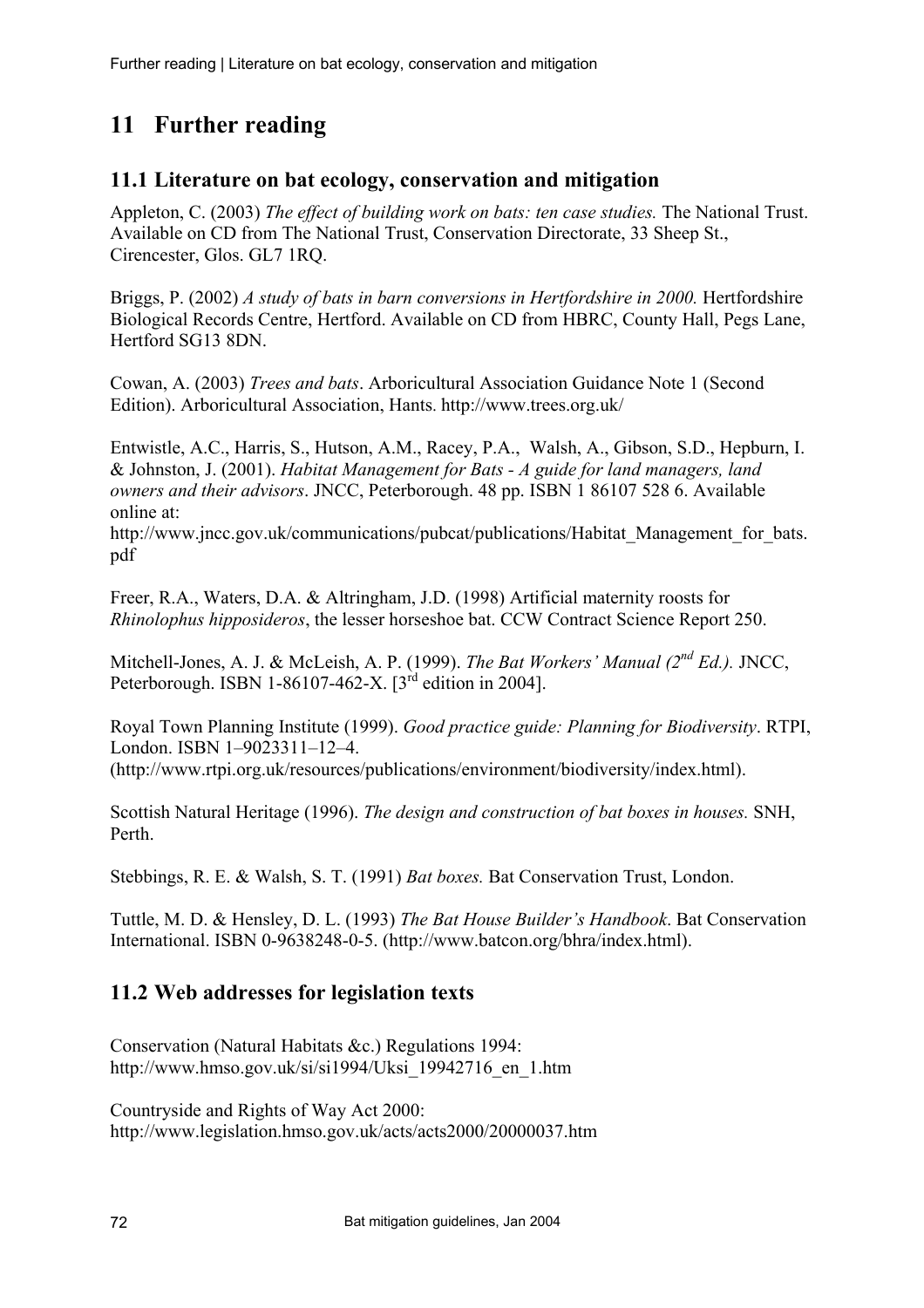Habitats Directive:

http://europa.eu.int/smartapi/cgi/sga\_doc?smartapi!celexapi!prod!CELEXnumdoc&lg=en&nu mdoc=31992L0043&model=guichett

Bern Convention: http://www.nature.coe.int/english/cadres/bern.htm

(Note: There does not appear to be a full text of the Wildlife and Countryside Act 1981 on the internet.)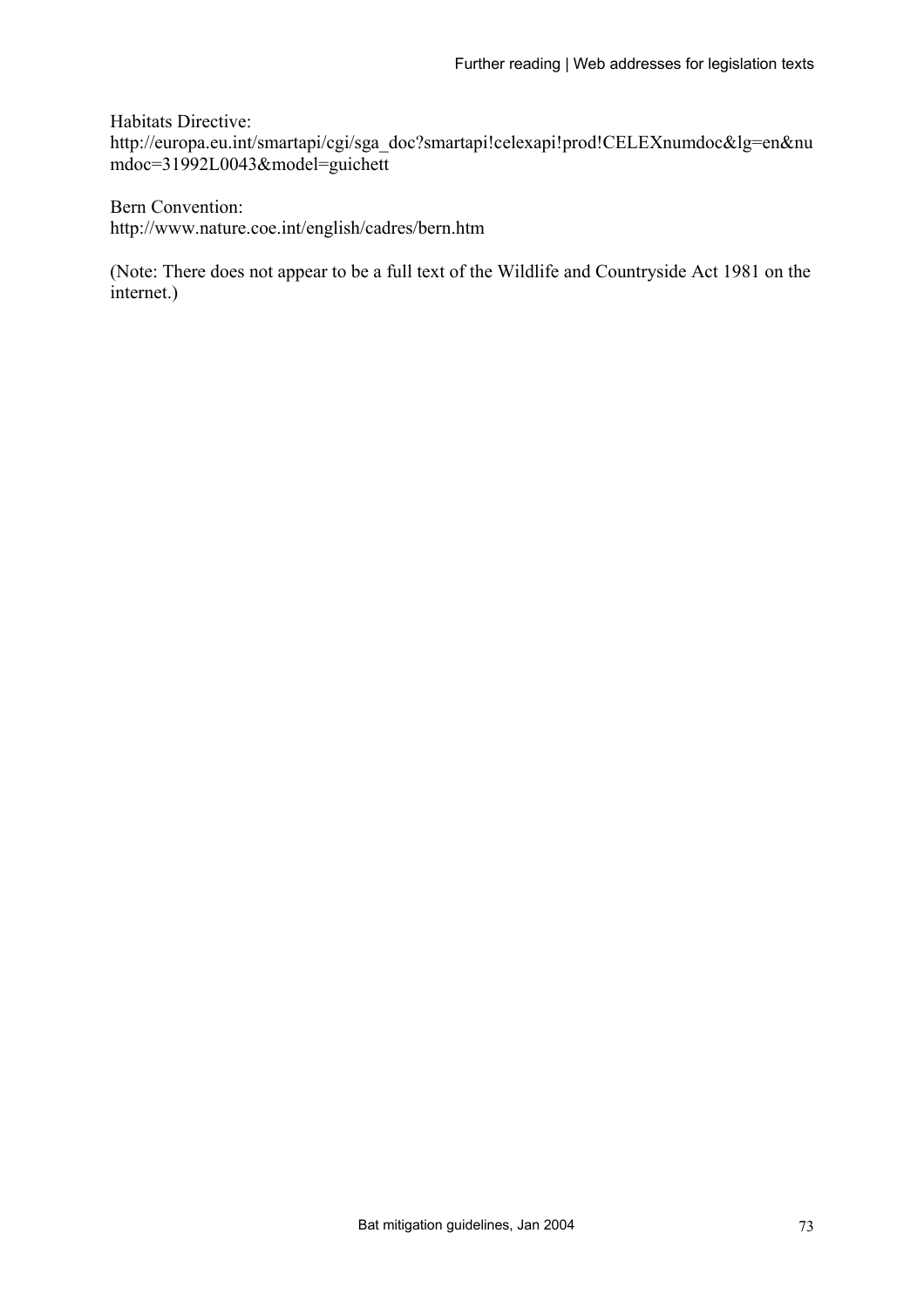## **12 Document information**

### **12.1 Production notes**

This manual draws very heavily on English Nature's *Great crested newt mitigation guidelines* prepared by Jim Foster, both for the overall structure and approach and for the text of the earlier sections. The contributions of the many people who have helped to improve earlier drafts or contributed material for the case studies is gratefully acknowledged.

If you have comments on this document or wish to make suggestions for future versions please send them to the author at English Nature, Northminster House, Peterborough PE1 1UA, e-mail: Tony.Mitchell-Jones@english-nature.org.uk. These guidelines will be updated periodically to take account of new findings and changes in policy, practice and legislation, so please ensure you have the current version by checking with English Nature. The latest version is available as a hyperlinked PDF (Adobe® Acrobat®) file on English Nature's website, at www.english-nature.org.uk . Paper copies are available from English Nature's Enquiry Service (tel 01733 455101).

### **12.2 Revision history**

Version 1, published January 2004.